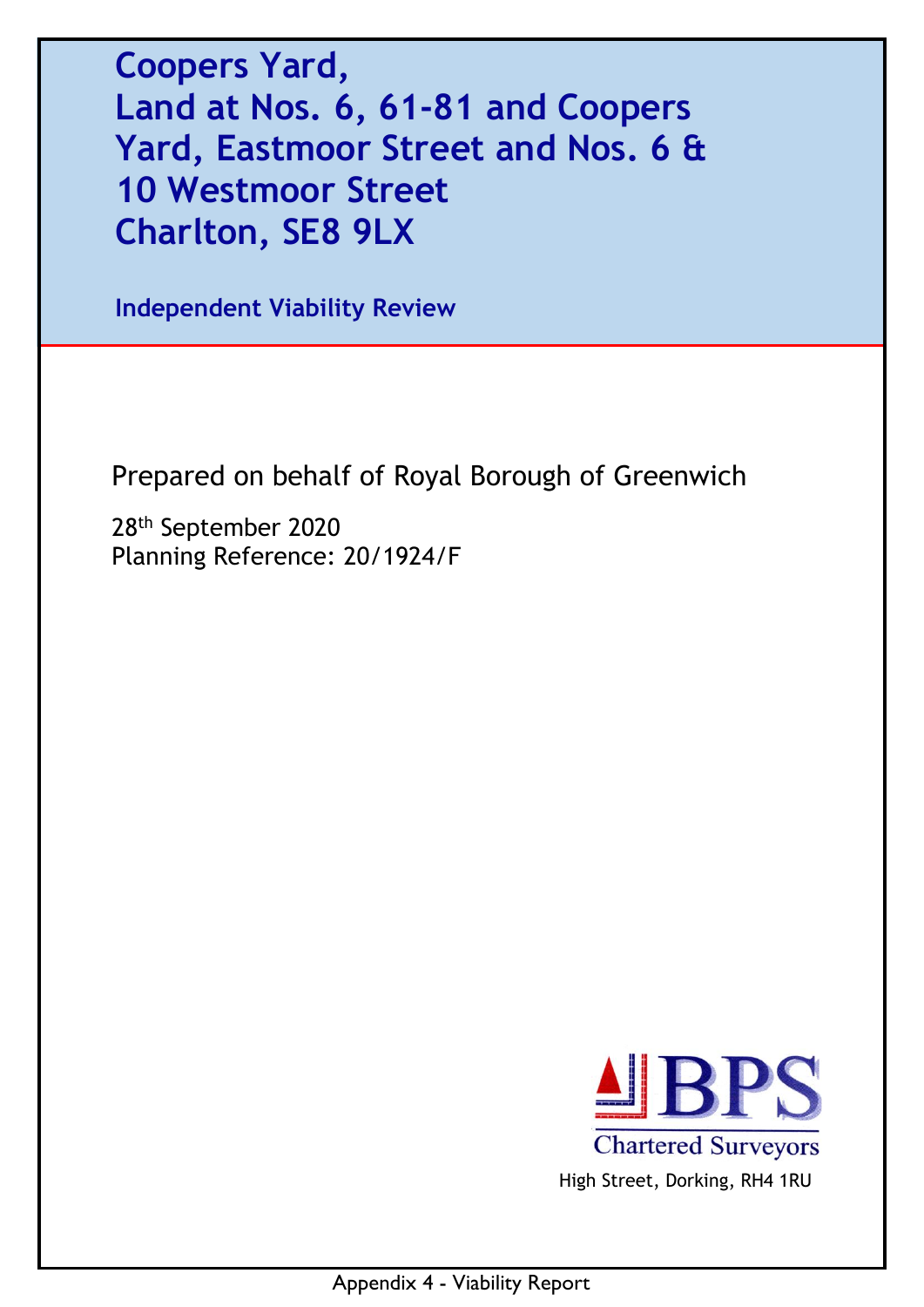#### www.bps-surveyors.co.uk Tel: 01483 565 433

## **Contents**

| 1.0 |  |
|-----|--|
|     |  |
| 2.0 |  |
|     |  |
|     |  |
|     |  |
|     |  |
| 3.0 |  |
|     |  |
|     |  |
|     |  |
| 4.0 |  |
|     |  |
|     |  |
|     |  |
| 5.0 |  |
| 6.0 |  |
| 7.0 |  |
| 8.0 |  |

## **Appendices**

Appendix 1 Cost Consultant Report Appendix 2 BPS Appraisals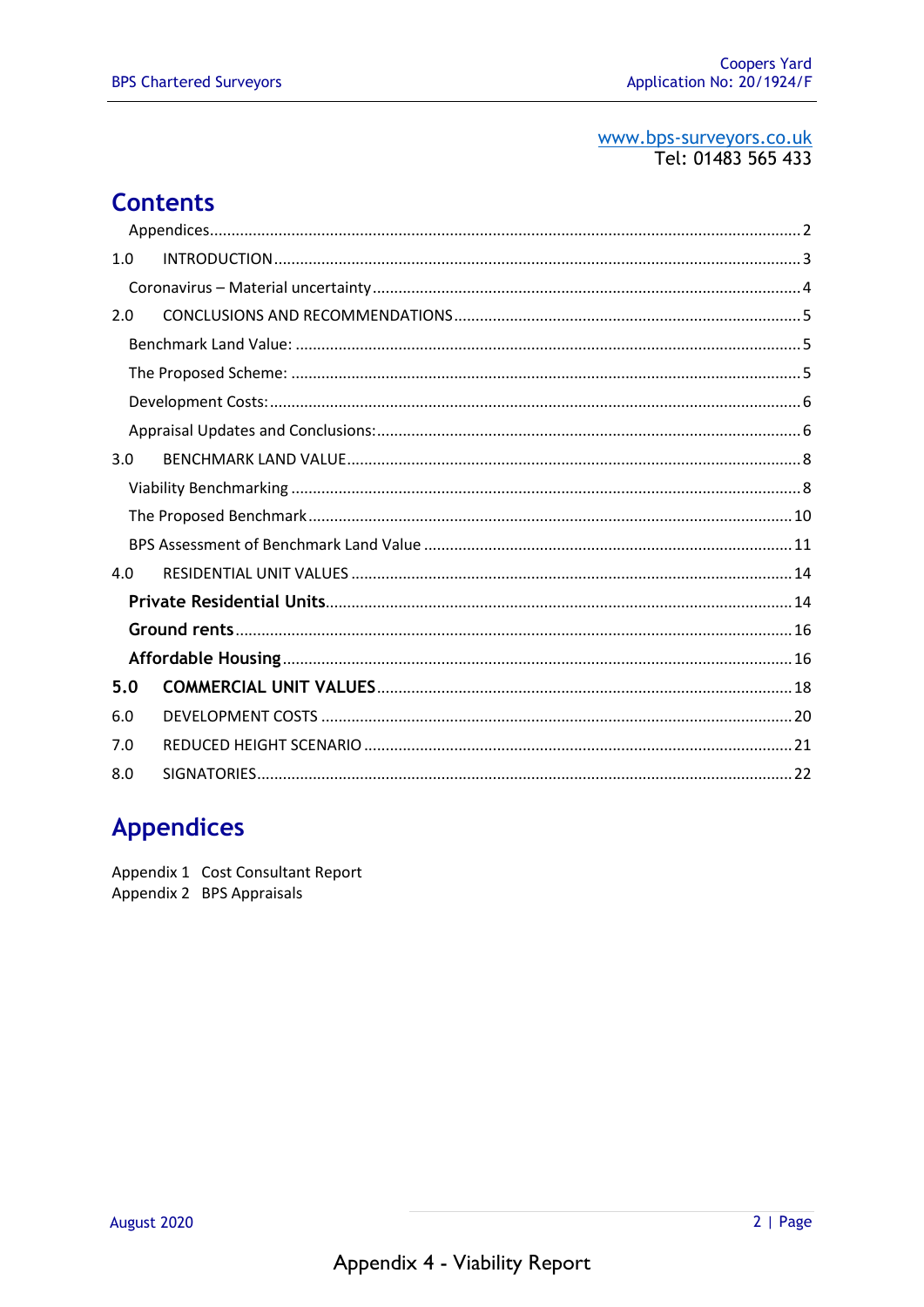#### **1.0 INTRODUCTION**

- 1.1 BPS Chartered Surveyors have been instructed by the Royal Borough of Greenwich to undertake a review of a Financial Viability Assessment (FVA) prepared by Red Loft on behalf of Eastmoor Street 81 LLP ('the Applicant') in connection with a planning application for the redevelopment of the above site.
- 1.2 The site extends to 1.46 acres and is situated within Charlton Riverside within 800m of Charlton Railway Station. The site currently comprises single storey industrial warehouses and open storage (Sui generis, B2 and B8) and is occupied by a variety of tenants.
- 1.3 The location is predominantly industrial in nature, but the site is adjacent to a park which leads to the River Thames.
- 1.4 The proposals are for:

*'Demolition of existing structures and erection of buildings between 6 and 10 storeys in height, comprising 202 residential units, 1350sqm B1/B8 flexible employment floorspace and 522sqm flexible retail and community uses (Use Classes A1 – A5 and D1) with associated landscaping and new public realm, access and infrastructure works, refuse and recycling storage, car parking and cycle parking and associated development".*

1.5 The basis of our review is a Financial Viability Assessment prepared by Red Loft dated June 2020, which concludes that the scheme is currently showing a deficit of approximately £21,991,000. This is summarised in the table below.

| <b>Profit Level</b> | Benchmark Land Value (BLV) | <b>Deficit</b> |
|---------------------|----------------------------|----------------|
| 17.28% on GDV       | £5,802,000                 | $-E21.991.332$ |

- 1.6 Of the 202 proposed residential units, 131 are for private sale at Market Value, 50 are provided for London Affordable Rent and 21 as part of a shared ownership scheme. This amounts to 35% Affordable Housing provision by number of units, reflecting a 70/30 split of tenure by unit number. Overall provision by habitable room is 38% and reflects a split of tenure 77% affordable rent and 23% shared ownership.
- 1.7 In consideration of the new London Plan policy H5 seeks a 50% affordable housing delivery from land currently in industrial use, consequently, this scheme would not comply with the requirement for fast track delivery. However, the scheme is not reliant on grant.
- 1.8 The basis of our review is a Financial Viability Assessment prepared by Red Loft, dated June 2020, which concludes that the scheme is currently shows a deficit of £21,991,332. Therefore, the proposed scheme cannot viably provide any further affordable housing provision than it currently proposes but they are still willing to proceed on this basis.
- 1.9 We have downloaded documents available on the RBG's planning website. We have also received a live version of the Argus appraisal included in the report.
- 1.10 We have assessed the cost and value inputs within the financial appraisal in order to determine whether the scheme can viably make any additional affordable housing contributions.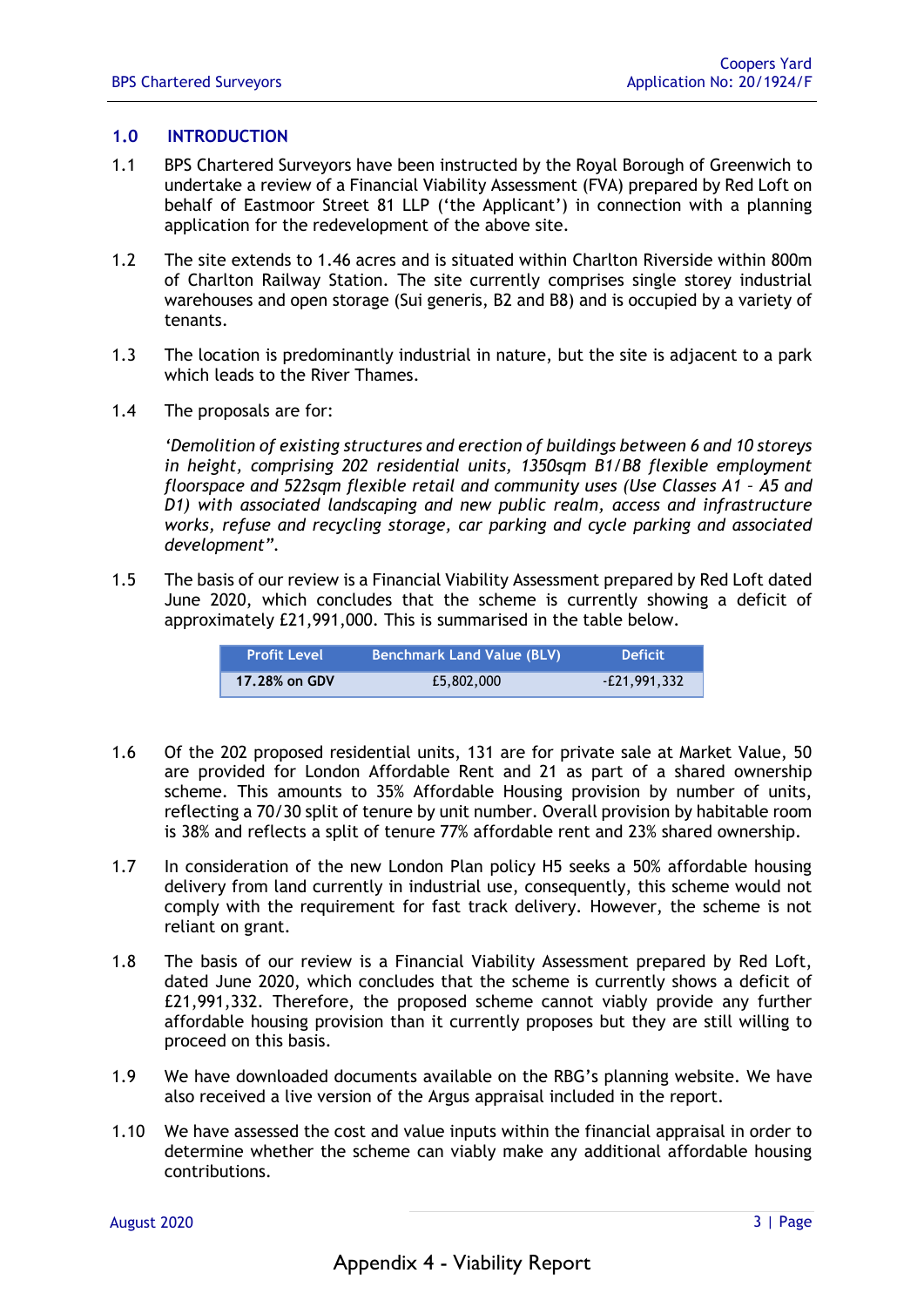- 1.11 We have searched the RBG's planning website and have found previous applications regarding the site:
	- In 2020 An Environmental Impact Screening Opinion was recorded with respect to the subject proposal.
	- Apart from the subject application, there have been no other planning applications regarding the site for the past 10 years.
- 1.12 The advice set out in this report is provided in the context of negotiating planning obligations and therefore in accordance with PS1 of the RICS Valuation – Global Standards 2020, the provisions of VPS1–5 are not of mandatory application. Accordingly, this report should not be relied upon as a Red Book Valuation. The Valuation Date for this Viability Review is the date of this report, as stated on the title page. This Viability Review has been undertaken in accordance with the Terms & Conditions provided to the Council and with any associated Letters of Engagement and should only be viewed by those parties that have been authorised to do so by the Council.
- 1.13 This Viability Review adheres to the RICS Professional Statement on Financial Viability in Planning (published May 2019). In accordance with this Statement, we refer you to our standard terms and conditions which incorporate details of our Quality Standards Control & Statement on Limitation of Liability/ Publication.

#### **Coronavirus – Material uncertainty**

- 1.14 The outbreak of the Novel Coronavirus (COVID-19), declared by the World Health Organisation as a "Global Pandemic" on 11 March 2020, has impacted global financial markets. Travel restrictions have been implemented by many countries.
- 1.15 Market activity is being impacted in many sectors. As at the valuation date, we consider that we can attach less weight to previous market evidence for comparison purposes, to inform opinions of value. Indeed, the current response to COVID-19 means that we are faced with an unprecedented set of circumstances on which to base a judgement.
- 1.16 Our valuations are therefore reported on the basis of 'material valuation uncertainty' as per VPS 3 and VPGA 10 of the RICS Red Book Global. Consequently, less certainty and a higher degree of caution should be attached to our valuation than would normally be the case. Given the unknown future impact that COVID-19 might have on the real estate market, we recommend that you keep the valuation of this property under frequent review.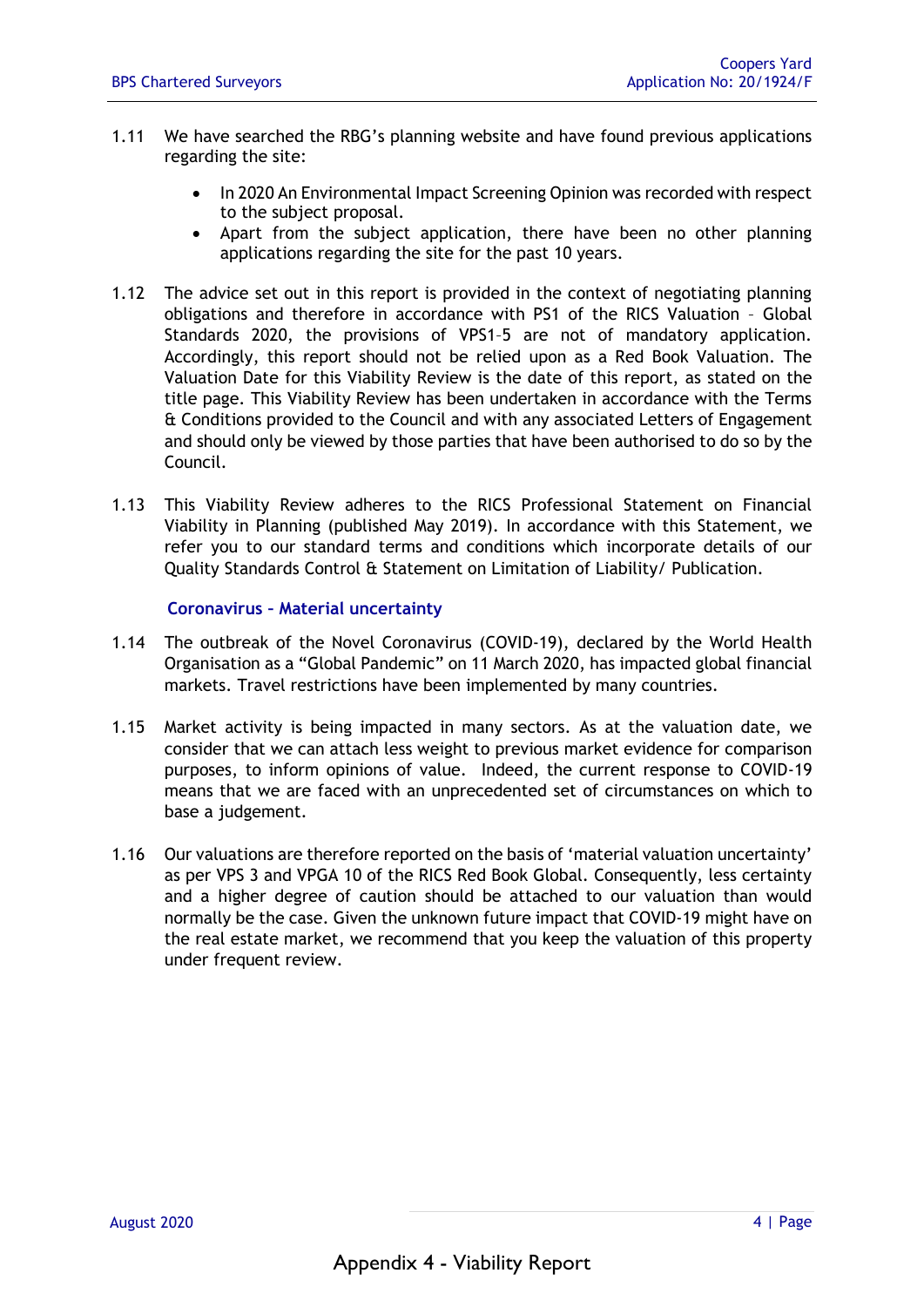### **2.0 CONCLUSIONS AND RECOMMENDATIONS**

2.1 We have reviewed the Financial Viability Assessment prepared by Red Loft on behalf of the applicant for the proposed scheme which concludes that the proposed scheme generates a deficit of £21,991,000 when compared to their proposed benchmark land value of £5,802,000.

#### **Benchmark Land Value:**

- 2.2 Red Loft have approached the Benchmark Land Value on an Existing Use Value (EUV)+ basis. This is based on an assumed freehold sale excluding 'hope' value for residential development.
- 2.3 Red Loft have assumed that the site could achieve £329,000 per annum if let for its current use. They have capitalised the rent at yields between 6.00% and 8.00%. This results in an EUV of £4,835,000. Red Loft have applied a landowner premium of 20% to the EUV, resulting in a BLV of just over £5,802,000.
- 2.4 We are in agreement that an EUV+ approach is appropriate, in line with the National Planning Policy Framework (NPPF):

*To define land value for any viability assessment, a benchmark land value should be established on the basis of the existing use value (EUV) of the land, plus a premium for the landowner… This approach is often called 'existing use value plus (EUV+).*

2.5 We do however consider the EUV to be overstated and we have assessed the EUV to be £4,013,000. We accept the proposed Landowner Premium albeit it is towards the upper end of the normal range of 20%, this results in a Benchmark Land value of £4,815,000.

### **The Proposed Scheme:**

2.6 The scheme includes 202 residential units over a maximum of 10 storeys which are comprised as follows:

| <b>Bedrooms</b> | <b>Private Sale</b> | <b>London</b><br><b>Affordable Rent</b> | <b>Shared</b><br>Ownership |
|-----------------|---------------------|-----------------------------------------|----------------------------|
| Studio          | 9                   |                                         |                            |
|                 | 48                  |                                         | 7                          |
| $\mathcal{P}$   | 48                  | 37                                      | 15                         |
| ٦               | 26                  | 13                                      |                            |
| <b>Total</b>    | 131                 | 50                                      | 21                         |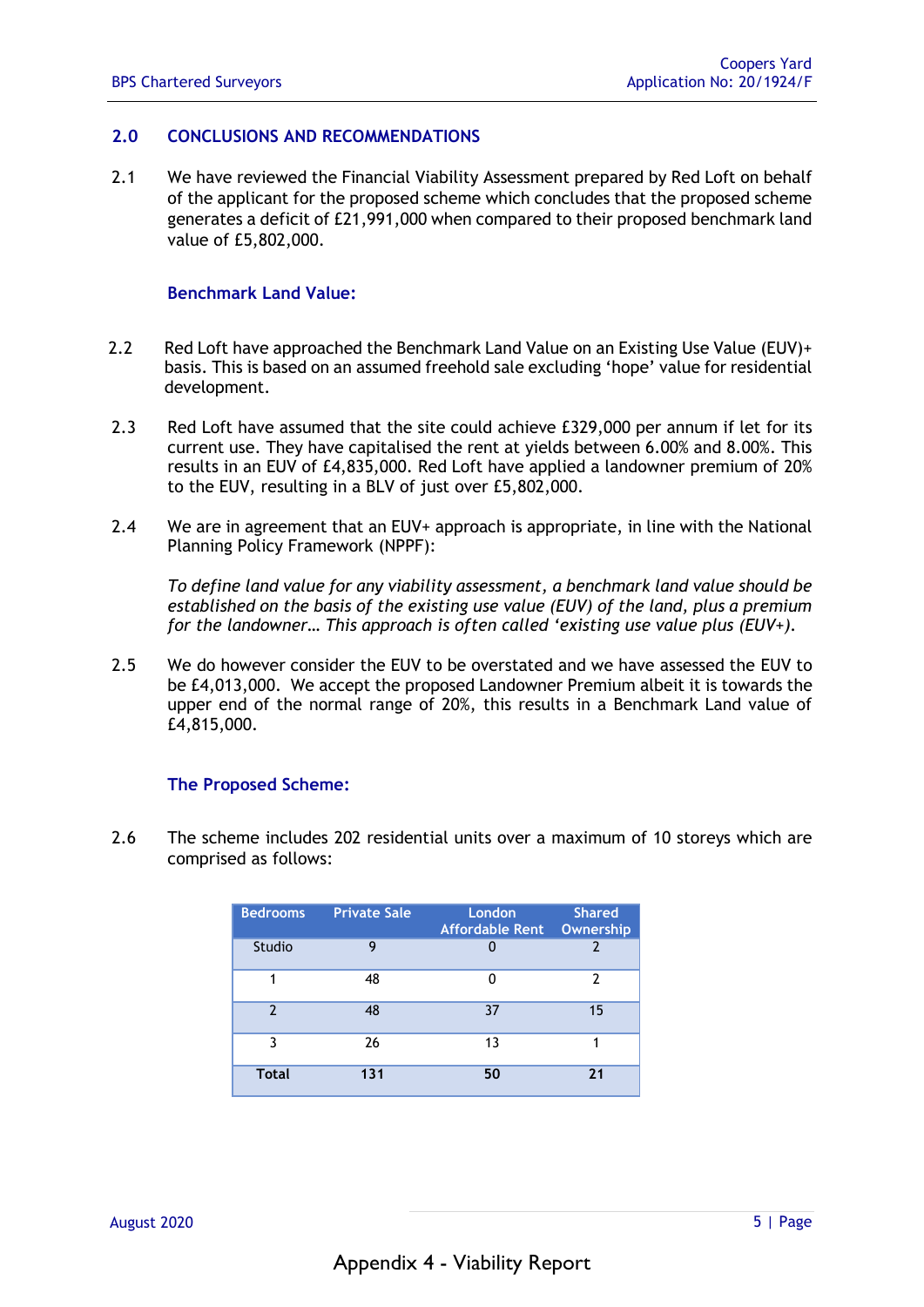- 2.7 Red Loft have adopted an average market value sales value rate of £616 psf, with an average unit price of £444,356 (£280,909/£691psf for a studio, £384,000/£641psf for a 1 bedroom flat, £456,050/£606 for a 2 bedroom flat, £570,000/£535psf for a 2 bedroom duplex, £508,561/£602psf for a 3 bedroom flat and £644,643/548psf for a 3 bedroom duplex. Generally, we have found that the market values proposed by Red Loft are broadly in line with available market evidence.
- 2.8 Capitalised ground rents have not been included in Red Loft's appraisal. We are satisfied that this is a reasonable approach given the Government's intention to restrict ground rent charges. We do note however that at present there is no Parliamentary timescale for considering a Bill to restrict the ability of developers to charge ground rents and we note that developers continue to incorporate such charges in leases. We therefore consider it appropriate for a restriction to be incorporated in this regard within the S106 Agreement to prevent such charges being made in view of affordability.
- 2.9 If no such restriction is put in place we consider an appropriate that a value be inputted into our appraisal for this element. It should also be noted that if grant is sought for this scheme the SoS has indicated grant would not be allocated to schemes charging ground rents.
- 2.10 The scheme proposes to provide 14 off street accessible parking bays. For the purposes of this report, we have assumed no additional value for these spaces and that they will be not be income producing.

#### **Development Costs:**

- 2.11 Our Cost Consultant, Neil Powling, have reviewed the Cost Plan for the proposed scheme prepared by Randall Simmonds, dated June 2020, and conclude that the proposed costs appear broadly reasonable and that the areas and costs included in the appraisal are consistent with the areas and costs in the estimate/cost plan. We note that the estimate includes for fitted out commercial space and we have valued accordingly.
- 2.12 We find the additional cost assumptions to be reasonable. It is noted that we have not verified the RBG CIL or MCIL adopted by Red Loft. The planning obligations should be confirmed by the Council.

### **Appraisal Updates and Conclusions:**

- 2.13 We have been provided with a live version of the Argus appraisal included in Red Loft's report to which we have applied our amendments which include:
	- The Benchmark Land Value has been reduced to reflect reduced EUV as storage land and increased costs.
	- The revised Benchmark Land Value of £4,815,000 has been inputted as a fixed land value so that land interest charges are not over or understated. Profit has been included as a development cost timed to the end of development. This results in the appraisal outputting a profit above profit targets representing either the development surplus or deficit.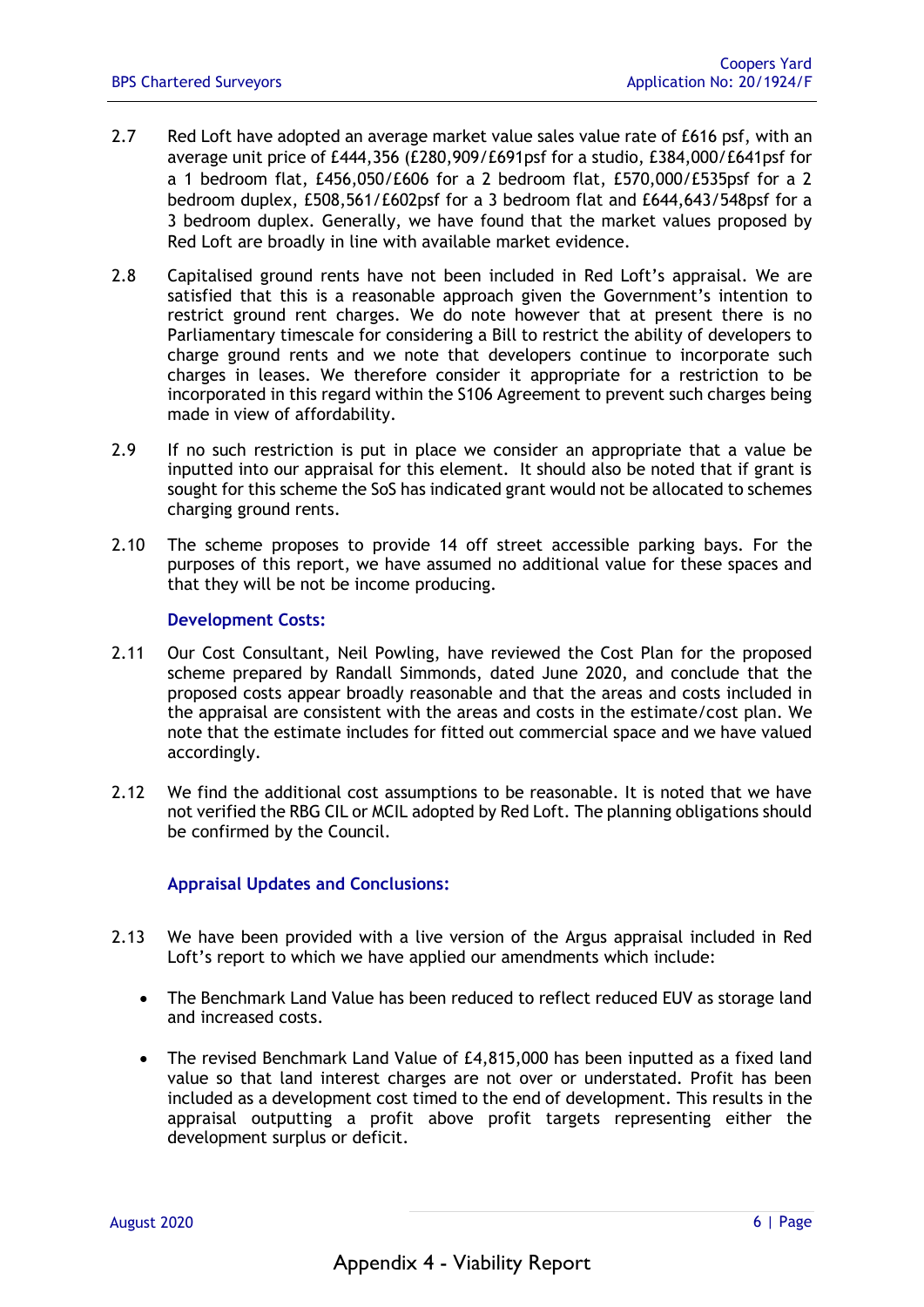- We have revised the GDV of the Affordable Housing portion of the scheme from £12.74m to £13.66m to reflect our analysis.
- We have amended the commercial area of the proposed scheme to 19,594sf in line with supplementary information received from Red Loft.
- We have reduced Red Loft's blended profit target of 20% for Private Residential and 6% for Affordable Housing to a figure reflecting 17.5% for Private Housing, 15% for Commercial and 6% for Affordable Housing this being a more reasonable profit range for this type and scale of scheme.
- 2.14 Our updated viability position for the scheme as proposed is:

| 35% Affordable<br><b>Housing</b> | <b>Red Loft</b> | <b>BPS</b>   |
|----------------------------------|-----------------|--------------|
| <b>EUV</b>                       | £4,835,000      | £4,013,000   |
| Landowner<br>Premium             | 20%             | 20%          |
| <b>BLV</b>                       | £5,802,000      | £4,815,600   |
| GDV                              | £74,603,231     | *£75,800,308 |
| Developer's Profit:              |                 |              |
| <b>Private Housing</b>           | 20%             | 17.5%        |
| <b>Affordable Housing</b>        | 6%              | 6%           |
| Commercial                       |                 | 15%          |
| <b>Deficit</b>                   | £21,991,332     | £18,081,284  |

- **\*** Based on revised Commercial floor area.
- 2.15 Our analysis shows a reduced deficit but one which would still not enable the scheme to viably deliver additional affordable housing. It is not clear whether the applicant has considered how the application of grant might enable the scheme to deliver additional affordable housing.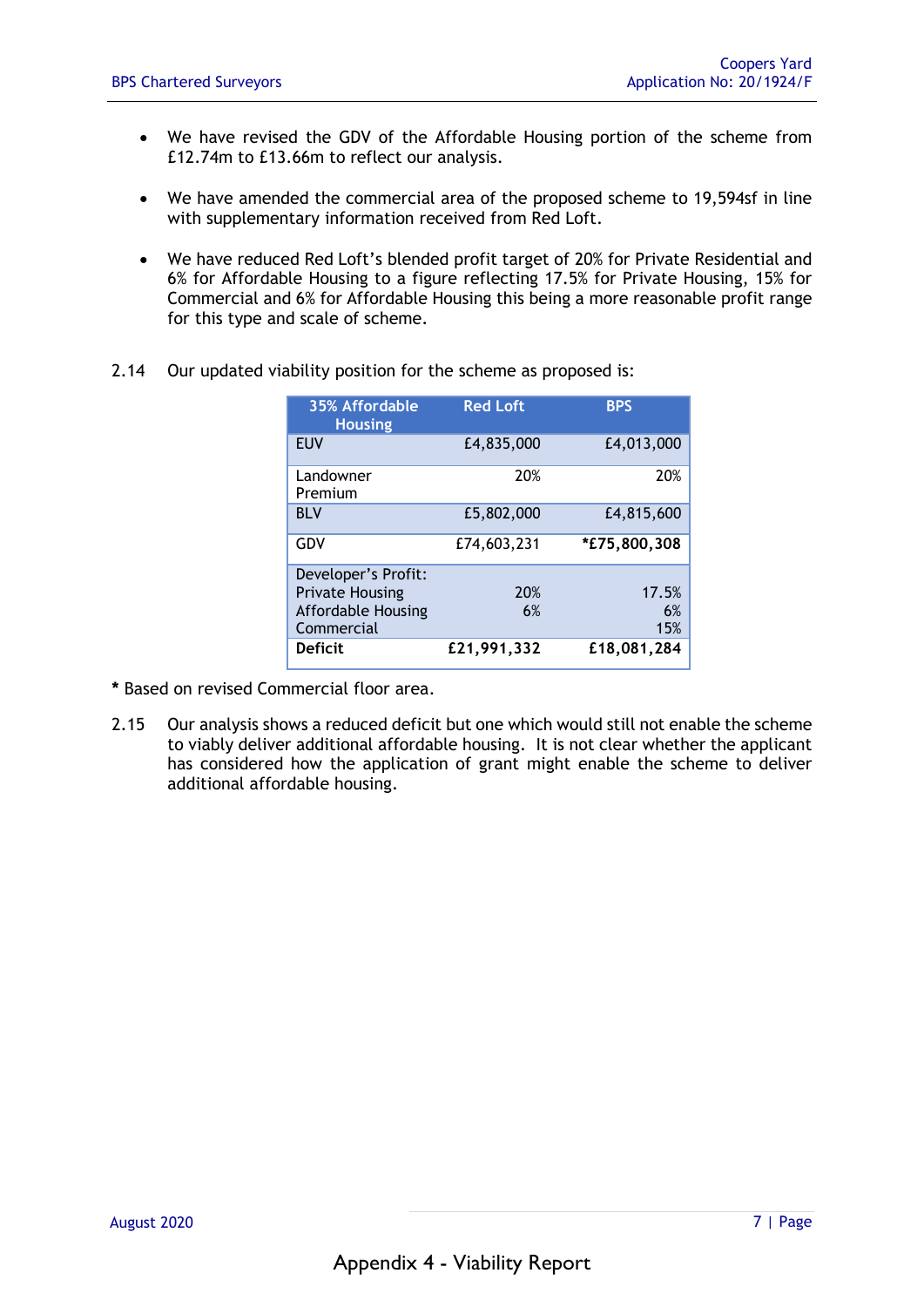#### **3.0 BENCHMARK LAND VALUE**

#### **Viability Benchmarking**

3.1 Development appraisals work to derive a residual value. This approach can be represented by the formula below:

Gross Development Value – Development Costs (including Developer's Profit) = Residual Value

- 3.2 The residual value is then compared to a benchmark land value. Existing Use Value (EUV) and Alternative Use Value (AUV) are standard recognised approaches for establishing a land value as they help highlight the apparent differences between the values of the site without the benefit of the consent sought.
- 3.3 The rationale for comparing the scheme residual value with an appropriate benchmark is to identify whether it can generate sufficient money to pay a realistic price for the land whilst providing a normal level of profit for the developer. In the event that the scheme shows a deficit when compared to the benchmark figure, the scheme is said to be in deficit and as such would be unlikely to proceed.
- 3.4 Development appraisals can also be constructed to include a fixed land value and fixed profit targets. If an appropriate benchmark is included as a fixed land value within a development appraisal this allows for interest to be more accurately calculated on the Benchmark Land Value, rather than on the output residual value. By including fixed profit targets as a cost within the appraisal, programmed to the end of development so as not to attract interest payments, the output represents a 'super' profit. This is the profit above target levels generated by the scheme which represents the surplus available towards planning obligations.
- 3.5 We note the Mayor of London's Affordable Housing and Viability SPG published August 2017 states a clear preference for using EUV as a basis for benchmarking development as this clearly defines the uplift in value generated by the consent sought. This is evidenced through the following extract:

*The Mayor considers that the 'Existing Use Value plus' (EUV) approach is usually the most appropriate approach for planning purposes. It can be used to address the need to ensure that development is sustainable in terms of the NPPF and Development Plan requirements, and in most circumstances the Mayor will expect this approach to be used.*

3.6 We note the Planning Policy Guidance, published May 2019, states:

*Benchmark land value should:* 

- *be based on existing use value*
- *allow for a premium to landowners (including equity resulting from those building their own homes)*
- *reflect the implications of abnormal costs; site-specific infrastructure costs; and professional site fees and*

*Viability assessments should be undertaken using benchmark land values derived in accordance with this guidance. Existing use value should be informed by market evidence of current uses, costs and values. Market evidence can also be used as a cross-check of benchmark land value but should not be used in place of benchmark*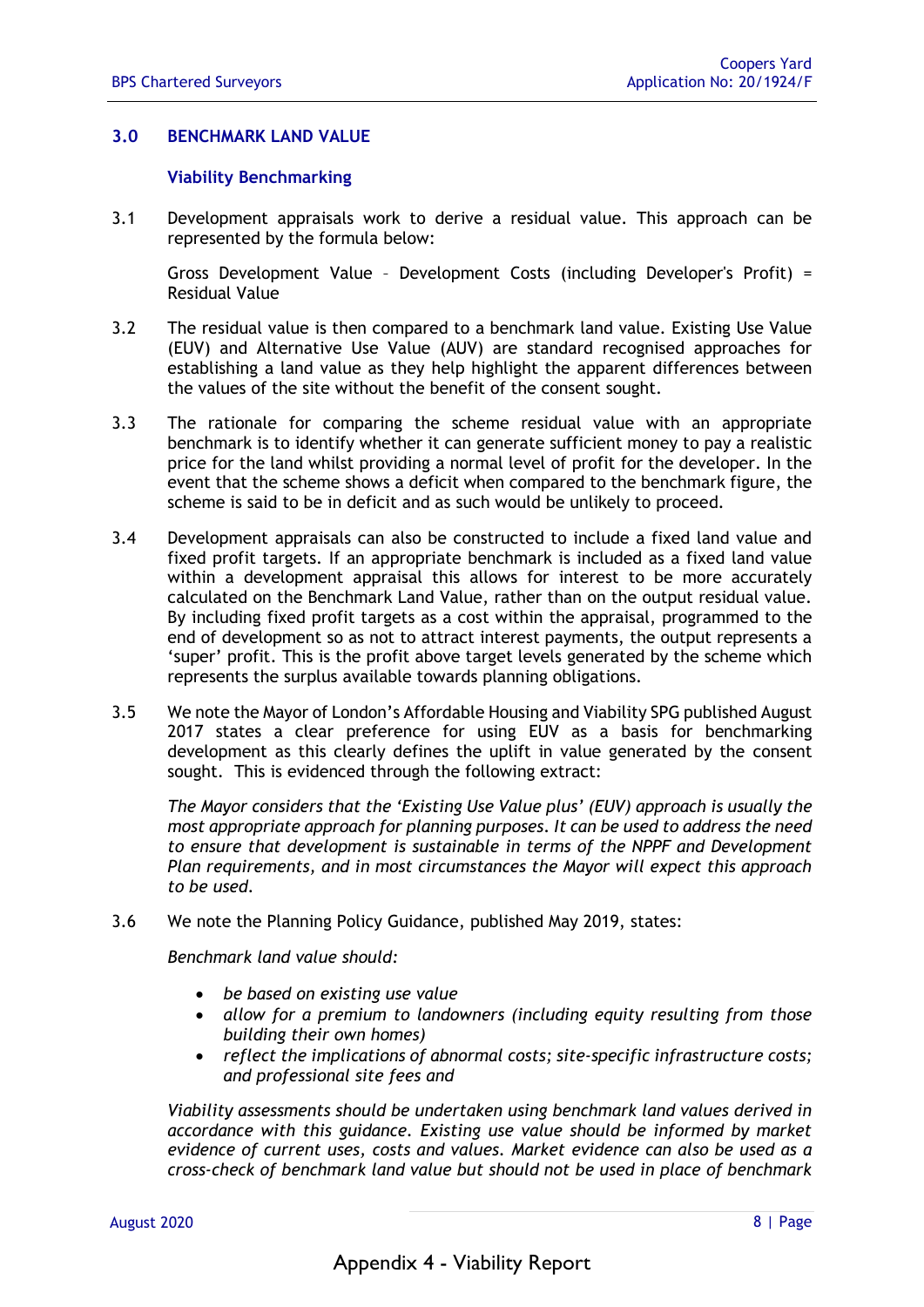*land value. These may be a divergence between benchmark land values and market evidence; and plan makers should be aware that this could be due to different assumptions and methodologies used by individual developers, site promoters and landowners.* 

*The evidence should be based on developments which are fully compliant with emerging or up to date plan policies, including affordable housing requirements at the relevant levels set out in the plan. Where this evidence is not available plan makers and applicants should identify and evidence any adjustments to reflect the cost of policy compliance. This is so that historic benchmark land values of nonpolicy compliant developments are not used to inflate values over time.* 

*[…] Where viability assessment is used to inform decision making under no circumstances will the price paid for land be a relevant justification for failing to accord with relevant policies in the plan. Local authorities can request data on the price paid for land (or the price expected to be paid through an option agreement).* 

- 3.7 We find the Market Value approach as defined by RICS Guidance Viability in Planning 2012 if misapplied is potentially open to an essentially circular reasoning. The RICS Guidance promotes use of a modified standard definition of "Market Value" by reference to an assumption that the market values should reflect planning policy and should disregard that which is not within planning policy. In practice we find that consideration of compliance with policy is generally relegated to compliance somewhere on a scale of 0% to the policy target placing landowner requirements ahead of the need to meet planning policy.
- 3.8 There is also a high risk that the RICS Guidance in placing a very high level of reliance on market transactions is potentially exposed to reliance on bids which might
	- a) Represent expectations which do not mirror current costs and values as required by PPG.
	- b) May themselves be overbids and most importantly
	- c) Need to be analysed to reflect a policy compliant position.

To explain this point further, it is inevitable that if site sales are analysed on a headline rate per acre or per unit without adjustment for the level of affordable housing delivered then if these rates are applied to the subject site they will effectively cap delivery at the rates of delivery achieved of the comparable sites. This is an essentially circular approach which would effectively mitigate against delivery of affordable housing if applied.

3.9 The NPPF recognises the need to provide both landowners and developers with a competitive return. In relation to landowners this is to encourage landowners to release land for development. This is set out in PPG as follows:

*To define land value for any viability assessment, a benchmark land value should be established on the basis of the existing use value (EUV) of the land, plus a premium for the landowner. The premium for the landowner should reflect the minimum return at which it is considered a reasonable landowner would be willing to sell their land. The premium should provide a reasonable incentive, in comparison with other options available, for the landowner to sell land for development while allowing a sufficient contribution to comply with policy requirements. Landowners and site purchasers should consider policy requirements when agreeing land transactions. This approach is often called 'existing use value plus' (EUV+)*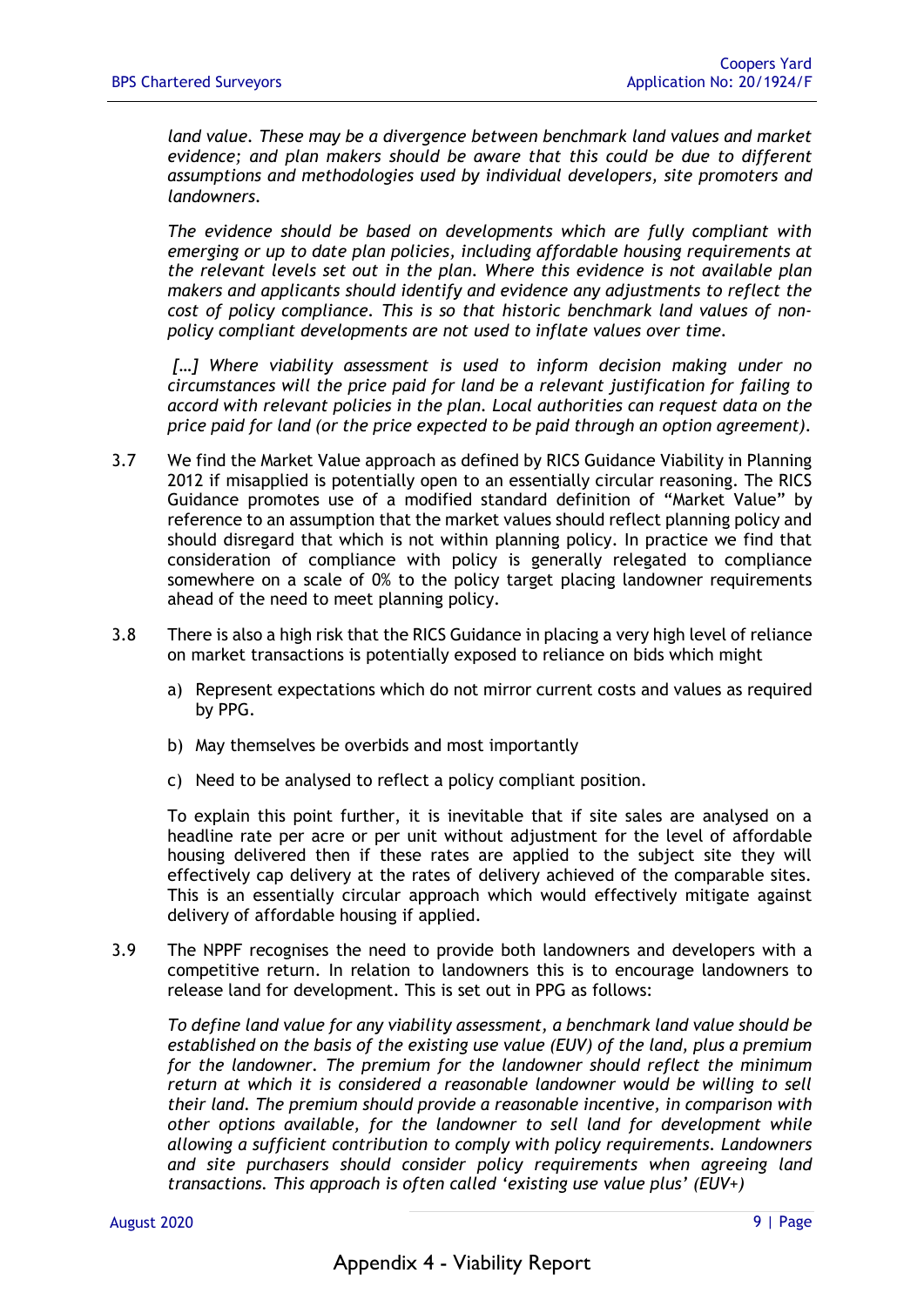3.10 Guidance indicates that the sale of any premium should reflect the circumstances of the landowner. We are of the view that where sites represent an ongoing liability to a land owner and the only means of either ending this liability or maximising site value is through securing a planning consent this should be a relevant factor when considering whether a premium is applicable. This view is corroborated in the Mayor of London's Affordable Housing and Viability SPG which states:

*Premiums above EUV should be justified, reflecting the circumstances of the site. For a site which does not meet the requirements of the landowner or creates ongoing liabilities/ costs, a lower premium of no premium would be expected compared with a site occupied by profit-making businesses that require relocation. The premium could be 10 per cent to 30 per cent, but this must reflect site specific circumstances and will vary.* 

#### **The Proposed Benchmark**

- 3.11 The benchmark proposed by Red Loft for viability testing is based on an EUV+ approach.
- 3.12 The existing property on site comprises 6 Lots which we understand from Red Loft are let under short term licences to different occupiers. We are not aware of the heads of terms of these licences which we not made available to us despite our request. In the circumstances, we have assumed that the property is available with vacant possession and have valued on this basis.
- 3.13 We have not received any photographs or any additional evidence on the property's condition, nor have we conducted a site inspection. We understand that Strettons, on behalf of Red Loft have externally inspected the buildings and that they are in average or above average operational condition (we note the remarks regarding suspected asbestos and assume for the purposes of this report that the property is suitable for its current use). No further information is provided by the applicant.
- 3.14 On this basis, we have assumed that the property is currently in a lettable condition for its current use. We have not allowed for any refurbishment costs, but we reserve the right to amend our valuation on receipt of further information.

| Lot            | <b>Use</b>               | Size sf        | <b>Red Loft</b><br><b>ERV</b> psf | <b>Red Loft</b><br><b>ERV</b> pa | <b>Red Loft</b><br><b>Yield</b> | <b>Purchase</b><br>Costs | <b>Red Loft</b><br><b>EUV</b> |
|----------------|--------------------------|----------------|-----------------------------------|----------------------------------|---------------------------------|--------------------------|-------------------------------|
| 1              | Warehouse/Office<br>Yard | 9.703<br>2,313 | £8.00                             | £77,000                          | 6.50%                           | 6.80%                    | £1,100,000                    |
| $\overline{2}$ | Workshop/Office<br>Yard  | 3.237<br>2,749 | £11.00<br>£5.00                   | £50,000                          | 6.0%                            | 6.80%                    | £775,000                      |
| 3              | Workshop<br>Yard         | 311<br>8,794   | £4.50                             | £40,000                          | 8.00%                           | 6.80%                    | £465,000                      |
| 4              | Warehouse<br>Yard        | 7.712<br>5,409 | £12.00<br>£5.00                   | £119,000                         | 6.00%                           | 6.80%                    | £1,850,000                    |
| 5              | Warehouse/Office<br>Yard | 2,432<br>541   | £10.00                            | £24,000                          | 6.25%                           | 6.80%                    | £360,000                      |
| 6              | Workshop<br>Yard         | 1,922<br>533   | £10.00                            | £19,000                          | 6.25%                           | 6.80%                    | £285,000                      |
|                | <b>Total</b>             |                |                                   | £329,000                         |                                 |                          | £4.835,000                    |

3.15 Red Loft have assumed the following EUVs:

3.16 The above figures are based on transactional and marketing comparables.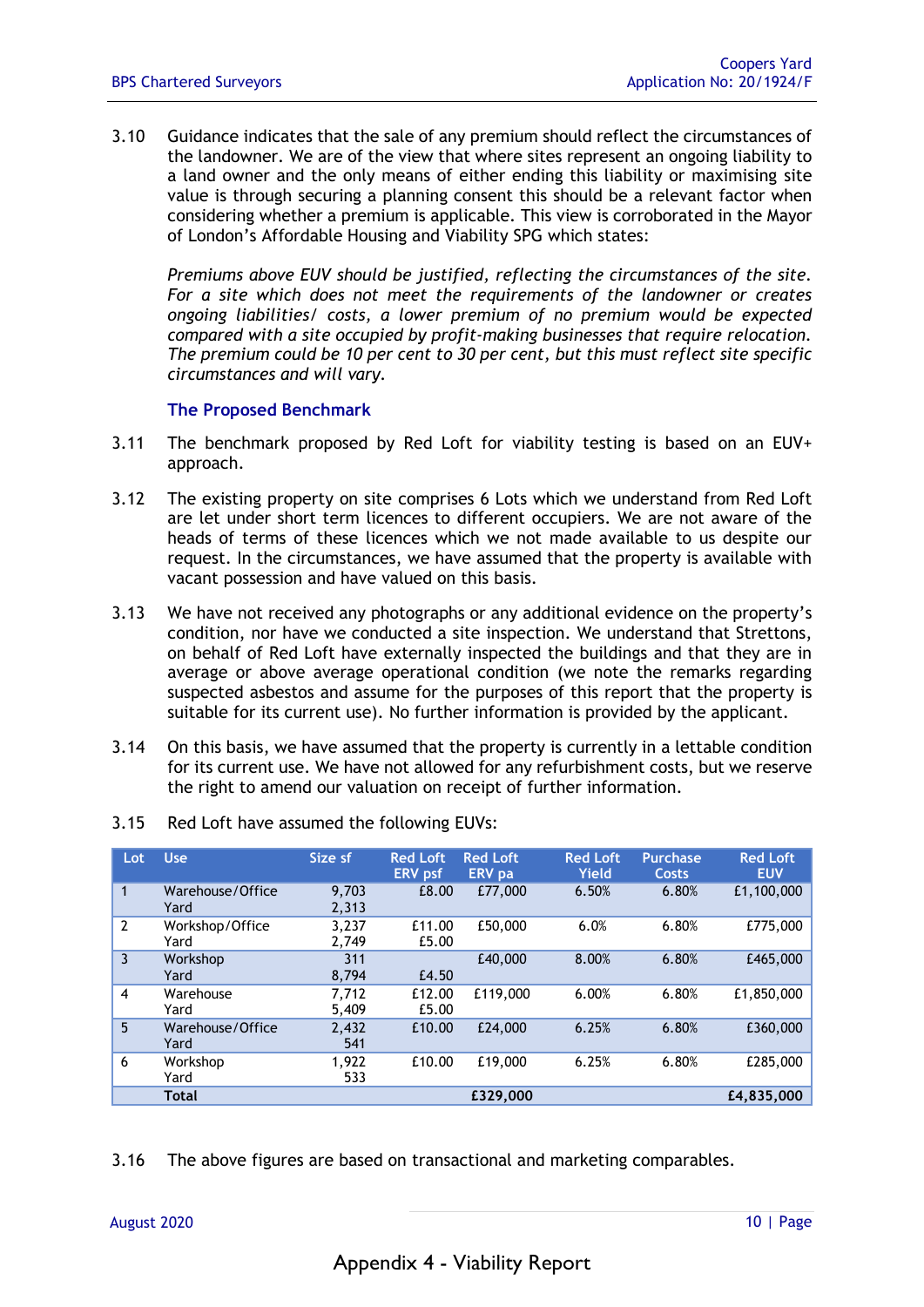- 3.17 Industrial rents quoted are between £4.38 and £17psf, although rents for units within the size range seen at the subject were between £10.84 and £12.41psf.
- 3.18 Rents for industrial land quoted are £4.73 and £1.90, although the rent of £4.73 was agreed on a smaller plot than those rentalised at the subject.
- 3.19 Sales of industrial land are quoted at rates between £22.89 and £106.30 psf, yields were around 8.5%, although all these comparables are of much smaller plots than the subject.
- 3.20 Industrial yields quoted are between 4.5% and 7.89%. Of the three yields below 6.68%, one was sold to the tenant, one was a sale and leaseback, the remaining property was reversionary and all 3 were single let.
- 3.21 In addition, sales of vacant industrial premises are recorded between £164 and £227.34 psf. The property quoted at £227.34 psf is an asking price, whilst the property quoted at £210.89 was part of a portfolio sale. The remaining comparables are all considered a superior specification to the subject.
- 3.22 Red Loft have adopted a 20% landowner's premium which results in a BLV of £5,802,000. They give the following justification as to why a 20% premium has been adopted:

*'This uplift is considered reasonable given the demand for this type of space evidenced and reflects established precedent in viability assessment methodology.'*

#### **BPS Assessment of Benchmark Land Value**

- 3.23 We have approached the Benchmark Land Value on an Existing Use Value Plus (EUV+) basis. Notwithstanding this, we have provided commentary upon the inputs used in Red Loft's approach as follows:
- 3.24 We have considered valuation of the land as industrial and industrial open storage and our research has established the following comparables:

| <b>Address</b>                                                   | Date          | <b>Comments</b>      |                                                                            |  |  |  |  |
|------------------------------------------------------------------|---------------|----------------------|----------------------------------------------------------------------------|--|--|--|--|
|                                                                  |               |                      | <b>Industrial Rents</b>                                                    |  |  |  |  |
| Unit 2, Block<br>2, Woolwich<br>Church St,<br><b>SE18</b>        | Aug 18        | £12.84psf            | Letting of 2,493sf, dated 5,5m eaves, parking and loading at<br>£32,000pa. |  |  |  |  |
| Basement, 3<br>Herringham<br>Road, SE7                           | <b>Jul 18</b> | E9.61 <sub>psf</sub> | 11,447sf let at £110,000 on a 5 year term with yearly rent<br>reviews.     |  |  |  |  |
| Unit 7, Block<br>2, Woolwich<br>Church St,<br><b>SE18</b>        | Mar 18        | £12.47psf            | Letting of 2,486sf, dated 5.5m eaves, parking and loading at<br>£31,000pa. |  |  |  |  |
| Unit 13, VIP<br>Industrial Pk,<br>Anchor and<br>Hope Lane<br>SE7 | <b>Nov 17</b> | $£10.41$ psf         | Letting of 1,153sf, 1970s unit at £12,000pa.                               |  |  |  |  |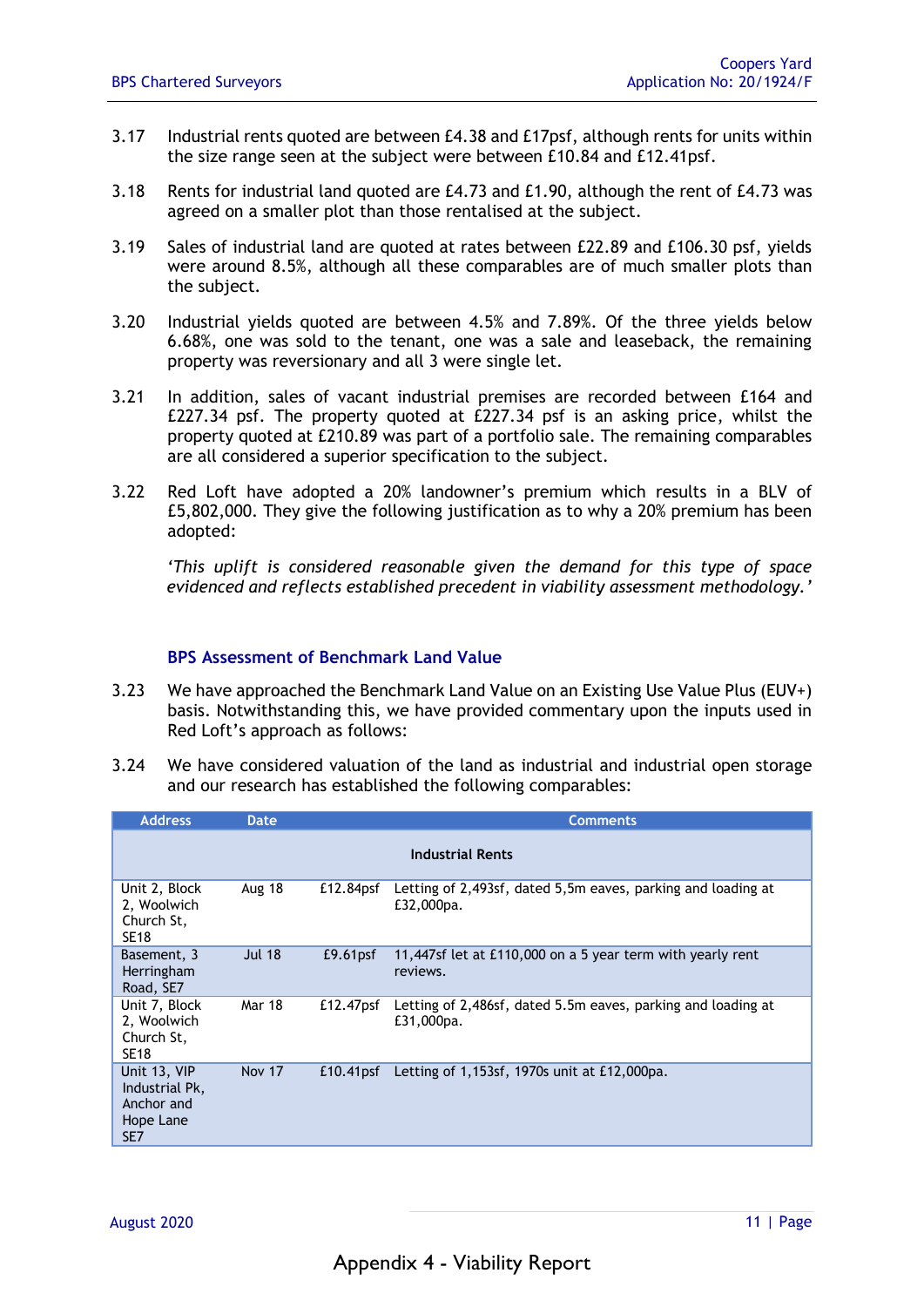| <b>Units 50-51</b><br><b>New</b><br>Lydenberg St,<br>SE7                   | Apr 17        | £14.75psf   | Letting of 793sf, 1950s, 5 year term, 3 year break at<br>£11,700pa.                                                                                                                                               |
|----------------------------------------------------------------------------|---------------|-------------|-------------------------------------------------------------------------------------------------------------------------------------------------------------------------------------------------------------------|
|                                                                            |               |             | <b>Storage Land Rents:</b>                                                                                                                                                                                        |
| <b>Address</b>                                                             | Date          |             | Comments                                                                                                                                                                                                          |
| Cuba St, E14                                                               | <b>Jul 20</b> | £4.00psf    | 14,246sf on the market for £57,000pa, central location.                                                                                                                                                           |
| 14 Woodford<br>Trading<br>Estate,<br>Southend Rd,<br>IG8                   | <b>Jul 20</b> | $E3.97$ psf | 12,594sf on the market for £50,000, includes 4 storage<br>containers.                                                                                                                                             |
| Land to the<br>rear of 191<br>Green Lane,<br><b>Welling SE9</b>            | Aug 20        | £2.80psf    | Enclosed land of 1,890sf available for restricted storage<br>adjacent to residential properties, 12 month licence, good<br>interest received at asking price of £450pcm. Comparable micro<br>location to subject. |
| <b>Bramshot</b><br>Avenue,<br>Greenwich<br>SE7                             | Sep 20        | £3.70psf    | 0.5 acre secure yard with WC block on Blackwall Tunnel<br>Southern Approach. Superior location to subject due to access.<br>Under offer on 5 year lease with break in year 3 at just under<br>£3.70 psf.          |
| <b>Thames</b><br>Circle, E14                                               | Apr 19        | £6.3psf     | 0.2 acres, B8 open storage land let on 5 year lease, better<br>location than subject.                                                                                                                             |
| <b>Picketts Lock</b><br>Lane, N9                                           | Feb 19        | £3.55psf    | 2.75 acres, B8 open storage land, let on 10 year lease.                                                                                                                                                           |
|                                                                            |               |             | <b>Industrial Sales:</b>                                                                                                                                                                                          |
| 2-10 Ossory<br>Road, SE1                                                   | <b>Jul 18</b> | £160psf     | 12,852sf, eaves height 6.4m, includes yard, sold for £.05m.                                                                                                                                                       |
|                                                                            |               |             | <b>Industrial Storage Land sales:</b>                                                                                                                                                                             |
| Peak Works,<br>Alfreds Way,<br><b>Barking</b>                              | <b>Oct 18</b> |             | £73.46psf 1.55 acres, vacant, has 35,400sf industrial building on site,<br>access to A13.                                                                                                                         |
| Former<br>Frozen<br>Distribution<br>Centre,<br>Elstree Way,<br>Borehamwood | Feb 18        |             | £72.77psf 6.17 acres, vacant, includes buildings and cold store distribution<br>unit.                                                                                                                             |
| 54 St<br>Jeffrey's<br>Road, Enfield                                        | Feb 17        |             | £62.44psf 2.02 acres, vacant, between M25 and A406.                                                                                                                                                               |

- 3.25 The industrial workshop/warehouse rental comparables available appear to be of superior specification/condition to the subject units, but we consider Red Loft's assessment of ERV psf to be reasonable.
- 3.26 Of the rental comparables for industrial land, we consider the closest comparable to be that at Bramshot Avenue, although this plot is larger than the subject, it is better located. We have therefore reduced the rent psf on the open storage land to £3.00psf.
- 3.27 Further to our view on Red Loft's assessment of rents psf, industrial yards are usually only rentalised when the yard exceeds around 40% of the built area. For this reason, we have reduced the rentalised yard area on Lot 2 to 1,454sf and on Lot 4 to 2,324sf.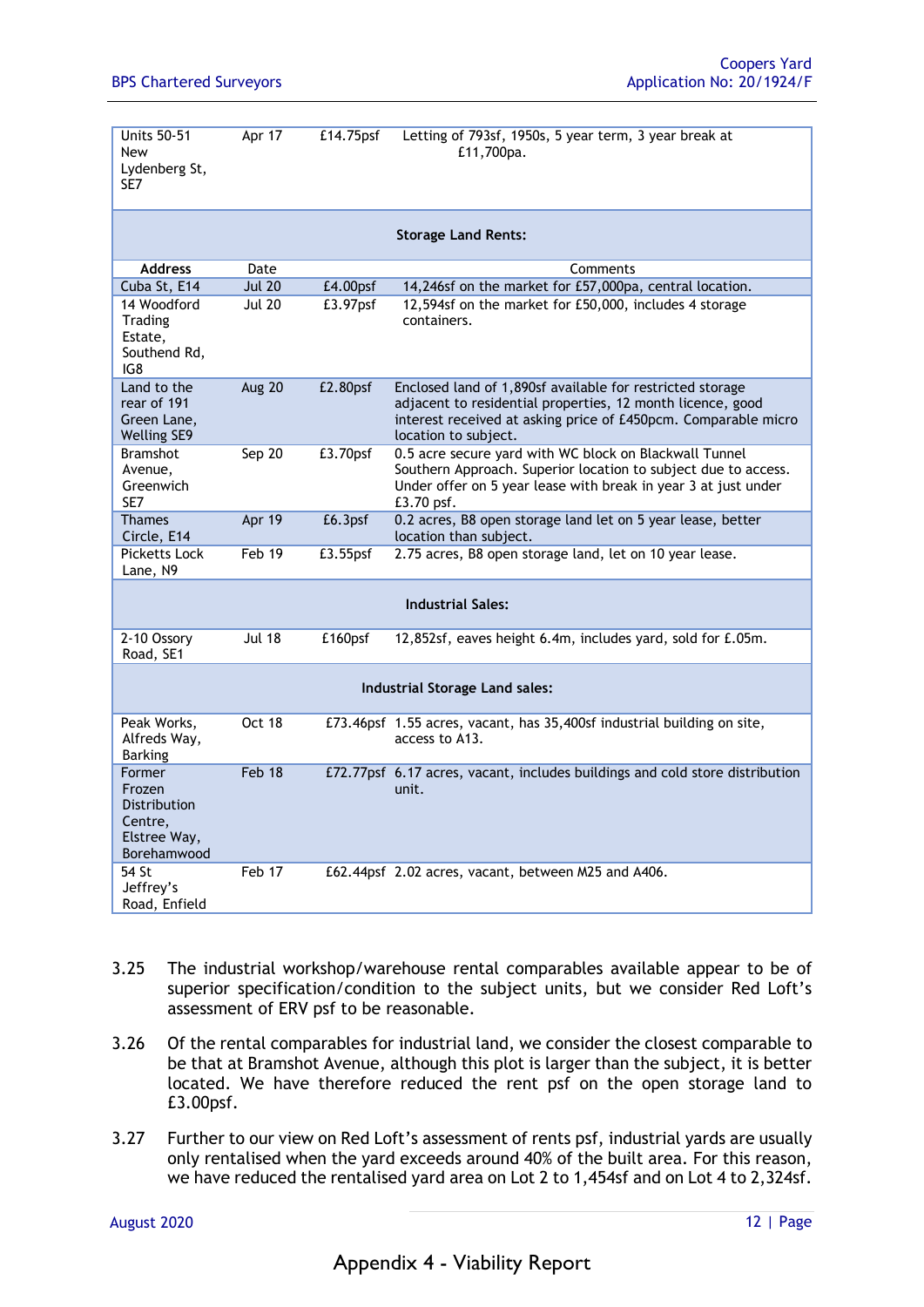We have not made a similar adjustment to Lot 3 as the workshop on this site is essentially ancillary to the yard.

- 3.28 In addition, we have deducted 5% management costs to reflect the multi-let nature of the site.
- 3.29 In terms of yields, we are in agreement with Red Loft's adoption of yields between 6.00% and 8.00% which accord with the evidence available to us and with the Knight Frank August 2020 secondary industrial yield of 6.25%+.
- 3.30 The BPS assessment of EUV is therefore £4,013,000, a breakdown of which is shown in the table below:

| Lot <sub>1</sub> | <b>Use</b>               | Size sf        | <b>BPS ERV</b><br>psf | <b>BPS</b><br><b>ERV</b> pa |       | <b>BPS Yield Purchase</b><br>Costs | <b>Red Loft</b><br><b>EUV</b> |
|------------------|--------------------------|----------------|-----------------------|-----------------------------|-------|------------------------------------|-------------------------------|
| 1                | Warehouse/Office<br>Yard | 9,703<br>2,313 | £8.00                 | £77,000                     | 6.50% | 6.80%                              | £1,049,000                    |
| $\overline{2}$   | Workshop/Office<br>Yard  | 3,237<br>1,454 | £11.00<br>£3.00       | £40,000                     | 6.0%  | 6.80%                              | £590,000                      |
| 3                | Workshop<br>Yard         | 311<br>8,794   | £3.00                 | £26,000                     | 8.00% | 6.80%                              | £288,000                      |
| 4                | Warehouse<br>Yard        | 7,712<br>2,324 | £12.00<br>£3.00       | £100,000                    | 6.00% | 6.80%                              | £1,475,000                    |
| 5                | Warehouse/Office<br>Yard | 2,432<br>541   | £10.00                | £24,000                     | 6.25% | 6.80%                              | £341,000                      |
| 6                | Workshop<br>Yard         | 1,922<br>533   | £10.00                | £19,000                     | 6.25% | 6.80%                              | £270,000                      |
|                  | <b>Total</b>             |                |                       | £286,000                    |       |                                    | £4,013,000                    |

- 3.31 Noting that there is ready demand for such accommodation we consider the property could remain a functioning investment as such we are in agreement that a 20% Landowner Premium is appropriate and on this basis we have adopted a figure of £4,815,600 as the Benchmark Land Value.
- 3.32 We reserve the right to amend our valuation on receipt of further information.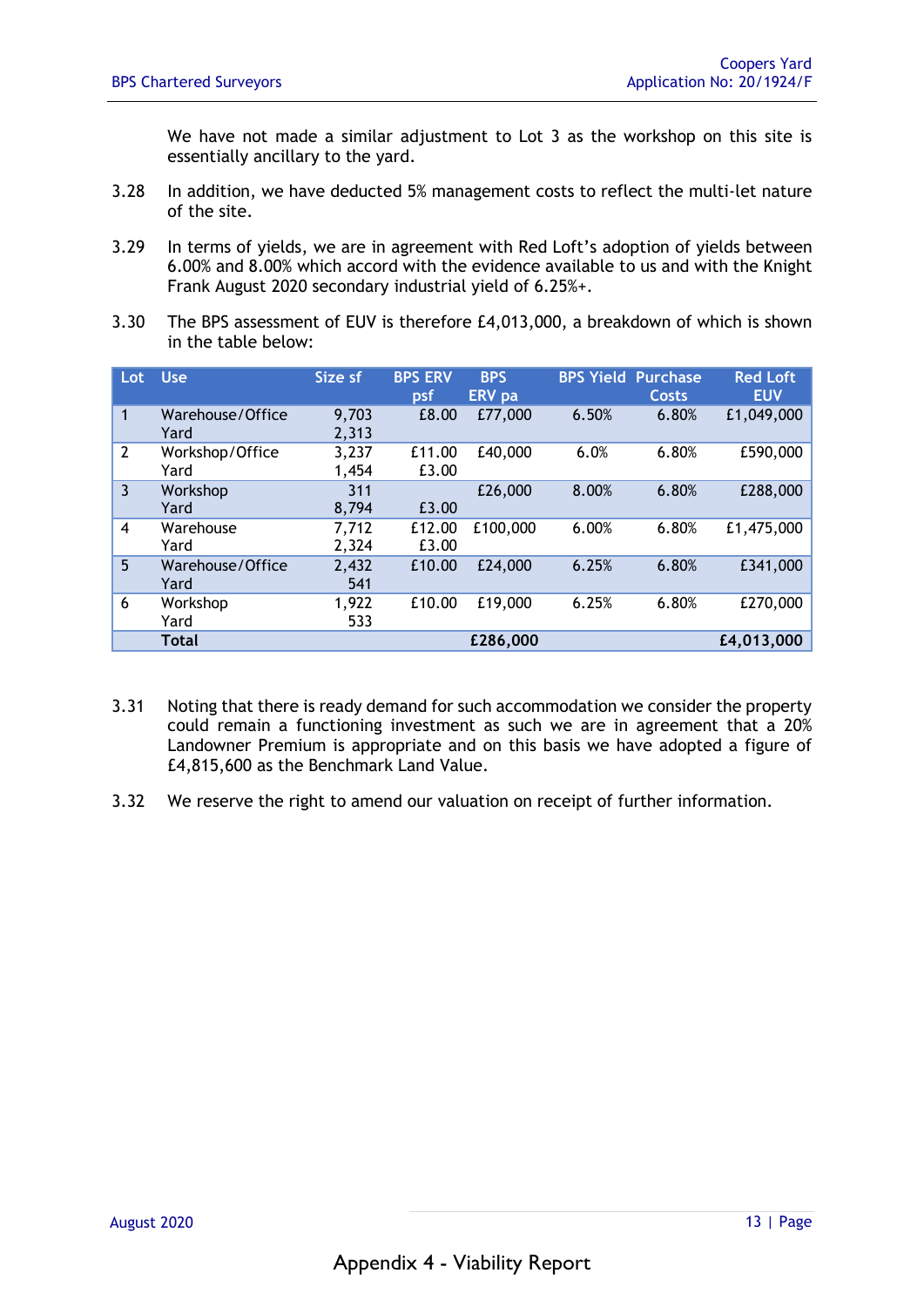#### **4.0 RESIDENTIAL UNIT VALUES**

- 4.1 The residential element of the proposed scheme, as sought by the planning application, is for 202 residential units. Residential units are provided in a mixture of studios, 1, 2 and 3 bedroom flats and will be arranged in 4 blocks of up to 10 storeys.
- 4.2 The scheme delivers 35% affordable housing by unit reflecting 70/30 split of tenure. We note that by habitable rooms the overall provision reflects 38% and the split of tenure types is 77%/23%, noting the Council's policy requirement for a 70/30 split of tenure.

| <b>Type</b>         | Size sf | <b>Red Loft</b><br><b>MV</b> psf | <b>Red Loft</b><br>average<br><b>MV</b> | No. of<br>units | <b>Red Loft Total</b><br><b>MV</b> |
|---------------------|---------|----------------------------------|-----------------------------------------|-----------------|------------------------------------|
| <b>Studio</b>       | 407     | £691                             | £280,909                                | 11              | £3,090,000                         |
| 1 bedroom flat      | 599     | £641                             | £384,000                                | 50              | £19,200,000                        |
| 2 bedroom flat      | 741     | £616                             | £456,050                                | 100             | £45,605,000                        |
| 2 bedroom<br>duplex | 1,066   | £535                             | £570,000                                | 1               | £570,000                           |
| 3 bedroom flat      | 844     | £602                             | £508,561                                | 33              | £16,782,500                        |
| 3 bedroom<br>duplex | 1,177   | £548                             | £644,643                                | 7               | £4,512,500                         |
| <b>Total/Ave</b>    |         | £616                             | £444,356                                | 202             | £89,760,000                        |

4.3 Across the scheme, Red Loft have assessed Market Values by unit type as follows:

### **Private Residential Units**

- 4.4 The private residential units comprise part of Block B and the whole of Blocks C and D.
- 4.5 The above Market Values assessed by Red Loft result in a total GDV for Private Residential units of £56,925,000, an average area of 619sq ft and an average unit market value of £434,542. This value is based upon advice from Savills, although no direct comparable evidence is quoted.
- 4.6 We have made our own enquiries and have obtained the following comparables from similar new build developments in the area.

| <b>Development</b>             | <b>Studio</b><br>Ave sf | <b>Studio</b><br>Ave<br>price<br>psf | 1<br>bed<br>Ave<br>sf | bed<br>Avg<br>price<br>psf | $\overline{2}$<br>bed<br>Ave<br>sf | $\mathbf{2}$<br>bed<br>Ave<br>price<br>psf | 3<br>bed<br>Ave<br>sf | 3<br>bed<br>Avg<br>price<br>psf | <b>Comments</b>                                                                                                                                                               |
|--------------------------------|-------------------------|--------------------------------------|-----------------------|----------------------------|------------------------------------|--------------------------------------------|-----------------------|---------------------------------|-------------------------------------------------------------------------------------------------------------------------------------------------------------------------------|
| <b>Battalion</b><br>Court SE18 |                         |                                      | 587                   | £620                       | 866                                | £543                                       | 981                   | £560                            | Mix of achieved and<br>asking prices<br>Jun19-Jan 20.<br>Similar sized units<br>to subject, we<br>consider this to be<br>a reasonable<br>comparable to the<br>subject scheme. |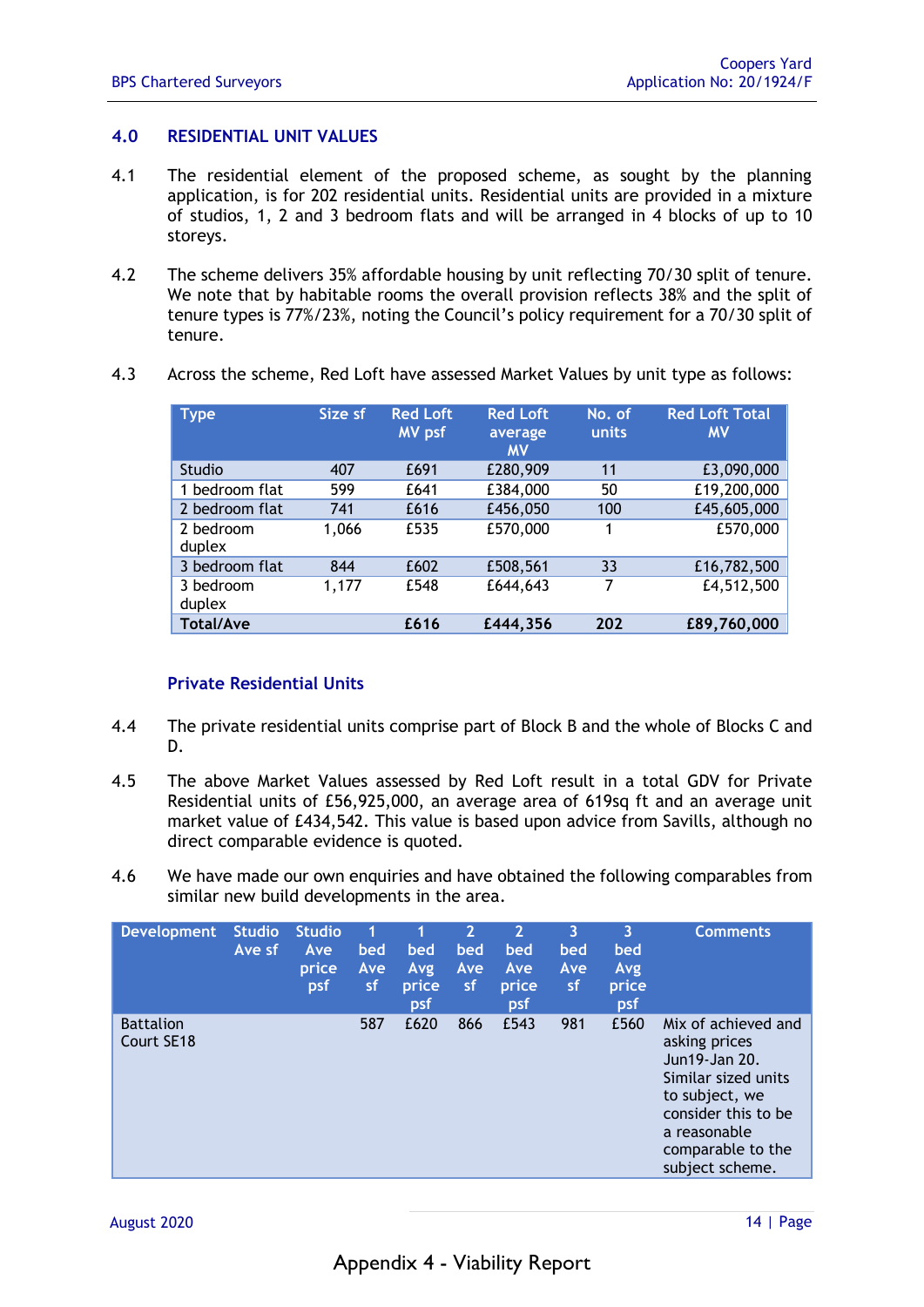| Woodrow<br><b>Business</b><br>Centre SE18             |     |      |     |      |     |      |       |      | Achieved prices<br>average £718 psf<br>through 2018 and<br>2019. Small unit<br>sizes, but<br>comparable<br>location.                                                                                                                                     |
|-------------------------------------------------------|-----|------|-----|------|-----|------|-------|------|----------------------------------------------------------------------------------------------------------------------------------------------------------------------------------------------------------------------------------------------------------|
| Phase V,<br>Greenwich<br>Millennium<br>Village, SE10  |     |      | 555 | £751 | 857 | £649 |       |      | <b>Stronger location</b><br>than subject,<br>riverside setting.<br>Phase 5 analysed<br>here (Sept - Nov<br>19.                                                                                                                                           |
| Phase VI,<br>Greenwich<br>Millennium<br>Village, SE10 |     |      | 615 | £711 | 805 | £689 |       |      | From indicative<br>range of prices<br>achieved over last<br>12 months, 3<br>bedrooms are<br>duplexes (achieving<br>around £650,000,<br>no measurements<br>available). No<br>parking included.<br>Parking charged at<br>£20,000 per space<br>in addition. |
| Precision<br><b>SE10</b>                              |     |      |     |      |     |      |       |      | Achieved prices<br>mostly in 2018<br>showed an average<br>of £664 psf.<br>Superior riverside<br>setting and<br>historic.                                                                                                                                 |
| Greenwich<br>Square SE10                              | 406 | £810 | 610 | £762 | 794 | £719 | 1,070 | £684 | Asking prices June<br>2019. Stronger<br>location than<br>subject, similar<br>sized units.                                                                                                                                                                |
| The River<br>Gardens SE10                             | 606 | £955 | 762 | £717 | 814 | £690 | 988   | £605 | Achieved prices,<br>mostly through<br>2019. Considered<br>superior to subject<br>and generally<br>larger units.                                                                                                                                          |
| Royal Arsenal<br>Riverside<br>SE18 *                  |     |      | 426 | £887 | 540 | £848 | 807   | £743 | Achieved prices<br>from June 2018 to<br>Dec 2019.<br>Considered a<br>superior scheme<br>than subject and<br>small unit sizes.                                                                                                                            |
| The Royal<br>Arsenal SE18<br>$\star$                  |     |      | 550 | £945 | 740 | £858 | 1,050 | £743 | From indicative<br>range of achieved<br>prices, June to<br>September 2020.                                                                                                                                                                               |
| Average                                               |     |      | 588 | £747 | 774 | £690 | 962   | £648 |                                                                                                                                                                                                                                                          |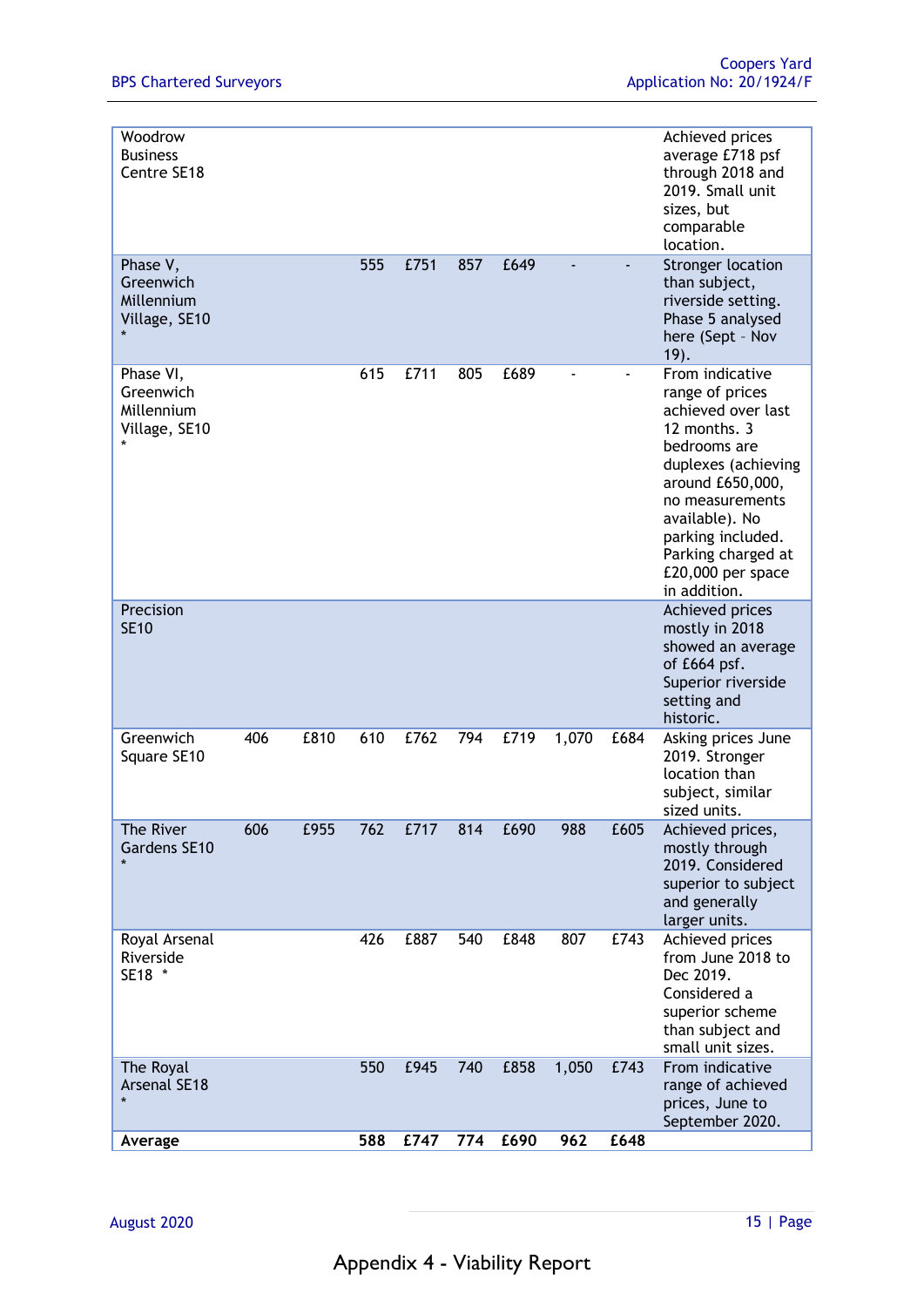4.7 From the above developments, we consider Battalion Court to be the strongest comparable for the subject scheme. On this basis and considering the tone of values for Studios and larger apartments, particularly Greenwich Square and the River Gardens we consider Red Loft's assessment of Private Residential GDV to be reasonable although we would recommend that Market Value is re-assessed at Review.

#### **Ground rents**

- 4.8 Capitalised ground rents have been excluded from Red Loft's appraisal. This is due to the Government's intention to limit them to a peppercorn rent. Although there is as yet no legislation limiting ground rents or any timescale to bring forward legislation. We do however note that the Government has indicated that Grant will not be awarded to schemes charging such rents, furthermore a number of leading mortgage providers have also made the same stipulation.
- 4.9 In light of the above we accept the exclusion of ground rents as it appears this revenue is unlikely to be realised. However, we also recommend that this approach is backed by provisions within the S106 Agreement to limit the ability to levy ground rents to accord with this assumption.

#### **Affordable Housing**

- 4.10 The applicant is offering affordable housing within Blocks A and B of the proposed development. Red Loft have indicated that whilst 35% of the scheme is accounted for by affordable housing by unit, this increases to 37.6% when assessed by habitable room. We note the then accommodation schedule that the tenure split on a habitable room basis reflects a tenure split of 77% affordable rent and 23% shared ownership as such it exceeds the Council policy requirement for a 70/30 split of tenure.
- 4.11 London Affordable Rent units account for 70% by unit of the proposed affordable housing provision (77% by habitable room) and will be situated in Block A. Red Loft have assessed the value of the net rents (after deductions for management, maintenance, repairs and voids/bad debts) assuming rental growth at 3.00% pa. This results in a London Affordable Rented GDV of £6,800,000.
- 4.12 We have assumed rental growth of 0.5% pa and have discounted the cashflow over a 60 year period. Our analysis values the Affordable Rent portion at £7.94m.
- 4.13 Shared Ownership units account for 30% by unit of the affordable housing provision (23% by habitable room) and comprise part of Blocks A and B. Red Loft have assessed the value of the Shared Ownership units as total of the revenue of shares sold and the net present value of the rent receivable on the following assumptions:

| Unit type        | %            | %rent on |
|------------------|--------------|----------|
|                  | <b>Share</b> | unsold   |
|                  | sold         | equity   |
| <b>Studio</b>    | 35%          | 2.75%    |
| 1b <sub>2p</sub> | 35%          | 2.75%    |
| 2b3p             | 35%          | 2.75%    |
| 2b4p             | 30%          | 2.75%    |
| 3b4p             | 30%          | 2.75%    |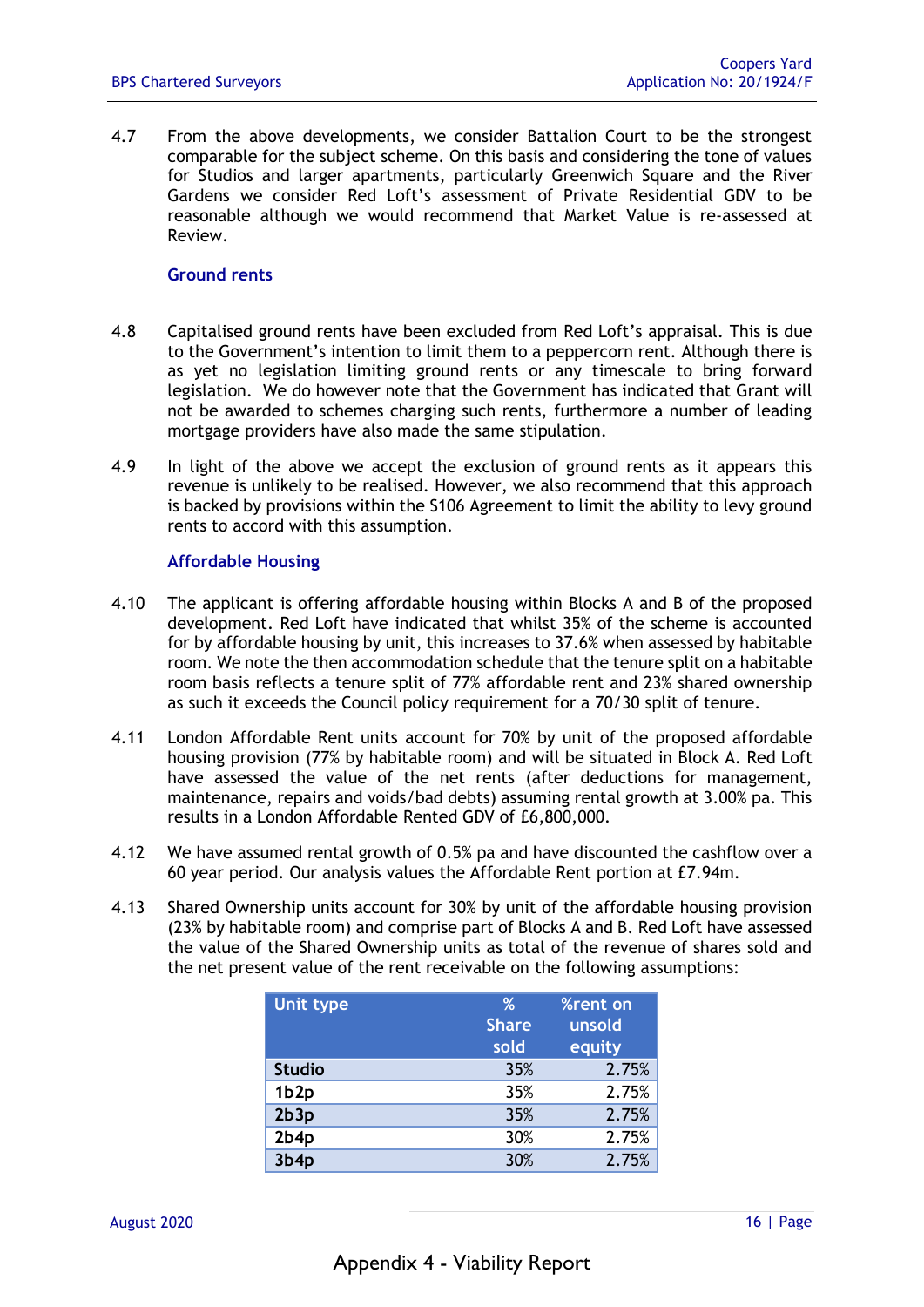- 4.14 This results in Red Loft's assessment of the Shared Ownership GDV of £5,940,000.
- 4.15 We confirm that based on a household income of £90,000, and assuming an equity purchase of 35%, the units remain affordable. We have assessed the Shared Ownership GDV assuming a rent of 2.5% on the remainder of an 30% equity stake. Again, a 60 year cashflow period has been analysed. This results in a Shared Ownership GDV of £5.66m.
- 4.16 An offer from an RP would be a useful point of reference to confirm whether the assumed values are reasonable and would accord with best practice. There has been no assessment of the potential impact of grant in helping to deliver a higher quantum of affordable housing in line with the new London Plan target of 50% for this category of site.
- 4.17 Red Loft report that the scheme is grant free and does not qualify for the Fast Track Route. We therefore understand that the scheme should be subject to Review under the Viability Tested Route and we recommend that the opportunity is taken to review the values here reported.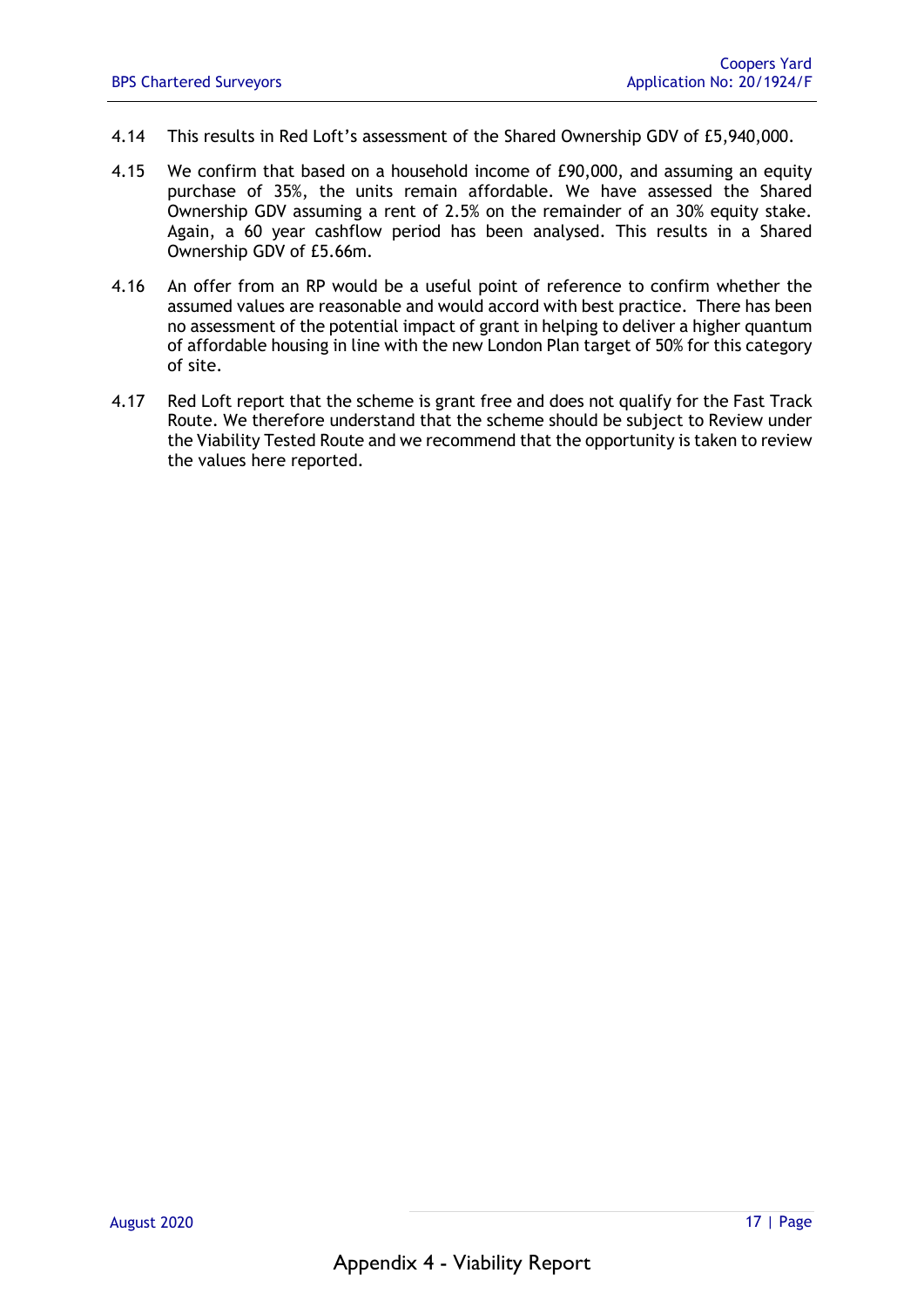#### **5.0 COMMERCIAL UNIT VALUES**

- 5.1 We are in receipt of supplementary information from Red Loft which confirms a revised total commercial floorspace of 19,594 sqft NIA on the ground and mezzanine floors. This includes retail and commercial uses.
- 5.2 We have been provided with the following revised GIA measurements for the commercial units:

| <b>Unit</b>    | <b>Use</b>       | <b>Use Class</b> | <b>New Use</b><br><b>Class</b> | <b>Floor</b> | <b>GIA</b><br>(sf) | NIA at 80% of<br>GIA (sf) |
|----------------|------------------|------------------|--------------------------------|--------------|--------------------|---------------------------|
| $\mathbf{1}$   | Retail/Community | A1-A5, D1        | E, F1, F2, SG                  | G            | 2,209              | 1,767                     |
| $\overline{2}$ | Retail/Community | A1-A5, D1        | E, F1, F2, SG                  | G            | 1,953              | 1,562                     |
| 3              | Retail/Community | A1-A5, D1        | E, F1, F2, SG                  | G            | 1,330              | 1,064                     |
| $\overline{4}$ | Employment       | <b>B1, B8</b>    | E, B8                          | G&M          | 2,322              |                           |
| 5              | Employment       | <b>B1, B8</b>    | E, B8                          | G&M          | 2,879              |                           |
| 6              | Employment       | <b>B1, B8</b>    | E, B8                          | G&M          | 2,341              |                           |
| $\overline{7}$ | Employment       | <b>B1, B8</b>    | E, B8                          | G&M          | 3,671              |                           |
| 8              | Employment       | <b>B1, B8</b>    | E, B8                          | G&M          | 2,889              |                           |
| <b>Total</b>   |                  |                  |                                |              | 19,594             |                           |

- 5.3 Red Loft have proposed an ERV of £17.50 psf GIA for the commercial space, which totals £342,895. The accommodation is assumed to be fitted out prior to letting and no rent free periods or void periods have been assumed. No comparable evidence has been produced in support of this assumption. We note that Red Loft's report refers only to B1/B8 uses, although the planning application refers to A1-A5 and D1 uses for the 3 retail units.
- 5.4 We have considered the following evidence from A1, B1, D1 and D2 uses from a number of newly completed developments in SE10 and SE18, which show a range of rentals from £17.49psf to £30.00psf. The units range in size from 1,345 sf to 6,174 sf and are comparable in size to the units in the proposed scheme.

| <b>Address</b>                                   | <b>Use</b>     | Date.         | <b>GIA</b><br>(sf) | Rent pa  | <b>Rent psf</b> | <b>Comments</b>                                                  |
|--------------------------------------------------|----------------|---------------|--------------------|----------|-----------------|------------------------------------------------------------------|
| Block 2, Plumstead<br>Rd, SE18                   | Retail         | Mar 20        | 5,119              | £127,950 | £25.00          | <b>Ground Floor</b>                                              |
| Unit 4, Greenwich<br>Square, SE10                | A <sub>1</sub> | <b>Jan 20</b> | 2,139              | £54,825  | £25.63          | Ground floor,<br>shell space.                                    |
| Block 9, River<br>Gardens, SE10                  | <b>B1</b>      | <b>Dec 18</b> | 6.174              | £108,000 | £17.49          | <b>Ground Floor</b>                                              |
| River Gardens,<br><b>SE10</b>                    | D <sub>1</sub> | <b>Nov 18</b> | 3,553              | £65,000  | £18.29          | <b>Ground Floor</b>                                              |
| Unit 5, Greenwich<br>Square, SE10                | A <sub>1</sub> | <b>Nov 18</b> | 1.345              | £40.350  | £30.00          | <b>Ground Floor</b>                                              |
| Units1-6, 5-21<br>Blackwall Lane,<br><b>SE10</b> | D <sub>2</sub> | <b>Nov 18</b> | 4,853              | £95,000  | £19.58          | Gym use, 15 year<br>term, 12 month<br>rent free, ground<br>floor |

5.5 Considering the above comparables (and in particular that the retail units have been valued on the basis of GIA with no void/rent free period), we are in broad agreement with a rent in the order of £17.50psf, although the increased flexibility in use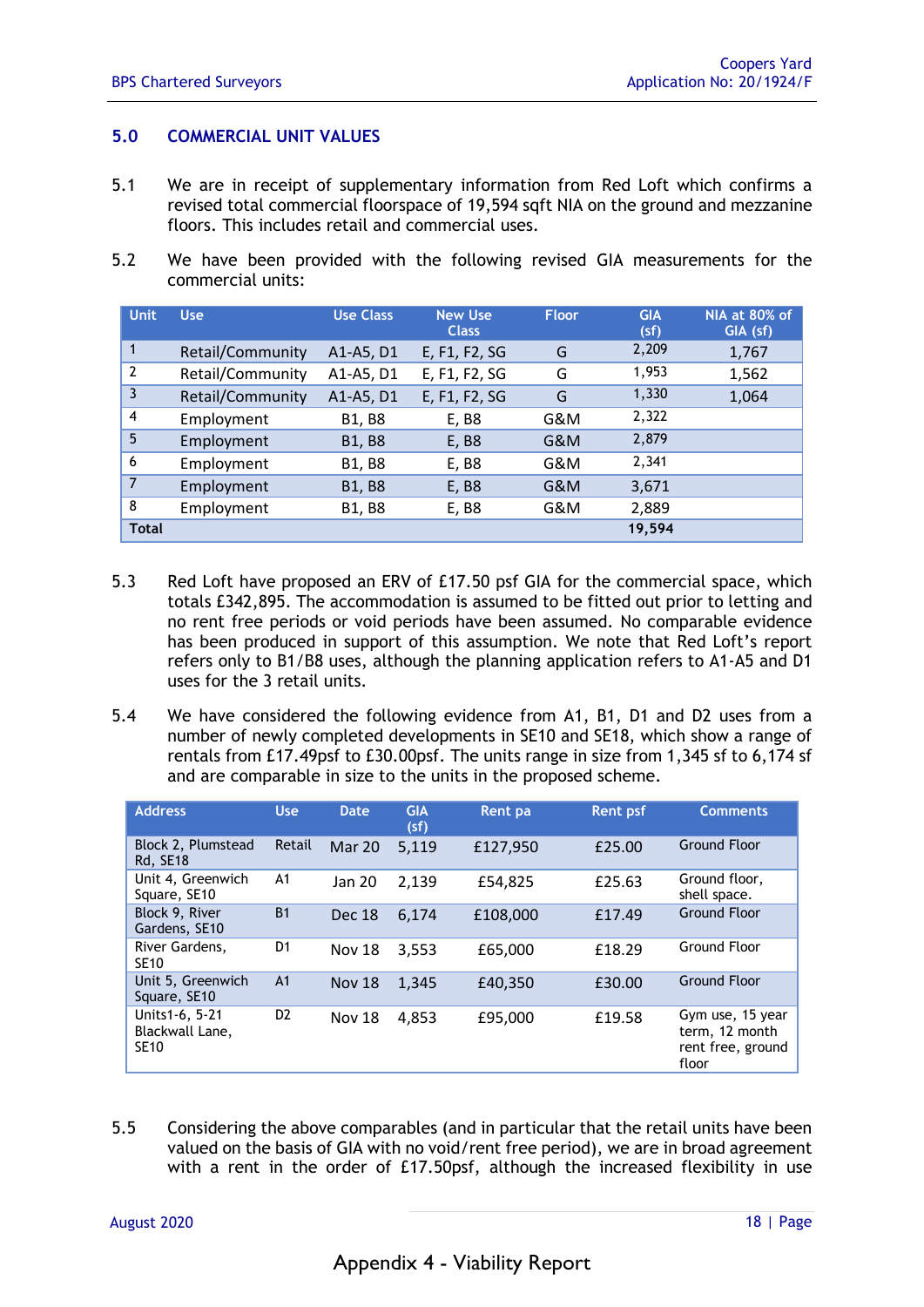stemming from the *The Town and Country Planning (Use Classes) (Amendment) (England) Regulations 2020* will increase the marketability of the units and could increase average rents achieved. We therefore recommend these rents are subject to a Review.

- 5.6 Red Loft have assumed a yield of 6.50% for the proposed commercial space. This is not based on explicit transactional evidence, presumably because investment sales of the commercial element only of such schemes are unusual. From our experience of the market and bearing in mind the variety of uses that the commercial space will fulfil and its essentially neighbourhood location, we are in agreement that a yield of 6.50% appears realistic.
- 5.7 We are therefore of the view that a Market Value of the commercial element of the proposed scheme of £5,275,000 appears reasonable (this figure takes the revised floor areas into account).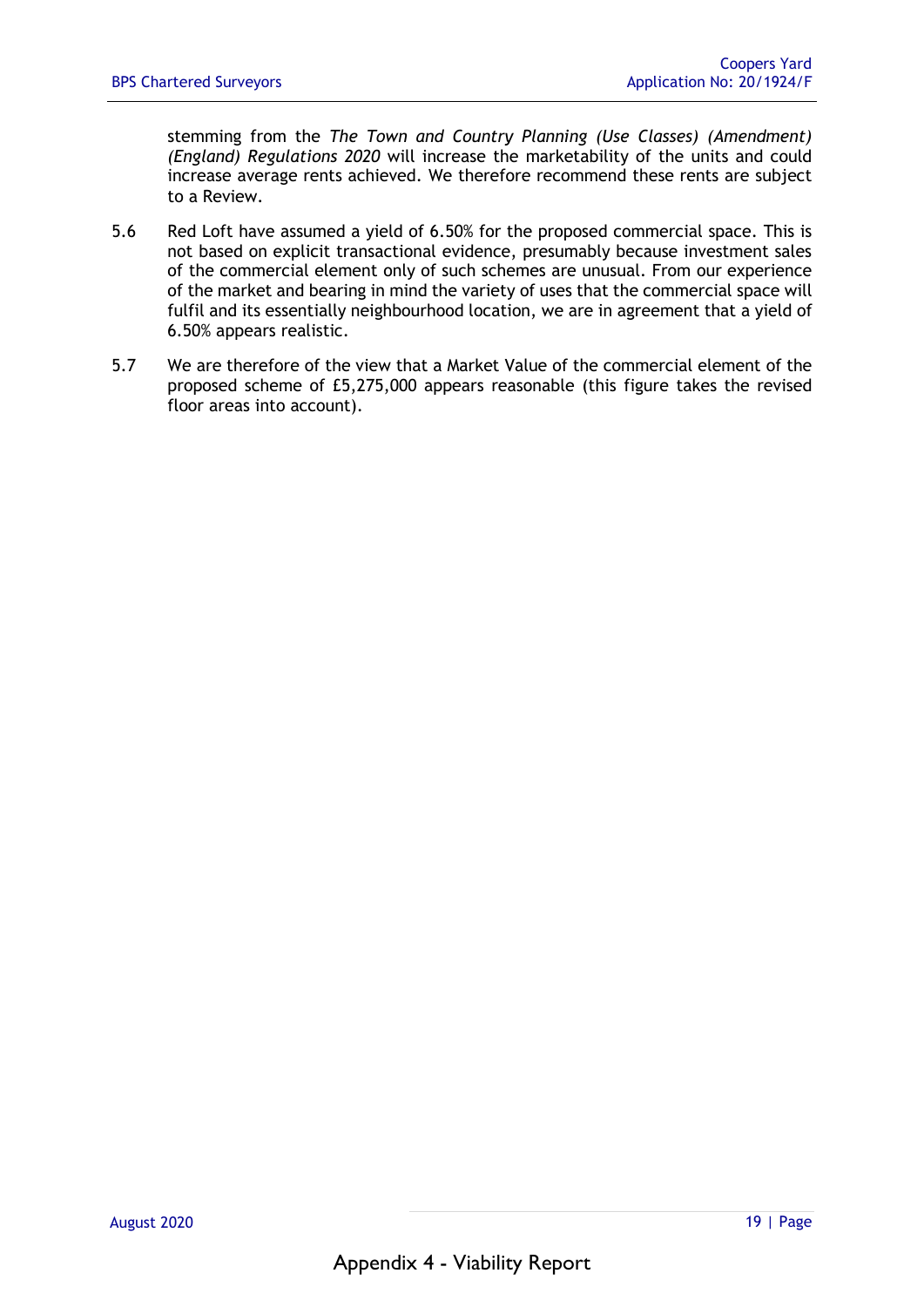#### 6.0 **DEVELOPMENT COSTS**

- 6.1 We have instructed our independent Cost Consultant Neil Powling.
- 6.2 Our Cost Consultant, Neil Powling, has analysed the build cost plan for the proposed scheme prepared by Randall Simmonds and we attach their report dated  $11<sup>th</sup>$ September 2020 in Appendix 1. The report concludes that:

*Our benchmarking results in an adjusted benchmark of £2,703/m² that compares to the Applicant's £2,699/m². We therefore consider the Applicant's costs to be reasonable.* 

*The areas and costs included in the appraisal are consistent with the areas and costs in the estimate/cost plan.* 

- 6.3 Randall Simmonds have allowed preliminaries at 10.3%, with a further 1% for Works Insurance, overheads and profit at 6.4% and contingencies at 5% which we consider to be reasonable.
- 6.4 The FVA appraisal utilises the following fees:

|           | • Professional fees                                   | 12.0%  |
|-----------|-------------------------------------------------------|--------|
| $\bullet$ | Residential Marketing and sales agent fees            | 1.5%   |
|           | • Commercial Marketing and sales agent fees $E2/ft^2$ |        |
|           | • Sales Agency Fee                                    | 1.5%   |
|           | • Sales legal fee                                     | 0.35%  |
|           | • Letting Agent Fee                                   | 10.00% |
|           | • Letting Legal Fee                                   | 5.00%  |

- 6.5 We consider these fees to be within market norms and therefore reasonable.
- 6.6 Generally, we accept that overall construction costs put forward in the FVA are realistic and in line with market norms.
- 6.7 Red Loft have included CIL in their appraisal. They have assumed a charge of £301,065 for MCIL and £842,982 for RBG CIL. We have not verified these amounts and request that the Council confirm that the charges assumed are appropriate.
- 6.8 An allowance has been made of £308,000 for s278 road improvements.
- 6.9 No allowance for Carbon Offset Payment has been made, we request that the Council confirm this to be appropriate.
- 6.10 We have not included s106 costs in our appraisal, as we understand that a s106 agreement has not been reached. We request that the Council confirm that this approach is appropriate.
- 6.11 Finance has been included at 7% assuming that the scheme is 100% debt financed. We consider this to be reasonable assumption for the purposes of assessing viability but at the upper end of the interest spectrum we would expect for as development of this scale.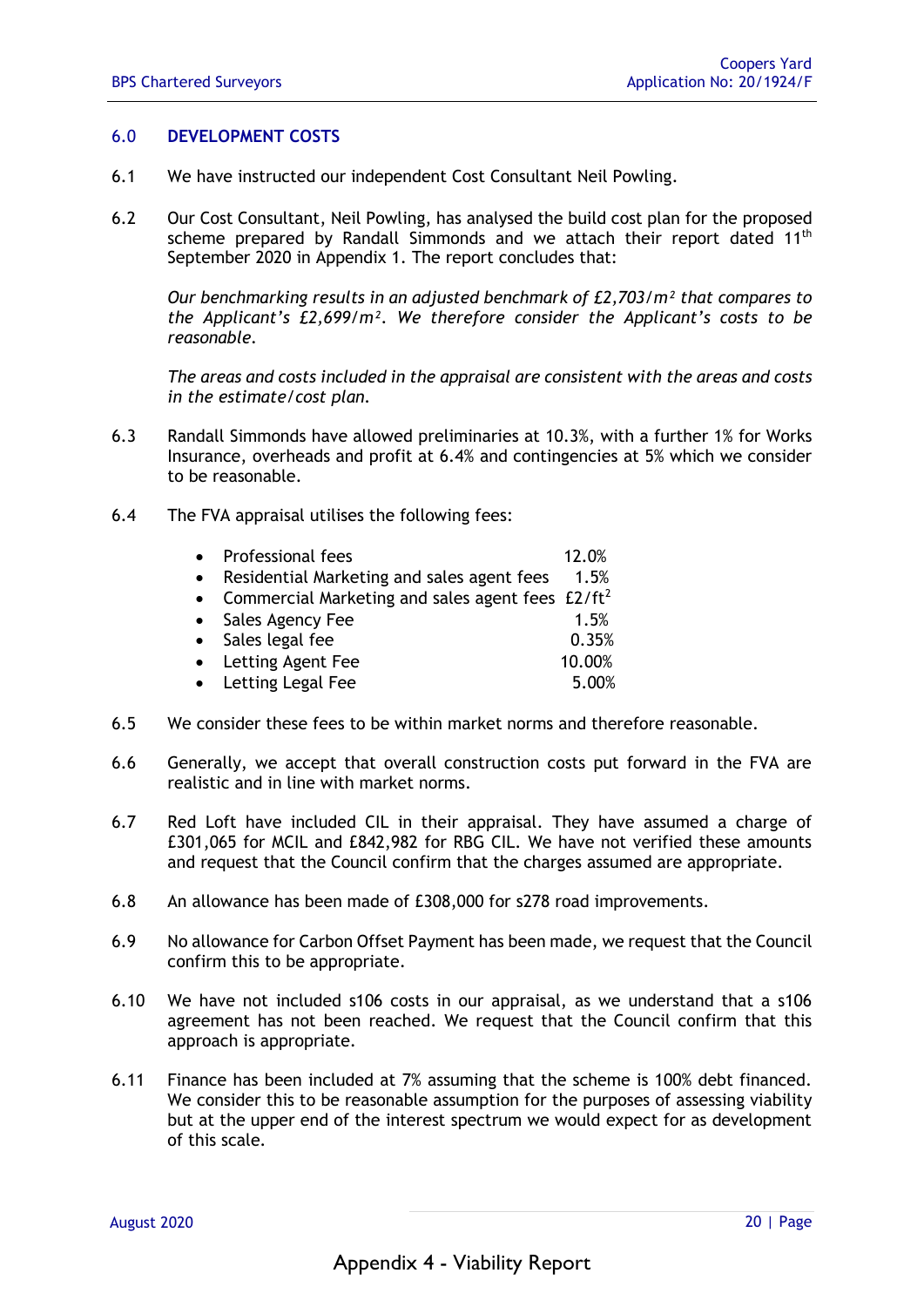6.12 Red Loft have proposed the following development time scales:

|                                  | <b>Months</b> |
|----------------------------------|---------------|
| <b>Total Construction Period</b> | າດ            |

- 6.13 Red Loft have assumed that 40% pre-sales will be achieved on private residential sales with 8 units per month being sold thereafter.
- 6.14 The developer profit target adopted by Red Loft is a blended figure of 17.28%, based on 20.00% on private residential GDV and 6.00% on affordable residential GDV. Our view is that 17.5% on private housing, 15% on commercial and 6% on affordable housing would be more in line with industry norms and we have revised our figures appropriately.

#### **7.0 REDUCED HEIGHT SCENARIO**

- 7.1 Red Loft have presented a further scenario within their report, describing a proposal for the subject site with 84 residential units and no Affordable Housing. Although we have not been provided with Red Loft's live Argus appraisal for this scenario, we have replicated this scenario reflecting our views on values. We have not specifically analysed the build costs for this scenario and assume Red Loft's costs to be correct.
- 7.2 Our appraisal indicates that the deficit in such a scenario is likely to reduced to around £300,000. We are of the impression that this scenario has been provided for illustrative purposes only and would be likely to form part of any discussions during negotiations with the applicant.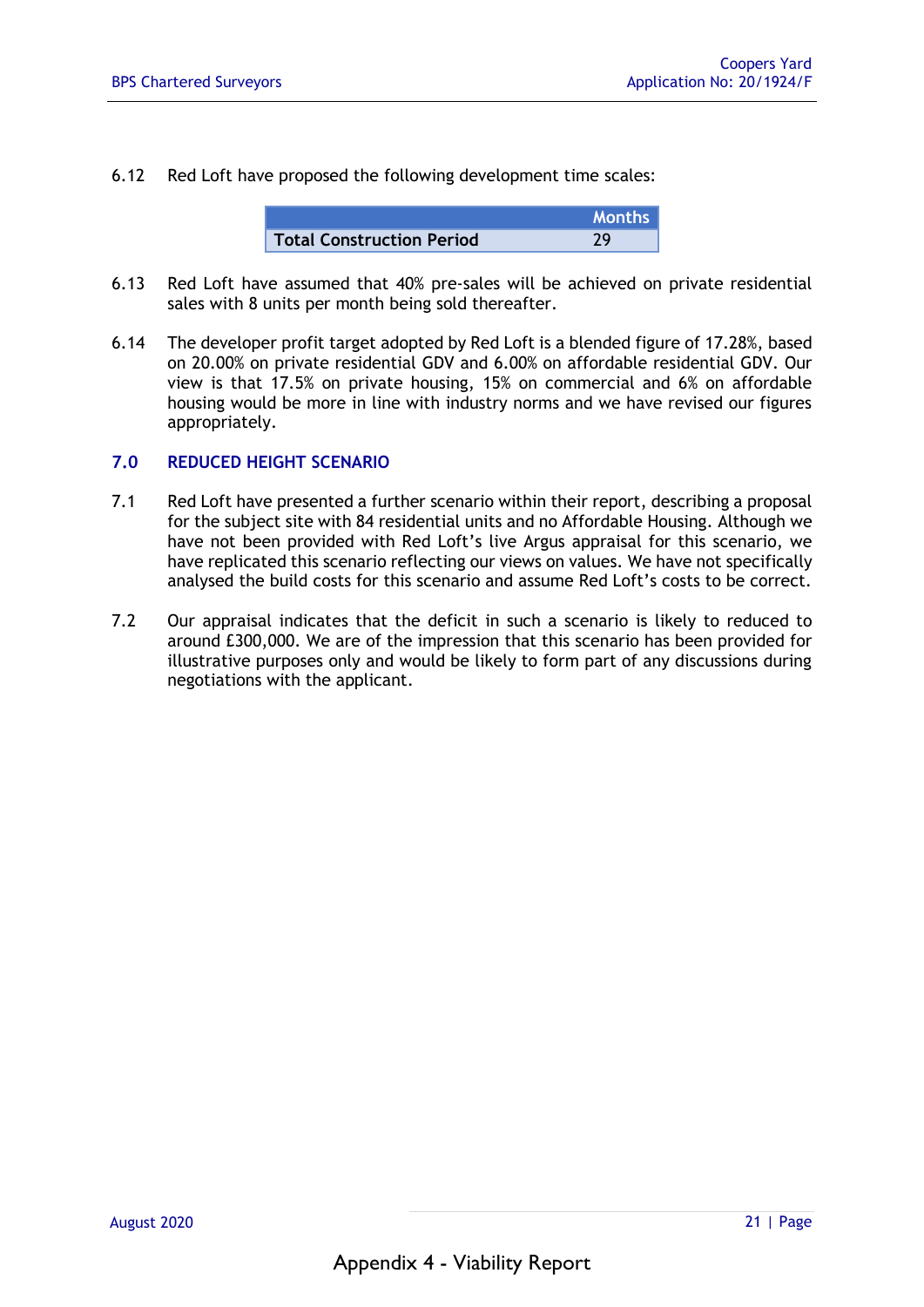#### **8.0 SIGNATORIES**

The following persons have been involved in the production of this report.

Clare Jones MRICS

RICS Membership no. For and on behalf of BPS Chartered Surveyors

&

Andrew Jones MRICS RICS Membership no. For and on behalf of BPS Chartered Surveyors

This report is provided for the stated purpose and for the sole use of the named clients. This report may not, without written consent, be used or relied upon by any third party.

The author(s) of this report confirm that there are no conflicts of interest and measures have been put in place to prevent the risk of the potential for a conflict of interest. In accordance with the RICS Professional Statement *Financial Viability in Planning: Conduct and Reporting* September 2019, this report has been prepared objectively, impartially, and with reference to all appropriate sources of information, and our instruction is not on a success-related or contingent fee basis.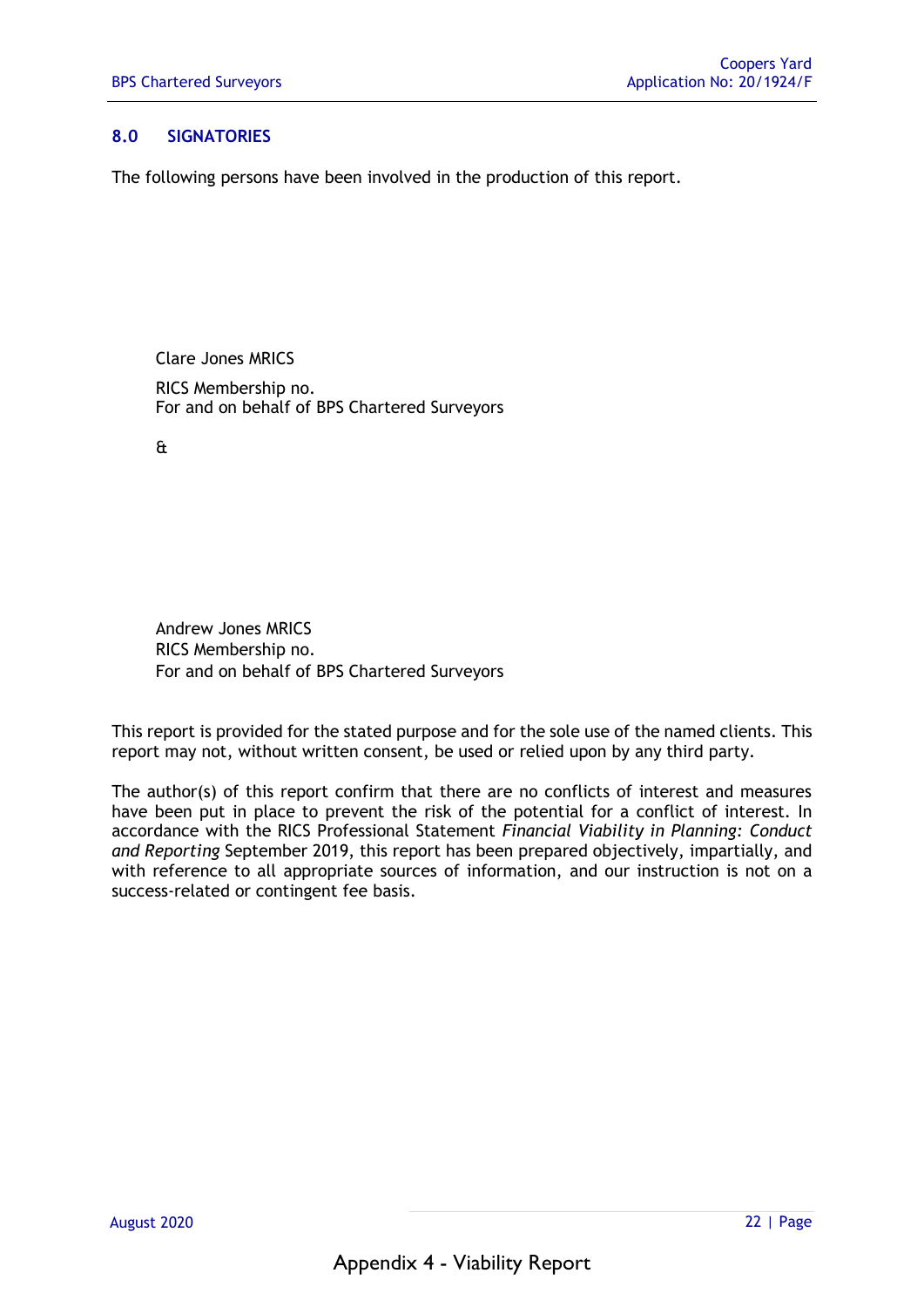**Appendix 1 Cost Consultant report**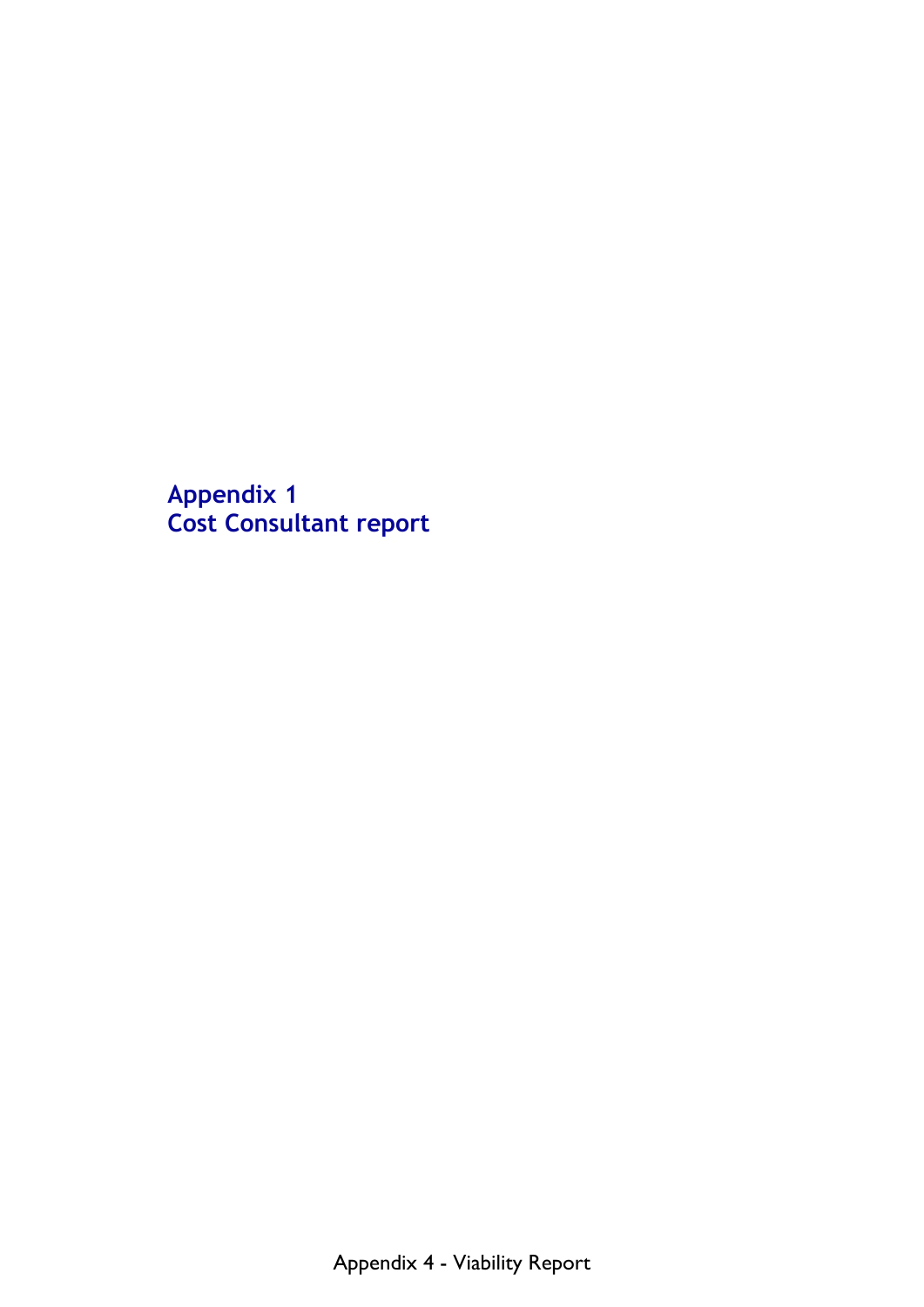## Project: Coopers Yard, Eastmoor St, Charlton, SE8 9LX – (Land at) 6, 61-81 and 6&10 Westmoor St - Greenwich

Independent Review of Assessment of Economic Viability

## Interim Draft Report Appendix A Cost Report

#### 1 SUMMARY

- 1.1 The estimate includes provision for fitting out the commercial space - we have included a new build rate including fit out for the commercial area.
- 1.2 Our benchmarking results in an adjusted benchmark of £2,703/m² that compares to the Applicant's £2,699/m². We therefore consider the Applicant's costs to be reasonable.

#### 2 METHODOLOGY

- 2.1 The objective of the review of the construction cost element of the assessment of economic viability is to benchmark the Applicant's costs against RICS Building Cost Information Service (BCIS) average costs. We use BCIS costs for benchmarking because it is a national and independent database. Many companies prefer to benchmark against their own data which they often treat as confidential. Whilst this is understandable as an internal exercise, in our view it is insufficiently robust as a tool for assessing viability compared to benchmarking against BCIS. A key characteristic of benchmarking is to measure performance against external data. Whilst a company may prefer to use their own internal database, the danger is that it measures the company's own projects against others of its projects with no external test. Any inherent discrepancies will not be identified without some independent scrutiny.
- 2.2 BCIS average costs are provided at mean, median and upper quartile rates (as well as lowest, lower quartile and highest rates). We generally use mean or occasionally upper quartile for benchmarking. The outcome of the benchmarking is little affected, as BCIS levels are used as a starting point to assess the level of cost and specification enhancement in the scheme on an element by element basis. BCIS also provide a location factor compared to a UK mean of 100; our benchmarking exercise adjusts for the location of the scheme. BCIS Average cost information is available on a default basis which includes all historic data with a weighting for the most recent, or for a selected maximum period ranging from 5 to 40 years. We generally consider both default and maximum 5 year average prices; the latter are more likely to reflect current regulations, specification, technology and market requirements.
- 2.3 BCIS average prices are available on an overall £ per sqm and for new build work on an elemental £ per sqm basis. Rehabilitation/conversion data is available an overall £ per sqm and on a group element basis ie. substructure, superstructure, finishings, fittings and services – but is not available on an elemental basis. A comparison of the applicants elemental costing compared to BCIS elemental benchmark costs provides a useful insight into any differences in cost. For example: planning and site location requirements may result in a higher than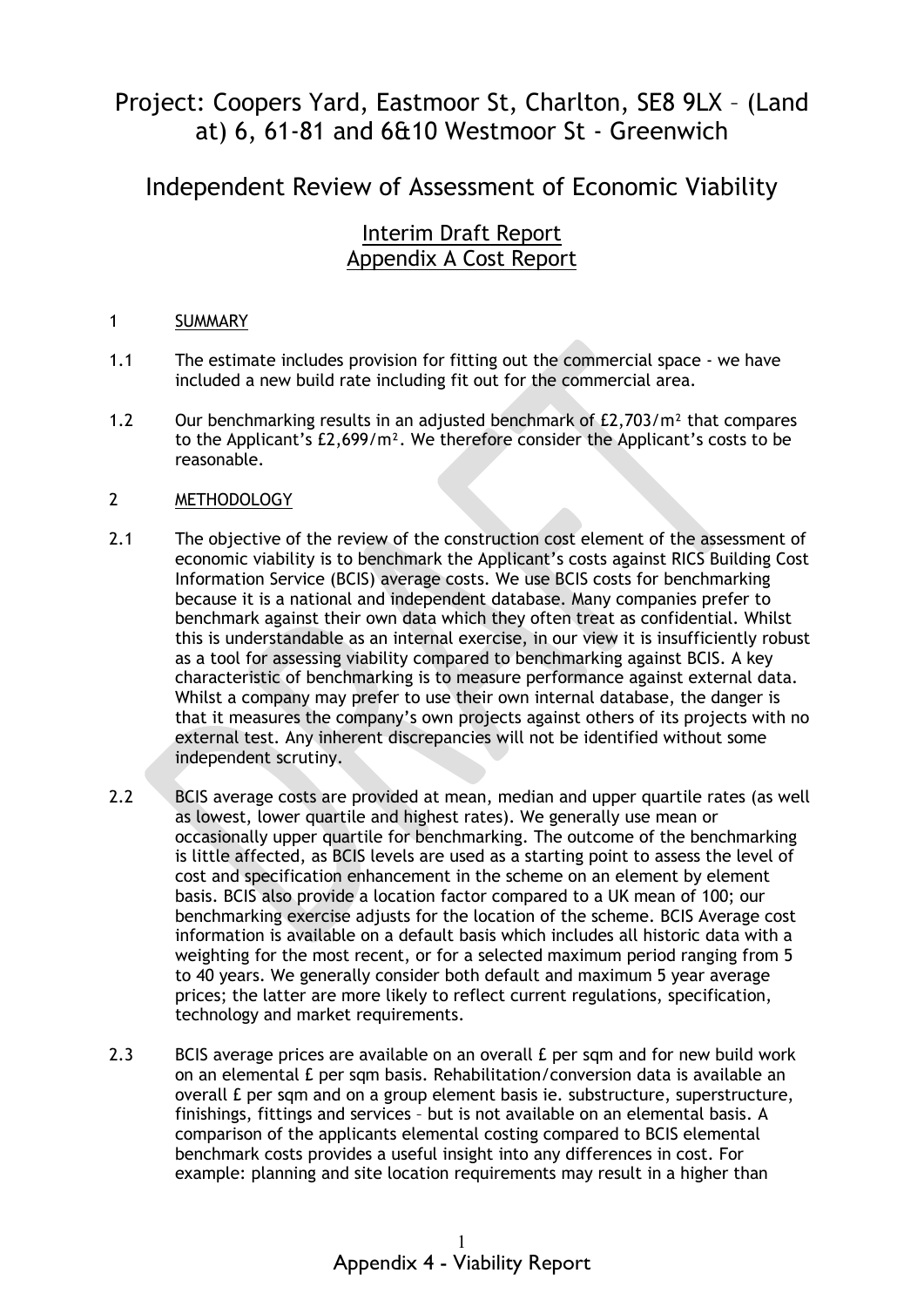normal cost of external wall and window elements.

- 2.4 If the application scheme is for the conversion, rehabilitation or refurbishment of an existing building, greater difficulty results in checking that the costs are reasonable, and the benchmarking exercise must be undertaken with caution. The elemental split is not available from the BCIS database for rehabilitation work; the new build split may be used instead as a check for some, but certainly not all, elements. Works to existing buildings vary greatly from one building project to the next. Verification of costs is helped greatly if the cost plan is itemised in reasonable detail thus describing the content and extent of works proposed.
- 2.5 BCIS costs are available on a quarterly basis – the most recent quarters use forecast figures, the older quarters are firm. If any estimates require adjustment on a time basis we use the BCIS all-in Tender Price Index (TPI).
- 2.6 BCIS average costs are available for different categories of buildings such as flats, houses, offices, shops, hotels, schools etc. The Applicant's cost plan should ideally keep the estimates for different categories separate to assist more accurate benchmarking. However if the Applicant's cost plan does not distinguish different categories we may calculate a blended BCIS average rate for benchmarking based on the different constituent areas of the overall GIA.
- 2.7 To undertake the benchmarking we require a cost plan prepared by the applicant; for preference in reasonable detail. Ideally the cost plan should be prepared in BCIS elements. We usually have to undertake some degree of analysis and rearrangement before the applicant's elemental costs can be compared to BCIS elemental benchmark figures. If a further level of detail is available showing the build-up to the elemental totals it facilitates the review of specification and cost allowances in determining adjustments to benchmark levels. An example might be fittings that show an allowance for kitchen fittings, bedroom wardrobes etc that is in excess of a normal BCIS benchmark allowance.
- 2.8 To assist in reviewing the estimate we require drawings and (if available) specifications. Also any other reports that may have a bearing on the costs. These are often listed as having being used in the preparation of the estimate. If not provided we frequently download additional material from the documents made available from the planning website.
- 2.9 BCIS average prices per sqm include overheads and profit (OHP) and preliminaries costs. BCIS elemental costs include OHP but not preliminaries. Nor do average prices per sqm or elemental costs include for external services and external works costs. Demolitions and site preparation are excluded from all BCIS costs. We consider the Applicants detailed cost plan to determine what, if any, abnormal and other costs can properly be considered as reasonable. We prepare an adjusted benchmark figure allowing for any costs which we consider can reasonably be taken into account before reaching a conclusion on the applicant's cost estimate.
- 2.10 We undertake this adjusted benchmarking by determining the appropriate location adjusted BCIS average rate as a starting point for the adjustment of abnormal and enhanced costs. We review the elemental analysis of the cost plan on an element by element basis and compare the Applicants total to the BCIS element total. If there is a difference, and the information is available, we review the more detailed build-up of information considering the specification and rates to determine if the additional cost appears justified. If it is, then the calculation may be the difference between the cost plan elemental  $E/m<sup>2</sup>$  and the equivalent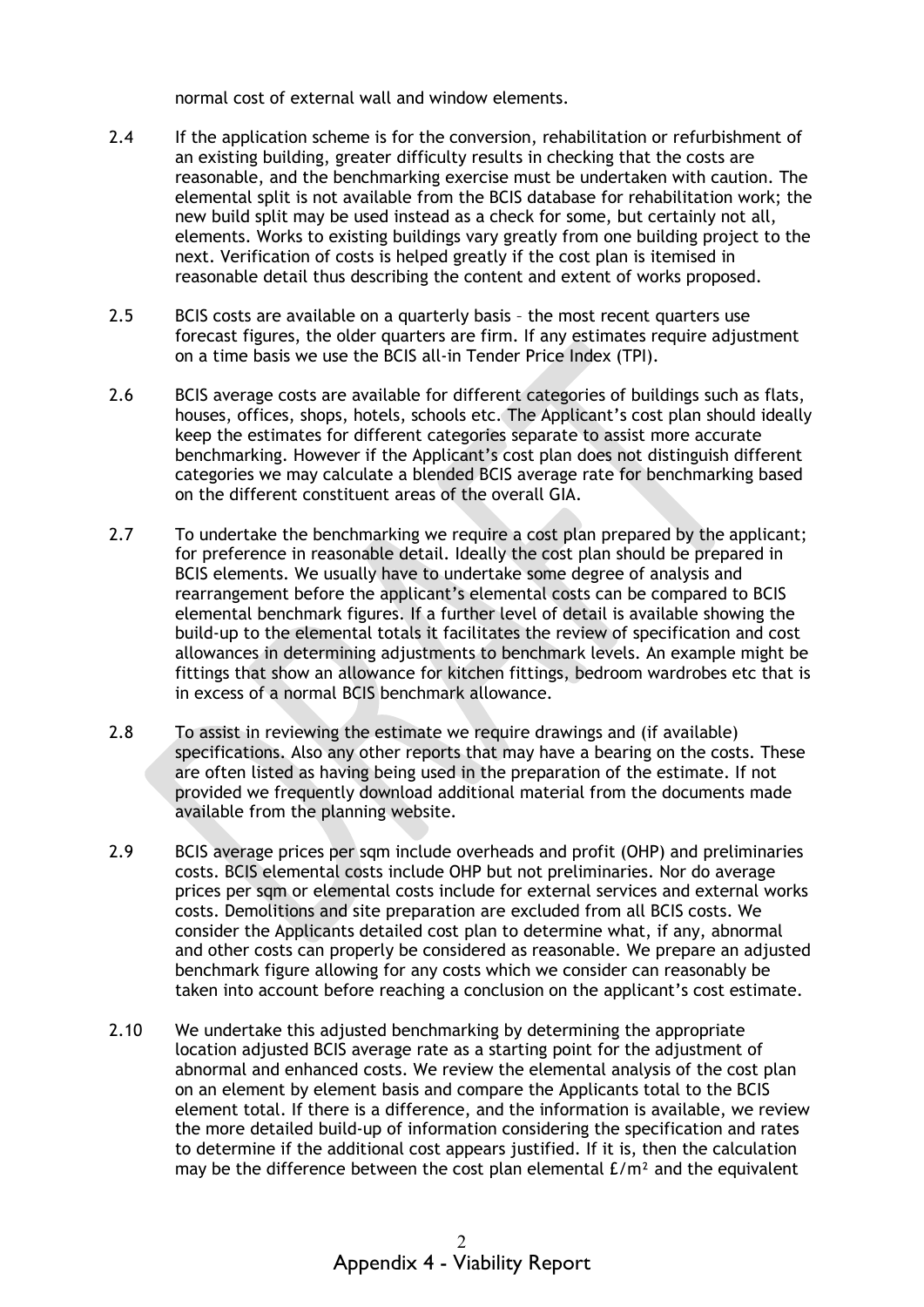BCIS rate. We may also make a partial adjustment if in our opinion this is appropriate. The BCIS elemental rates are inclusive of OHP but exclude preliminaries. If the Applicant's costings add preliminaries and OHP at the end of the estimate (as most typically do) we add these to the adjustment amounts to provide a comparable figure to the Applicant's cost estimate. The results of the elemental analysis and BCIS benchmarking are generally issued as a PDF but upon request can be provided as an Excel spreadsheet.

#### 3 GENERAL REVIEW

3.11

- 3.1 We have been provided with and relied upon the Viability Assessment & Affordable Housing Statement issued June 2020 by Red Loft including the Order of Cost Estimate issued by Randall Simmonds June 2020.
- 3.2 The cost plan is dated June 2020 we assume Base Date 2Q2020. Our benchmarking uses current BCIS data which is on a current tender firm price basis. The BCIS allin Tender Price Index (TPI) for 2Q2020 is 332 (Provisional) and for 3Q2020 332 (forecast).
- 3.3 The estimate is stated to be based on the Architect's planning drawings and Accommodation Schedule. There is no structural or services information listed.
- 3.4 The cost plan includes an allowance of 10.3% for preliminaries and a further 1% for Works Insurance. The allowance for overheads and profit (OHP) is 6.4%. We consider these allowances reasonable.
- 3.5 The allowance for contingencies is 5% which we consider reasonable. All the % figures are based on a calculation of a conventional arrangement of the sums in the analysis.
- 3.6 We have extracted the cost information provided by the Applicant into a standard BCIS/NRM format to facilitate our benchmarking.
- 3.7 Sales have been included in the Appraisal at average figures of  $E619/ft^2$  (Net Sales Area).
- 3.8 We have downloaded current BCIS data for benchmarking purposes including a Location Factor for Greenwich of 122 that has been applied in our benchmarking calculations.
- 3.9 We have adopted the same GIA used in the Applicant's cost plan; we assume this to be the GIAs calculated in accordance with the RICS Code of Measurement 6<sup>th</sup> Edition 2007.
- 3.10 We have calculated a blended rate for benchmarking as the table below. The estimate includes provision for fitting out the commercial space - we have included a new build rate including fit out for the commercial area. Based on the estimate provisions we consider it reasonable to apply the build cost rate for flats to the internal car parking.

|                        |                |    | <b>BCIS</b>      | <b>Blended</b>   |
|------------------------|----------------|----|------------------|------------------|
|                        | m <sup>2</sup> | %  | f/m <sup>2</sup> | E/m <sup>2</sup> |
| Car parking (internal) | 558            | 3% | 2,206            | -57              |
| Commercial             | 1.705          | 8% | 2,288            | 181              |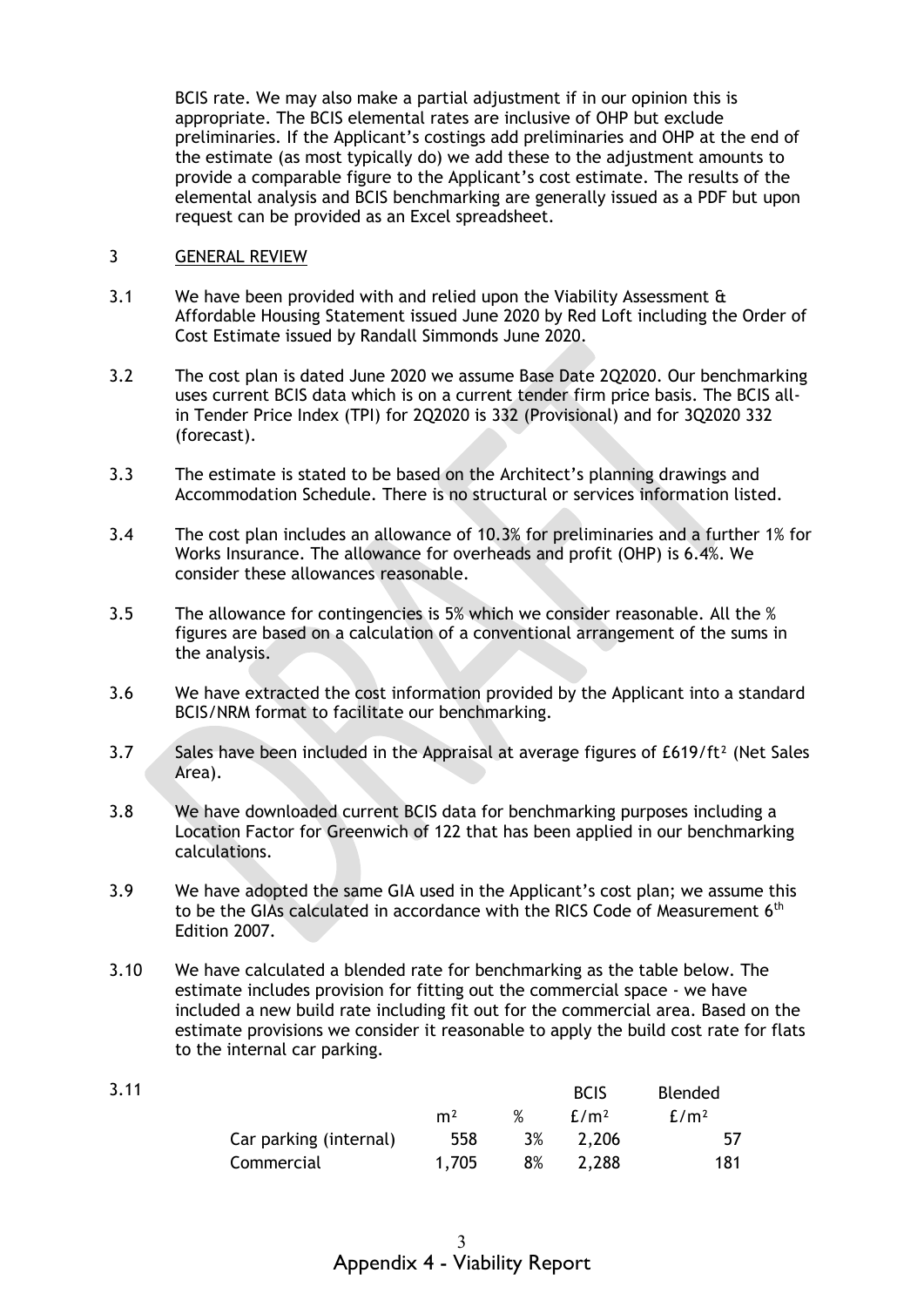| Apartments | 19,318 | 90%  | 2,206 | 1,974 |
|------------|--------|------|-------|-------|
|            | 21,581 | 100% |       | 2,212 |

- 3.12 The building comprises a ground, mezzanine and 9 floors of flats – a 10/11 storey building; BCIS average cost data is given in steps: 1-2 storey, 3-5 storey, 6 storey or above. The elemental information makes no distinction for storey height resulting in an anomaly for flats below 6 storeys. We have adjusted for this anomaly in our benchmarking.
- 3.13 Our benchmarking results in an adjusted benchmark of £2,703/m² that compares to the Applicant's £2,699/m². We therefore consider the Applicant's costs to be reasonable.
- 3.14 The areas and costs included in the appraisal are consistent with the areas and costs in the estimate/cost plan.

BPS Chartered Surveyors Date: 11<sup>th</sup> September 2020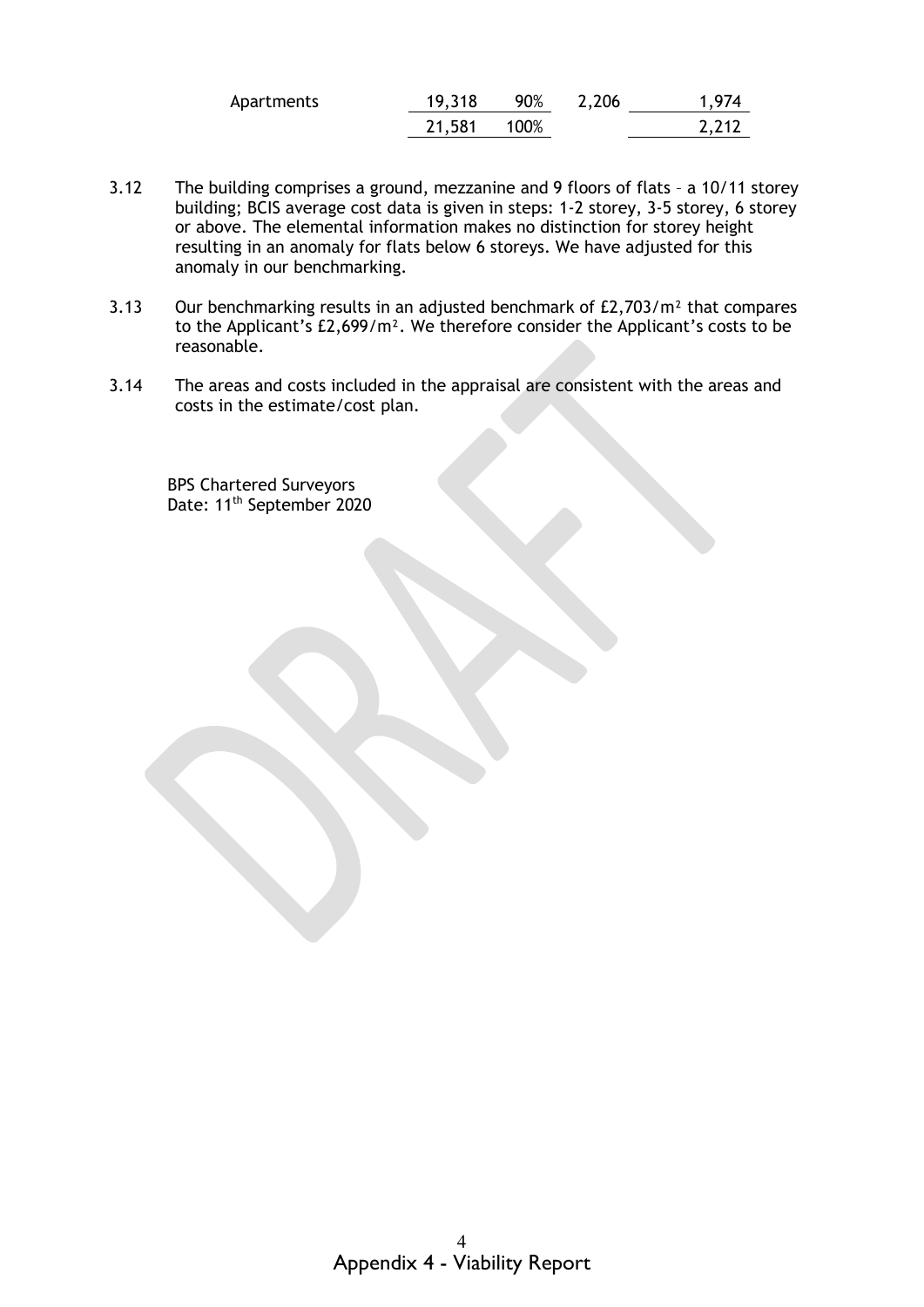**Appendix 2 BPS appraisals**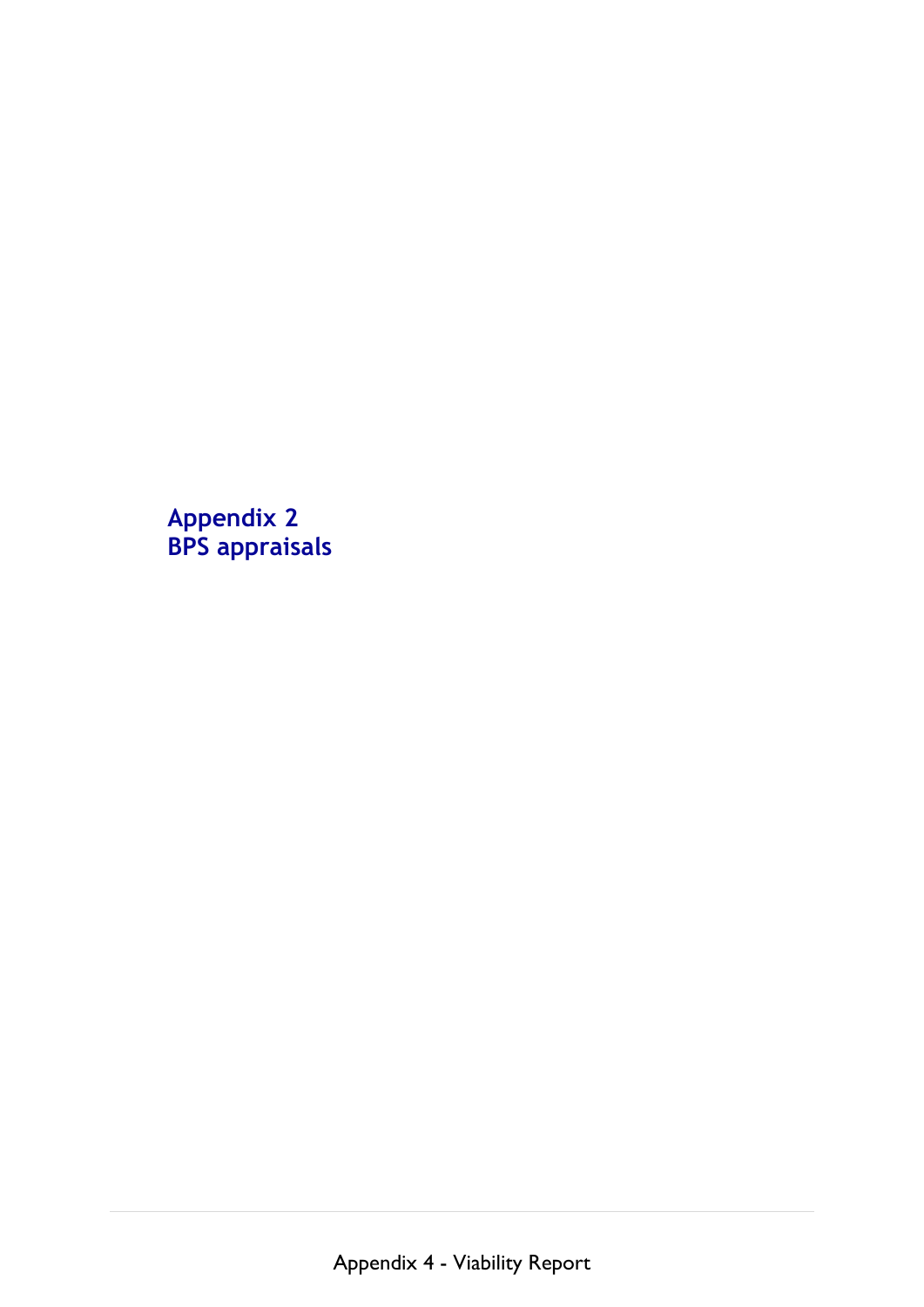# Eastmoor Street & Westmoor Street 202 Units (50 LAR Units and 21 S/O Units) Financial Viability Appraisal

 Land at Nos. 6, 61-81 and Coopers Yard, Eastmoor Street and No. 6 & 10 Westmoor Street, **Charlton**  London SE7 8LX

> Development Appraisal BPS Surveyors 25 September 2020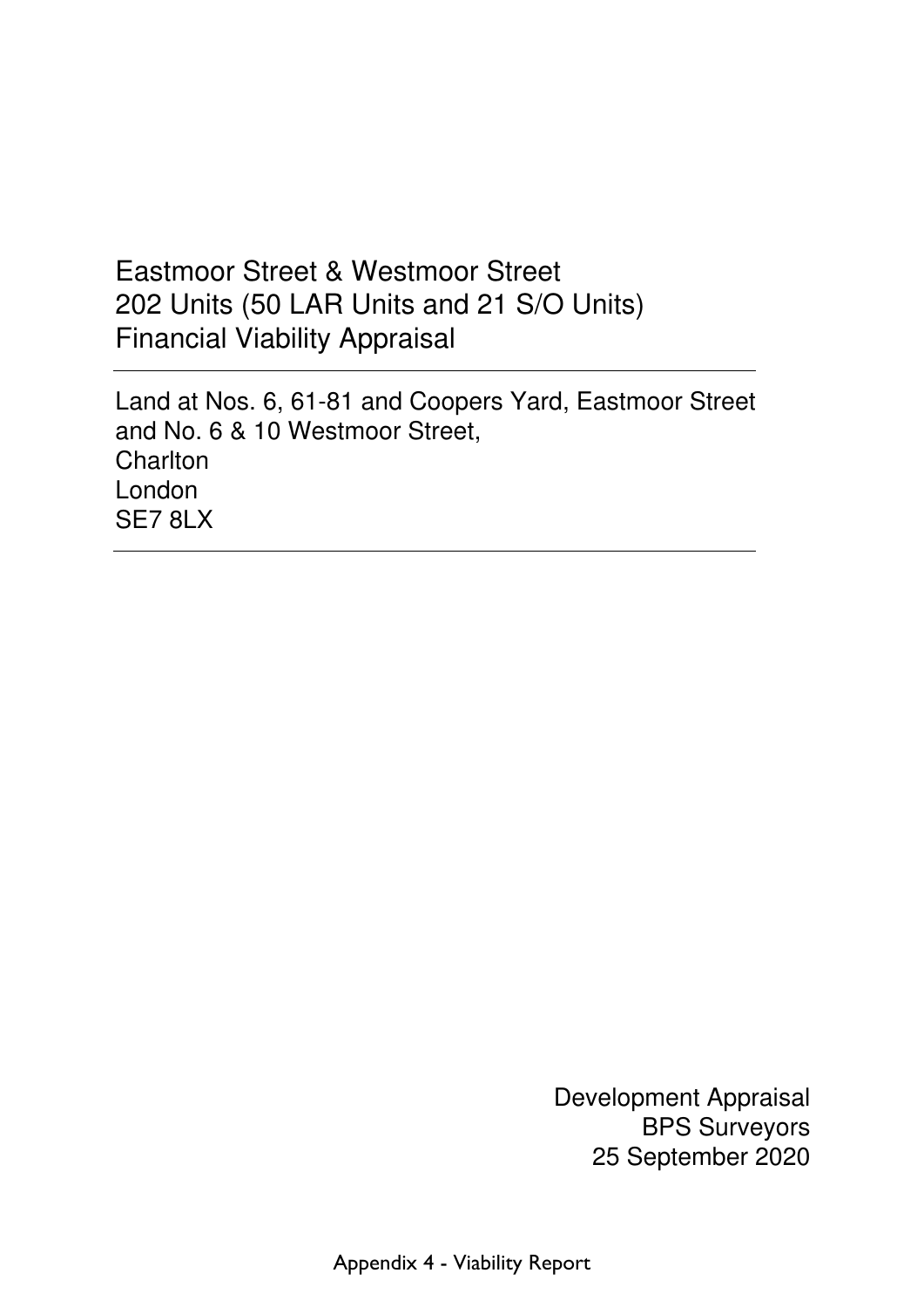Eastmoor Street & Westmoor Street 202 Units (50 LAR Units and 21 S/O Units) Financial Viability Appraisal

#### Appraisal Summary for Phase 1

Currency in £

| <b>REVENUE</b>                                       |                 |                            |                                            |                                   |                               |
|------------------------------------------------------|-----------------|----------------------------|--------------------------------------------|-----------------------------------|-------------------------------|
| <b>Sales Valuation</b>                               | <b>Units</b>    |                            | ft <sup>2</sup> Sales Rate ft <sup>2</sup> |                                   | <b>Unit Price Gross Sales</b> |
| <b>Private Residential</b><br>London Affordable Rent | 131<br>50       | 92,025<br>39,095           | 618.58                                     | 434,542                           | 56,925,000                    |
| Shared Ownership                                     | 21              | 14,628                     | 203.10<br>386.93                           | 158,800<br>269,524                | 7,940,000<br>5,660,000        |
| <b>Totals</b>                                        | 202             | 145,748                    |                                            |                                   | 70,525,000                    |
|                                                      |                 |                            |                                            |                                   |                               |
| <b>Rental Area Summary</b>                           | <b>Units</b>    |                            |                                            | <b>Initial</b><br><b>MRV/Unit</b> | <b>Net Rent</b>               |
| <b>Commercial Units</b>                              | 1               | ft <sup>2</sup><br>19,594  | Rent Rate ft <sup>2</sup><br>17.50         | 342,895                           | at Sale<br>342,895            |
|                                                      |                 |                            |                                            |                                   |                               |
| <b>Investment Valuation</b>                          |                 |                            |                                            |                                   |                               |
| <b>Commercial Units</b>                              |                 |                            |                                            |                                   |                               |
| <b>Current Rent</b>                                  | 342,895         | YP @                       | 6.5000%                                    | 15.3846                           | 5,275,308                     |
|                                                      |                 |                            |                                            |                                   |                               |
| <b>GROSS DEVELOPMENT VALUE</b>                       |                 |                            |                                            | 75,800,308                        |                               |
| <b>Purchaser's Costs</b>                             |                 |                            | (358, 721)                                 |                                   |                               |
| <b>Effective Purchaser's Costs Rate</b>              |                 | 6.80%                      |                                            |                                   |                               |
|                                                      |                 |                            |                                            | (358, 721)                        |                               |
| <b>NET DEVELOPMENT VALUE</b>                         |                 |                            |                                            | 75,441,587                        |                               |
| <b>NET REALISATION</b>                               |                 |                            |                                            | 75,441,587                        |                               |
|                                                      |                 |                            |                                            |                                   |                               |
| <b>OUTLAY</b>                                        |                 |                            |                                            |                                   |                               |
| <b>ACQUISITION COSTS</b>                             |                 |                            |                                            |                                   |                               |
| <b>Fixed Price</b>                                   |                 | 4,815,600                  |                                            |                                   |                               |
| <b>Fixed Price</b>                                   |                 |                            | 4,815,600                                  |                                   |                               |
|                                                      |                 |                            |                                            | 4,815,600                         |                               |
| <b>Stamp Duty</b>                                    |                 |                            | 230,280                                    |                                   |                               |
| <b>Effective Stamp Duty Rate</b>                     |                 | 4.78%                      |                                            |                                   |                               |
| <b>Agent Fee</b>                                     |                 | 1.50%                      | 72,234                                     |                                   |                               |
| Legal Fee                                            |                 | 0.35%                      | 16,855                                     |                                   |                               |
|                                                      |                 |                            |                                            | 319,369                           |                               |
| <b>CONSTRUCTION COSTS</b>                            |                 |                            |                                            |                                   |                               |
| <b>Construction</b>                                  | ft <sup>2</sup> | Build Rate ft <sup>2</sup> | Cost                                       |                                   |                               |
| <b>Build Cost</b>                                    | 232,300         | 250.75                     | 58,250,000                                 |                                   |                               |
| RB Greenwich CIL estimate                            |                 |                            | 842,982                                    |                                   |                               |
| Mayoral CIL2 estimate                                |                 |                            | 301,065                                    |                                   |                               |
|                                                      |                 |                            |                                            | 59,394,047                        |                               |
| <b>PROFESSIONAL FEES</b>                             |                 |                            |                                            |                                   |                               |
| <b>Professional Fees</b>                             |                 | 12.00%                     | 6,990,000                                  |                                   |                               |
|                                                      |                 |                            |                                            | 6,990,000                         |                               |
| <b>MARKETING &amp; LETTING</b>                       |                 |                            |                                            |                                   |                               |
| <b>Residential Marketing</b>                         |                 | 1.50%                      | 853,875                                    |                                   |                               |
|                                                      |                 |                            |                                            |                                   |                               |

Project: S:\Joint Files\Current Folders\Greenwich\Coopers Yard\Appraisals\Coopers Yard BPS Appraisal.wcfx<br>ARGUS Developer Version: 8.20.003 ARGUS Developer Version: 8.20.003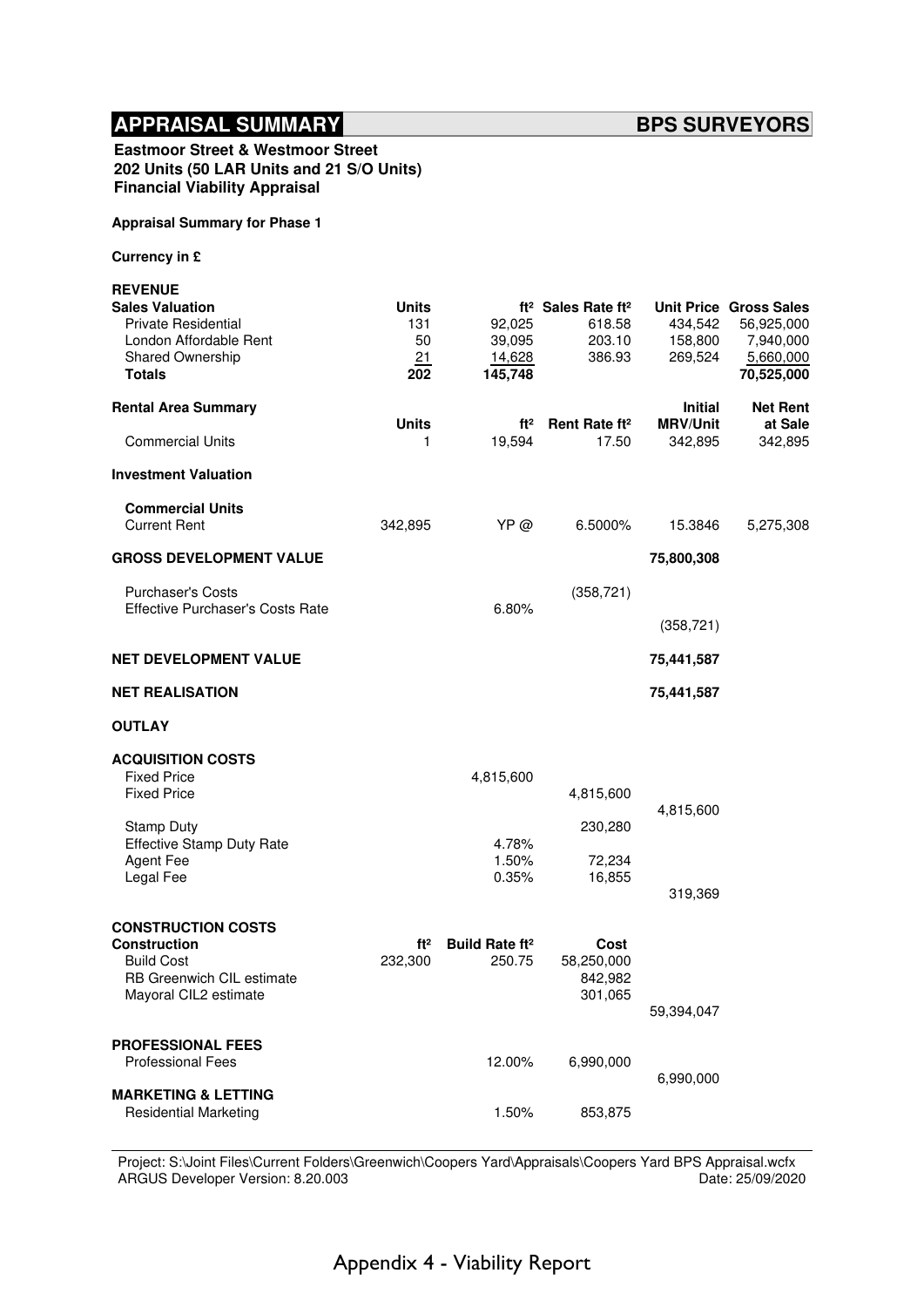| <b>Eastmoor Street &amp; Westmoor Street</b><br>202 Units (50 LAR Units and 21 S/O Units)<br><b>Financial Viability Appraisal</b> |                        |                     |           |              |
|-----------------------------------------------------------------------------------------------------------------------------------|------------------------|---------------------|-----------|--------------|
| <b>Commercial Marketing</b>                                                                                                       | 19,594 ft <sup>2</sup> | 2.00                | 39,188    |              |
| Letting Agent Fee                                                                                                                 |                        | 10.00%              | 34,290    |              |
| Letting Legal Fee                                                                                                                 |                        | 5.00%               | 17,145    |              |
| <b>DISPOSAL FEES</b>                                                                                                              |                        |                     |           | 944,497      |
| Sales Agent Fee                                                                                                                   |                        | 1.50%               | 1,137,005 |              |
| Sales Legal Fee                                                                                                                   |                        | 0.35%               | 265,301   |              |
|                                                                                                                                   |                        |                     |           | 1,402,306    |
|                                                                                                                                   |                        |                     |           |              |
| <b>MISCELLANEOUS FEES</b>                                                                                                         |                        |                     |           |              |
| Developer's Profit-Private                                                                                                        |                        | 17.50%              | 9,961,875 |              |
| Developer's Profit-Affordable                                                                                                     |                        | 6.00%               | 816,000   |              |
| Developer's Profit-commercial                                                                                                     |                        | 15.00%              | 791,296   |              |
|                                                                                                                                   |                        |                     |           | 11,569,171   |
| <b>FINANCE</b><br>Debit Rate 7.000%, Credit Rate 0.000% (Nominal)                                                                 |                        |                     |           |              |
| Land                                                                                                                              |                        |                     | 1,116,137 |              |
| Construction                                                                                                                      |                        |                     | 5,466,902 |              |
| Other                                                                                                                             |                        |                     | 1,504,842 |              |
| <b>Total Finance Cost</b>                                                                                                         |                        |                     |           | 8,087,881    |
|                                                                                                                                   |                        |                     |           |              |
| <b>TOTAL COSTS</b>                                                                                                                |                        |                     |           | 93,522,871   |
| <b>PROFIT</b>                                                                                                                     |                        |                     |           |              |
|                                                                                                                                   |                        |                     |           | (18,081,284) |
| <b>Performance Measures</b>                                                                                                       |                        |                     |           |              |
| Profit on Cost%                                                                                                                   |                        | $-19.33%$           |           |              |
| Profit on GDV%                                                                                                                    |                        | $-23.85%$           |           |              |
| Profit on NDV%                                                                                                                    |                        | $-23.97%$           |           |              |
| Development Yield% (on Rent)                                                                                                      |                        | 0.37%               |           |              |
| Equivalent Yield% (Nominal)                                                                                                       |                        | 6.50%               |           |              |
| Equivalent Yield% (True)                                                                                                          |                        | 6.77%               |           |              |
| IRR% (without Interest)                                                                                                           |                        | $-10.18%$           |           |              |
| <b>Rent Cover</b>                                                                                                                 |                        | $-52$ yrs $-9$ mths |           |              |
| Profit Erosion (finance rate 7.000)                                                                                               |                        | N/A                 |           |              |

Project: S:\Joint Files\Current Folders\Greenwich\Coopers Yard\Appraisals\Coopers Yard BPS Appraisal.wcfx<br>ARGUS Developer Version: 8.20.003 ARGUS Developer Version: 8.20.003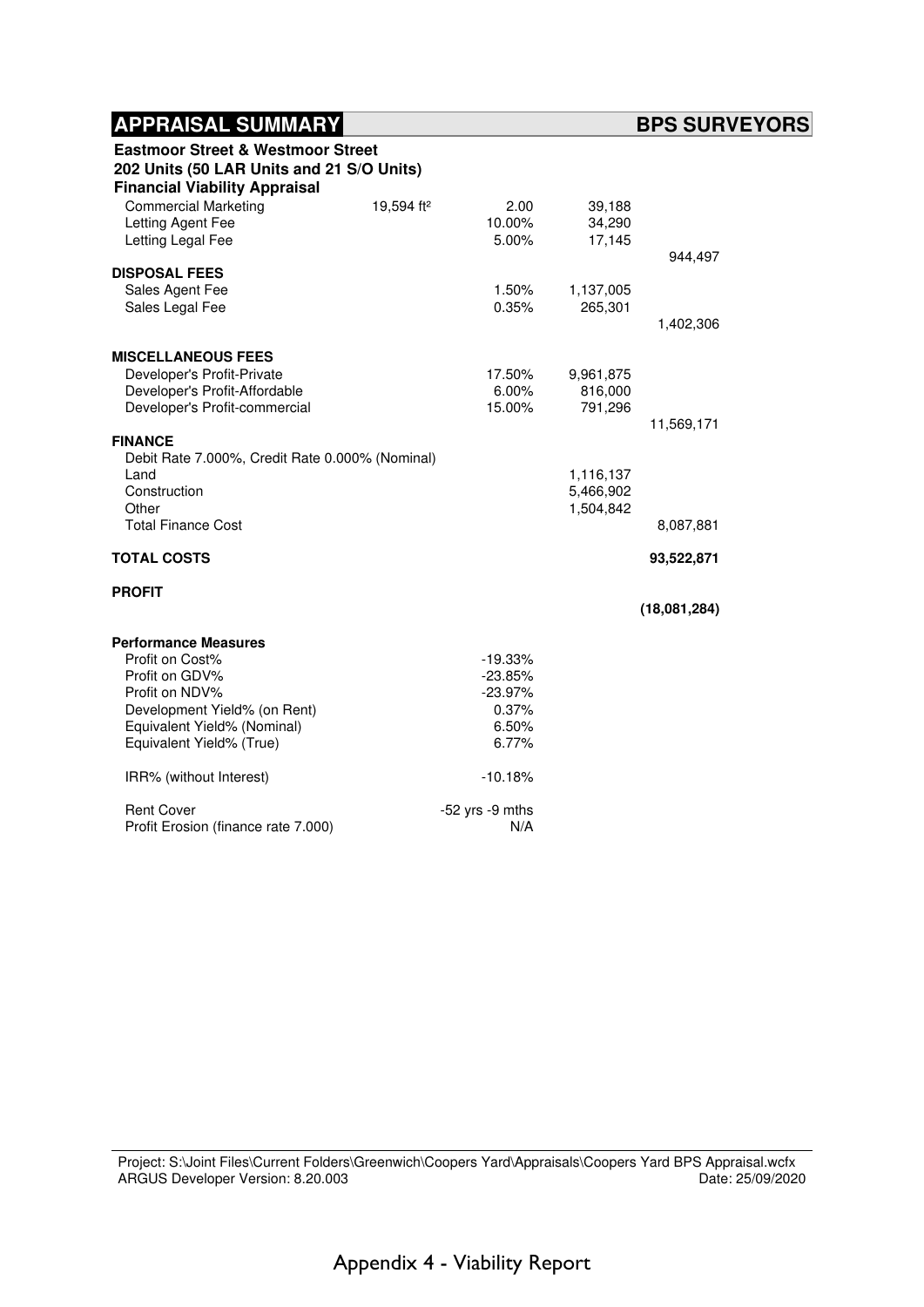Eastmoor Street & Westmoor Street 202 Units (50 LAR Units and 21 S/O Units) Financial Viability Appraisal

 Initial **MRV** 342,895

Project: S:\Joint Files\Current Folders\Greenwich\Coopers Yard\Appraisals\Coopers Yard BPS Appraisal.wcfx<br>ARGUS Developer Version: 8.20.003 ARGUS Developer Version: 8.20.003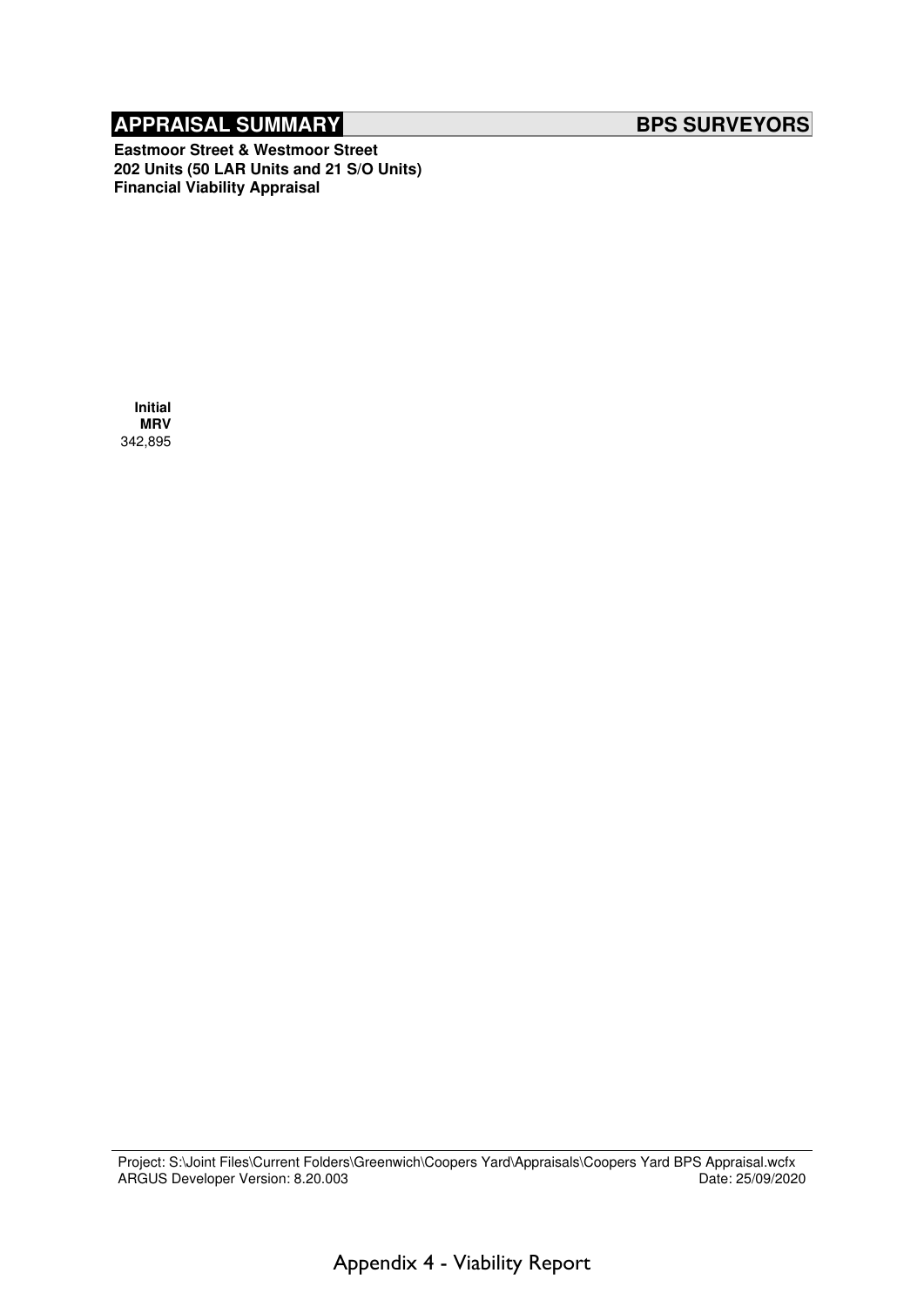# Eastmoor Street & Westmoor Street 84 Unit reduced height scenario Financial Viability Appraisal

 Land at Nos. 6, 61-81 and Coopers Yard, Eastmoor Street and No. 6 & 10 Westmoor Street, **Charlton**  London SE7 8LX

> Development Appraisal BPS Surveyors 25 September 2020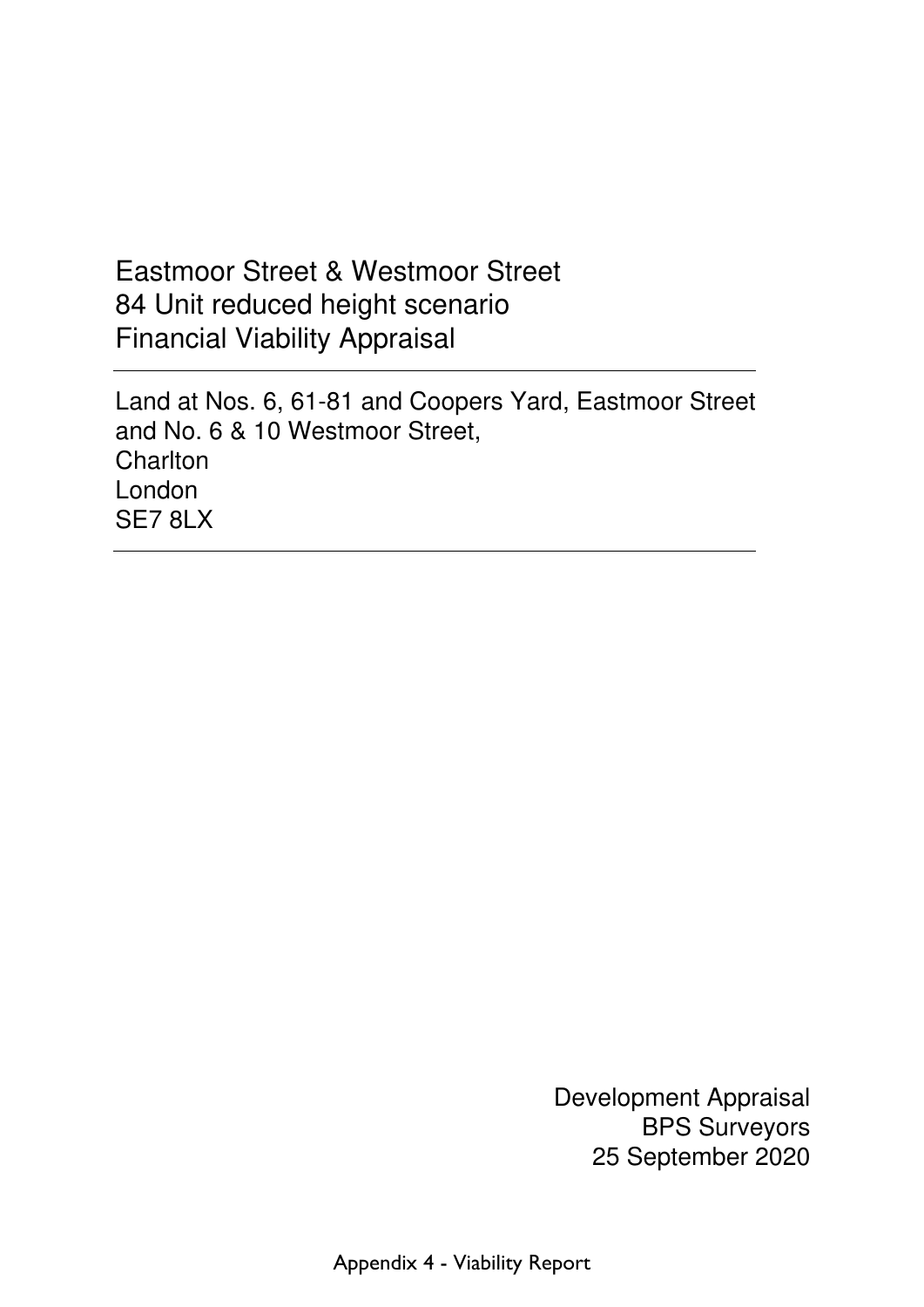| <b>Eastmoor Street &amp; Westmoor Street</b> |
|----------------------------------------------|
| 84 Unit reduced height scenario              |
| <b>Financial Viability Appraisal</b>         |

#### Appraisal Summary for Phase 1

Currency in £

| <b>REVENUE</b>                                                                                                                          |                        |                                                      |                                                                             |                                   |                            |
|-----------------------------------------------------------------------------------------------------------------------------------------|------------------------|------------------------------------------------------|-----------------------------------------------------------------------------|-----------------------------------|----------------------------|
| <b>Sales Valuation</b><br><b>Private Residential</b>                                                                                    | <b>Units</b><br>84     | 61,815                                               | ft <sup>2</sup> Sales Rate ft <sup>2</sup> Unit Price Gross Sales<br>618.86 | 455,412                           | 38,254,608                 |
| <b>Rental Area Summary</b>                                                                                                              | <b>Units</b>           |                                                      | $ft2$ Rent Rate $ft2$                                                       | <b>Initial</b><br><b>MRV/Unit</b> | <b>Net Rent</b><br>at Sale |
| <b>Commercial Units</b>                                                                                                                 | 1.                     | 19,594                                               | 17.50                                                                       | 342,895                           | 342,895                    |
| <b>Investment Valuation</b>                                                                                                             |                        |                                                      |                                                                             |                                   |                            |
| <b>Commercial Units</b><br><b>Current Rent</b>                                                                                          | 342,895                | YP @                                                 | 6.5000%                                                                     | 15.3846                           | 5,275,308                  |
| <b>GROSS DEVELOPMENT VALUE</b>                                                                                                          |                        |                                                      |                                                                             | 43,529,916                        |                            |
| <b>Purchaser's Costs</b><br><b>Effective Purchaser's Costs Rate</b>                                                                     |                        | 6.80%                                                | (358, 721)                                                                  | (358, 721)                        |                            |
| <b>NET DEVELOPMENT VALUE</b>                                                                                                            |                        |                                                      |                                                                             | 43,171,195                        |                            |
| <b>NET REALISATION</b>                                                                                                                  |                        |                                                      |                                                                             | 43,171,195                        |                            |
| <b>OUTLAY</b>                                                                                                                           |                        |                                                      |                                                                             |                                   |                            |
| <b>ACQUISITION COSTS</b><br><b>Fixed Price</b><br><b>Fixed Price</b>                                                                    |                        | 4,815,600                                            | 4,815,600                                                                   |                                   |                            |
| <b>Stamp Duty</b><br><b>Effective Stamp Duty Rate</b><br><b>Agent Fee</b><br>Legal Fee                                                  |                        | 4.78%<br>1.50%<br>0.35%                              | 230,280<br>72,234<br>16,855                                                 | 4,815,600<br>319,369              |                            |
| <b>CONSTRUCTION COSTS</b><br><b>Construction</b><br><b>Build Cost</b><br>RB Greenwich CIL estimate<br>Mayoral CIL2 estimate             | 87,570                 | ft <sup>2</sup> Build Rate ft <sup>2</sup><br>250.75 | Cost<br>21,958,470<br>842,982<br>301,065                                    | 23,102,517                        |                            |
| <b>PROFESSIONAL FEES</b><br><b>Professional Fees</b>                                                                                    |                        | 12.00%                                               | 2,635,016                                                                   | 2,635,016                         |                            |
| <b>MARKETING &amp; LETTING</b><br><b>Residential Marketing</b><br><b>Commercial Marketing</b><br>Letting Agent Fee<br>Letting Legal Fee | 19,594 ft <sup>2</sup> | 1.50%<br>2.00<br>10.00%<br>5.00%                     | 573,819<br>39,188<br>34,290<br>17,145                                       |                                   |                            |

Project: S:\Joint Files\Current Folders\Greenwich\Coopers Yard\Appraisals\Coopers Yard BPS Appraisal Reduced height scenario<br>ARGUS Developer Version: 8.20.003 ARGUS Developer Version: 8.20.003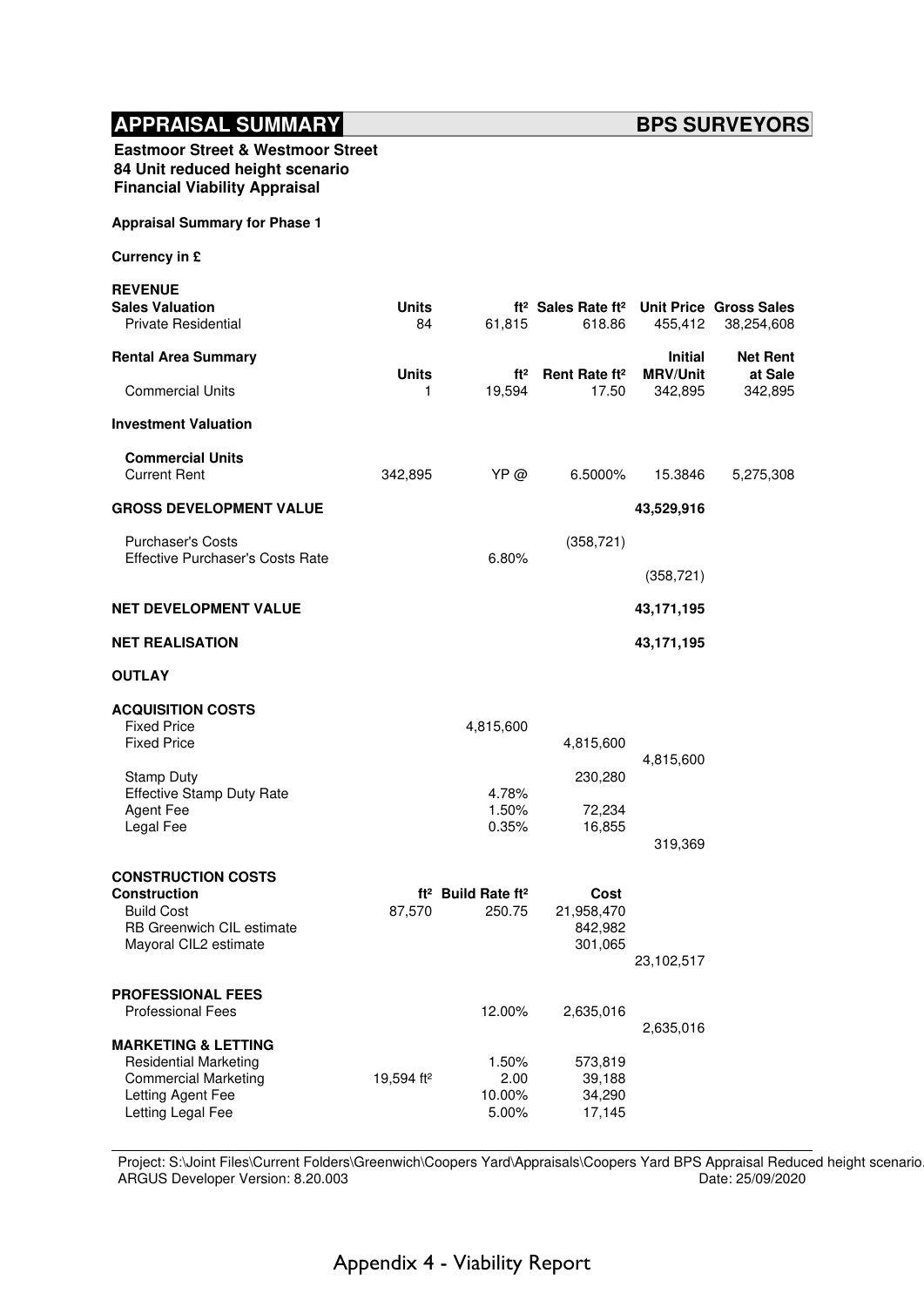| <b>Eastmoor Street &amp; Westmoor Street</b><br>84 Unit reduced height scenario<br><b>Financial Viability Appraisal</b> |                |                    |            |
|-------------------------------------------------------------------------------------------------------------------------|----------------|--------------------|------------|
|                                                                                                                         |                |                    | 664,441    |
| <b>DISPOSAL FEES</b>                                                                                                    |                |                    |            |
| Sales Agent Fee<br>Sales Legal Fee                                                                                      | 1.50%<br>0.35% | 652,949<br>152,355 |            |
|                                                                                                                         |                |                    | 805,303    |
| <b>MISCELLANEOUS FEES</b>                                                                                               |                |                    |            |
| Developer's Profit-Private                                                                                              | 17.50%         | 6,694,556          |            |
| Developer's Profit-commercial                                                                                           | 15.00%         | 791,296            |            |
| <b>FINANCE</b>                                                                                                          |                |                    | 7,485,853  |
| Debit Rate 7.000%, Credit Rate 0.000% (Nominal)                                                                         |                |                    |            |
| Land                                                                                                                    |                | 1,116,137          |            |
| Construction                                                                                                            |                | 2,186,193          |            |
| Other                                                                                                                   |                | 353,468            |            |
| <b>Total Finance Cost</b>                                                                                               |                |                    | 3,655,799  |
| <b>TOTAL COSTS</b>                                                                                                      |                |                    | 43,483,898 |
| <b>PROFIT</b>                                                                                                           |                |                    |            |
|                                                                                                                         |                |                    | (312, 703) |
| <b>Performance Measures</b>                                                                                             |                |                    |            |
| Profit on Cost%                                                                                                         | $-0.72%$       |                    |            |
| Profit on GDV%                                                                                                          | $-0.72%$       |                    |            |
| Profit on NDV%                                                                                                          | $-0.72%$       |                    |            |
| Development Yield% (on Rent)<br>Equivalent Yield% (Nominal)                                                             | 0.79%<br>6.50% |                    |            |
| Equivalent Yield% (True)                                                                                                | 6.77%          |                    |            |
|                                                                                                                         |                |                    |            |
| IRR% (without Interest)                                                                                                 | 6.36%          |                    |            |
| <b>Rent Cover</b>                                                                                                       | $-11$ mths     |                    |            |
| Profit Erosion (finance rate 7.000)                                                                                     |                |                    |            |

Project: S:\Joint Files\Current Folders\Greenwich\Coopers Yard\Appraisals\Coopers Yard BPS Appraisal Reduced height scenario<br>ARGUS Developer Version: 8.20.003 ARGUS Developer Version: 8.20.003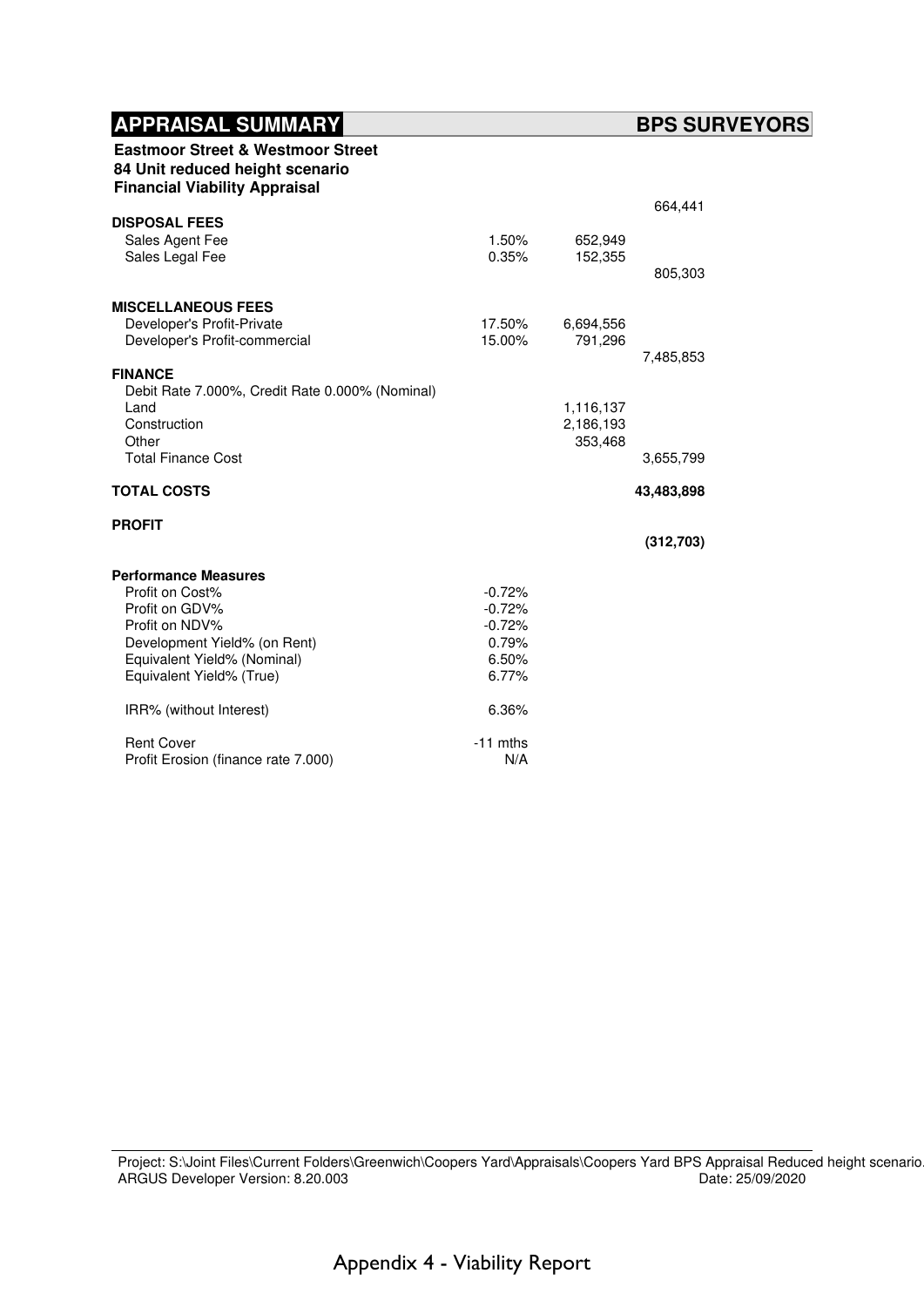Eastmoor Street & Westmoor Street 84 Unit reduced height scenario Financial Viability Appraisal

 Initial MRV 342,895

Project: S:\Joint Files\Current Folders\Greenwich\Coopers Yard\Appraisals\Coopers Yard BPS Appraisal Reduced height scenario.<br>ARGUS Developer Version: 8.20.003 ARGUS Developer Version: 8.20.003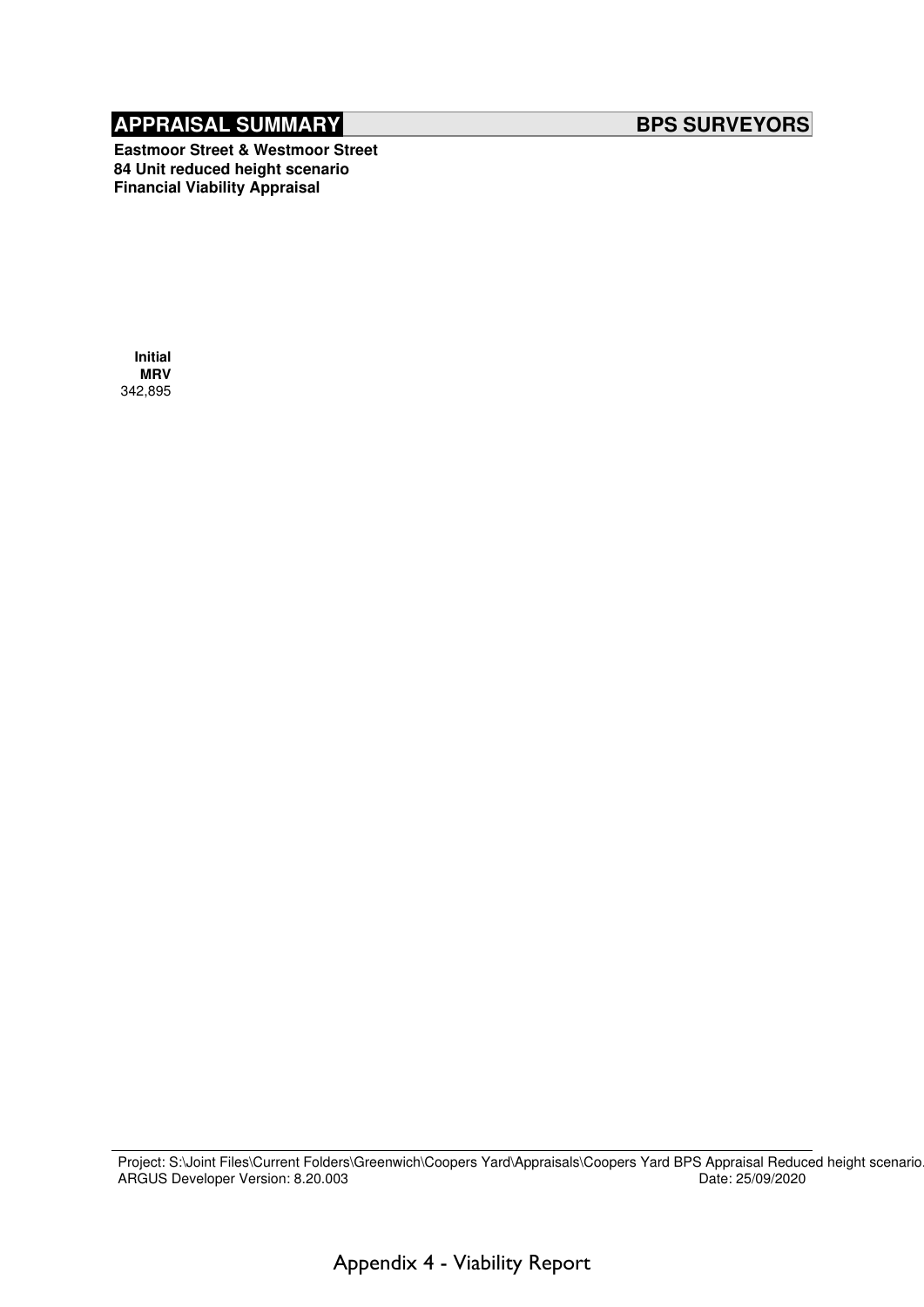## **Coopers Yard, SE8 9LX Addendum Report**

Prepared on behalf of Royal Borough of Greenwich

16th December 2020

Planning reference: 20/1924/F



**Chartered Surveyors** 215a High Street, Dorking, RH4 1RU [www.bps-surveyors.co.uk](http://www.bps-surveyors.co.uk/) Tel: 01483 565 433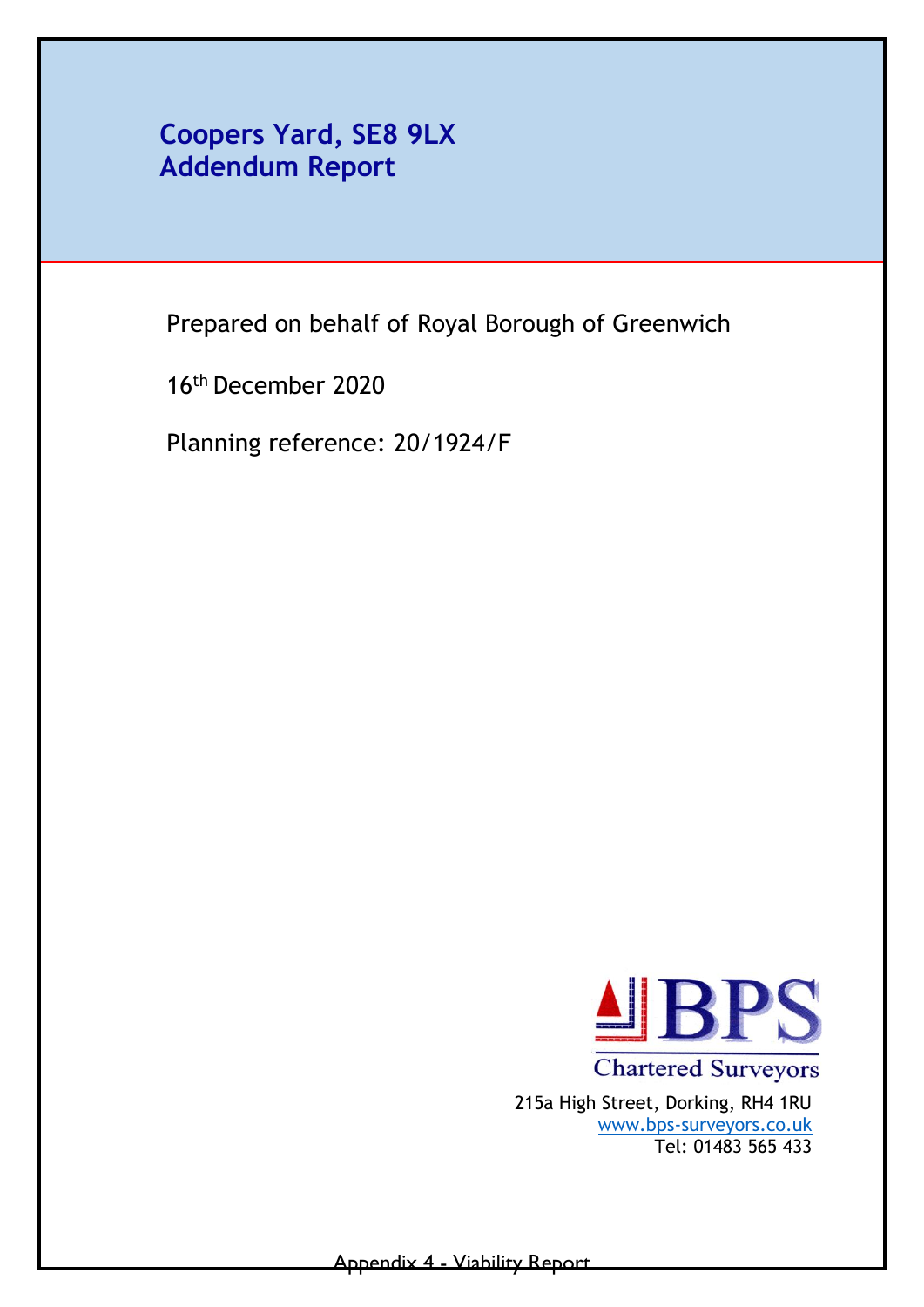#### **1.0 INTRODUCTION**

- 1.1 BPS Chartered Surveyors have been instructed by Royal Borough of Greenwich ('the Council') to comment on scheme changes to a Financial Viability Assessment (FVA) prepared by Redloft on behalf of Coombe Road LLP ('the Applicant') in connection with a planning application for the redevelopment of the above site.
- 1.2 The FVA for original scheme  $(20/1924/F)$  was reviewed in our report dated  $28<sup>th</sup>$ September 2020. In that report we assessed a deficit of £18,081,284 and concluded:

*Our analysis shows a reduced deficit but one which would still not enable the scheme to viably deliver additional affordable housing. It is not clear whether the applicant has considered how the application of grant might enable the scheme to deliver additional affordable housing.* 

1.3 This addendum summarises the scheme changes outlined in a letter to the council from Redloft dated 26<sup>th</sup> November, revised schedule dated 8<sup>th</sup> December and revised Argus appraisal also dated  $8<sup>th</sup>$  December and provides comment upon the inputs used by Redloft to assess the revised viability position.

#### **2.0 SUMMARY OF PROPOSED SCHEME CHANGES**

- 2.1 As instructed, we have assessed the scheme presented in the live Argus appraisal and schedule dated  $8<sup>th</sup>$  December, which differs slightly from the earlier letter from Redloft dated 26<sup>th</sup> November. The revised scheme reduces the Shared Ownership units by 3 to 18 units, the private residential housing by 7 units to 124 units. The Affordable Rented units are retained at 50 units. Commercial space is reduced from 19,594sf to 12,286sf. Build cost area has been reduced from 232,300sf to 207,624sf.
- 2.2 This results in a proposed Affordable Housing provision of 35.4% by unit but 38% by habitable room. Affordable Housing is provided in a ratio of 78:22 for London Affordable Rent and Shared Ownership respectively by habitable room. We note this exceeds the Council's policy requirement for a 70/30 split of tenure.

#### **3.0 COMMENT ON REDLOFT INPUTS**

- 3.1 The cost and revenue inputs employed by Redloft in their revised appraisal are in line with those recommended by BPS in our previous report and result in a revised deficit of £16,528,548.
- 3.2 We note that the build cost has remained unchanged at £250.75psf and although we would expect a marginal reduction to reflect the reduced proportion of commercial space, given the amount of the deficit, we do not consider this to be significant.

### **4.0 CONCLUSION**

4.1 We have considered Redloft's amendments and conclude that we are in agreement with their findings that at the level of affordable housing proposed, the scheme is unviable in planning terms.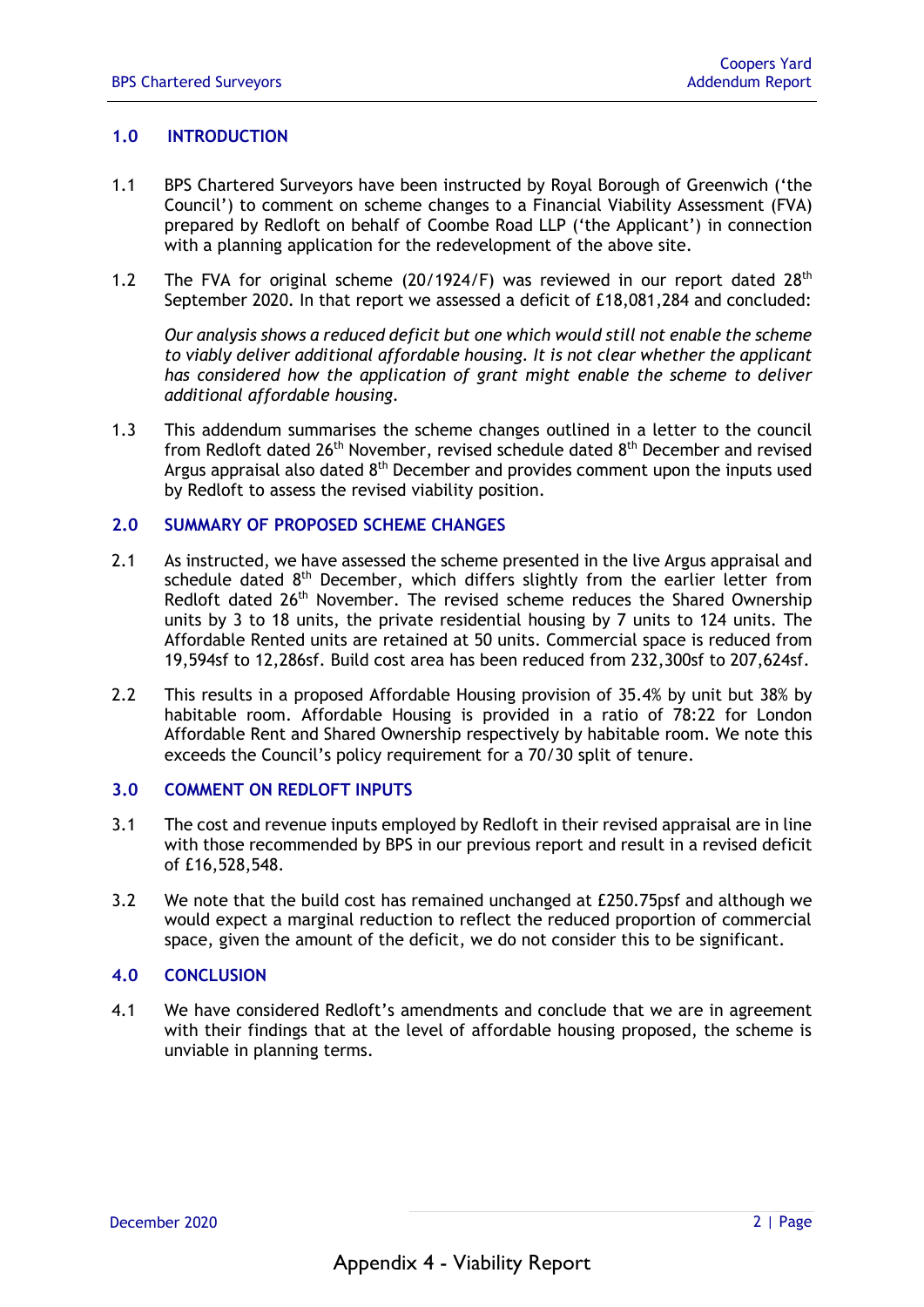### **5.0 QUALITY STANDARDS CONTROL**

This report is provided for the stated purpose and for the sole use of the named clients. This report may not, without written consent, be used or relied upon by any third party.

The author(s) of this report confirm that there are no conflicts of interest and measures have been put in place to prevent the risk of the potential for a conflict of interest. In accordance with the RICS Professional Statement *Financial Viability in Planning: Conduct and Reporting* September 2019, this report has been prepared objectively, impartially, and with reference to all appropriate sources of information.

The following persons have been involved in the production of this report:

**Clare Jones Andrew Jones MRICS**  RICS Membership no. 009561 RICS Membership no. For and on behalf of BPS For and on behalf of BPS Chartered Surveyors Chartered Surveyors

### **6.0 LIMITATION OF LIABILITY/ PUBLICATION**

This report is provided for the stated purpose and for the sole use of the named clients. It is confidential to the clients and their professional advisors and BPS Chartered Surveyors accepts no responsibility whatsoever to any other person.

Neither the whole nor any part of this valuation report nor any reference hereto may be included in any published document, circular, or statement, or published in any way, without prior written approval from BPS of the form and context in which it may appear.

The outbreak of the Novel Coronavirus (COVID-19), declared by the World Health Organisation as a "Global Pandemic" on 11 March 2020, has impacted global financial markets. Travel restrictions have been implemented by many countries.

Market activity is being impacted in many sectors. As at the valuation date, we\*\* consider that we can attach less weight to previous market evidence for comparison purposes, to inform opinions of value. Indeed, the current response to COVID-19 means that we are faced with an unprecedented set of circumstances on which to base a judgement.

Our valuation(s) is / are therefore reported on the basis of 'material valuation uncertainty' as per VPS 3 and VPGA 10 of the RICS Red Book Global. Consequently, less certainty – and a higher degree of caution – should be attached to our valuation than would normally be the case. Given the unknown future impact that COVID-19 might have on the real estate market, we recommend that you keep the valuation of [this property] under frequent review.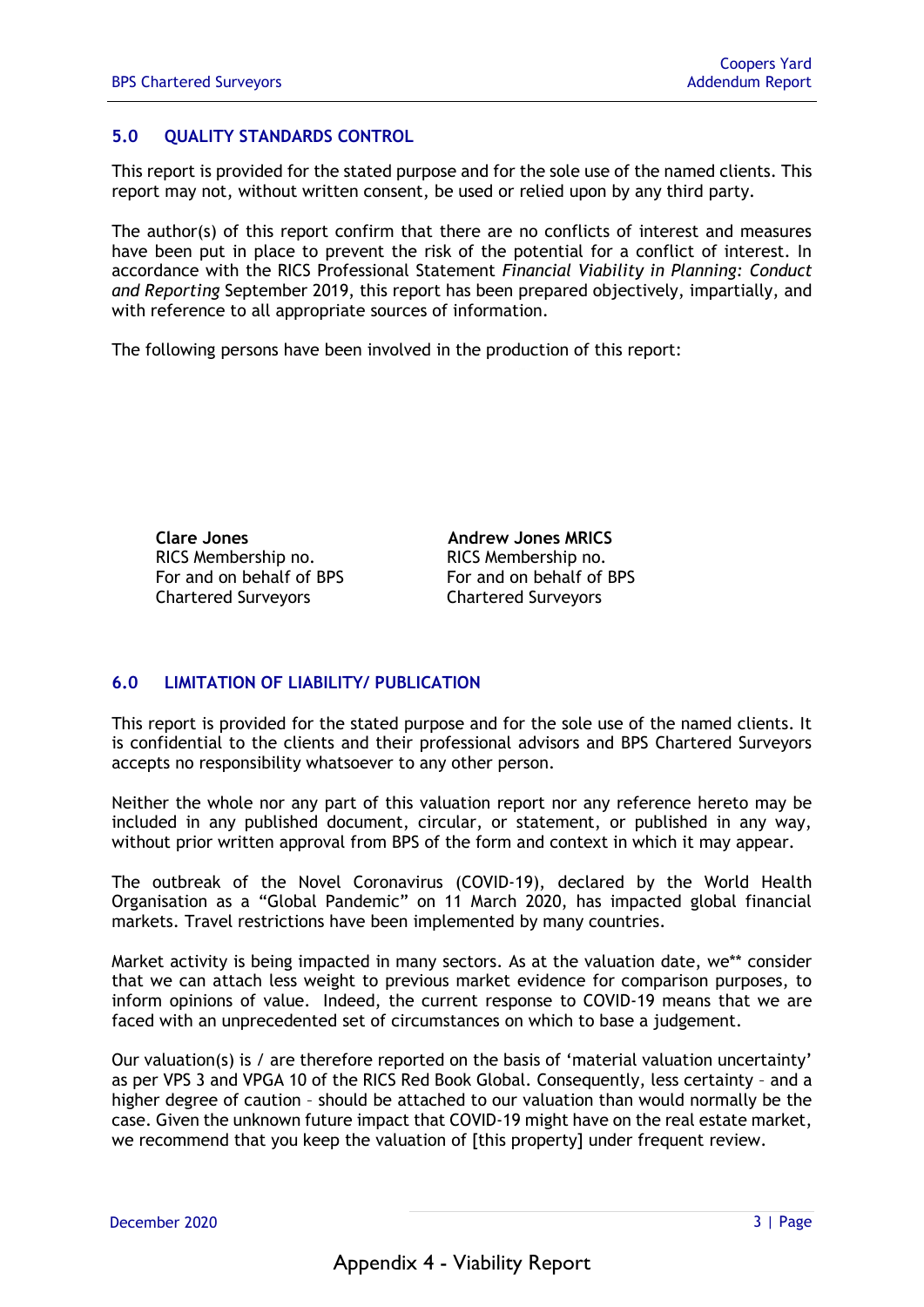**Coopers Yard, SE8 9LX Addendum Report 3** 

Prepared on behalf of Royal Borough of Greenwich

11th June 2021

Planning reference: 20/1924/F



**Chartered Surveyors** 215a High Street, Dorking, RH4 1RU [www.bps-surveyors.co.uk](http://www.bps-surveyors.co.uk/) Tel: 01483 565 433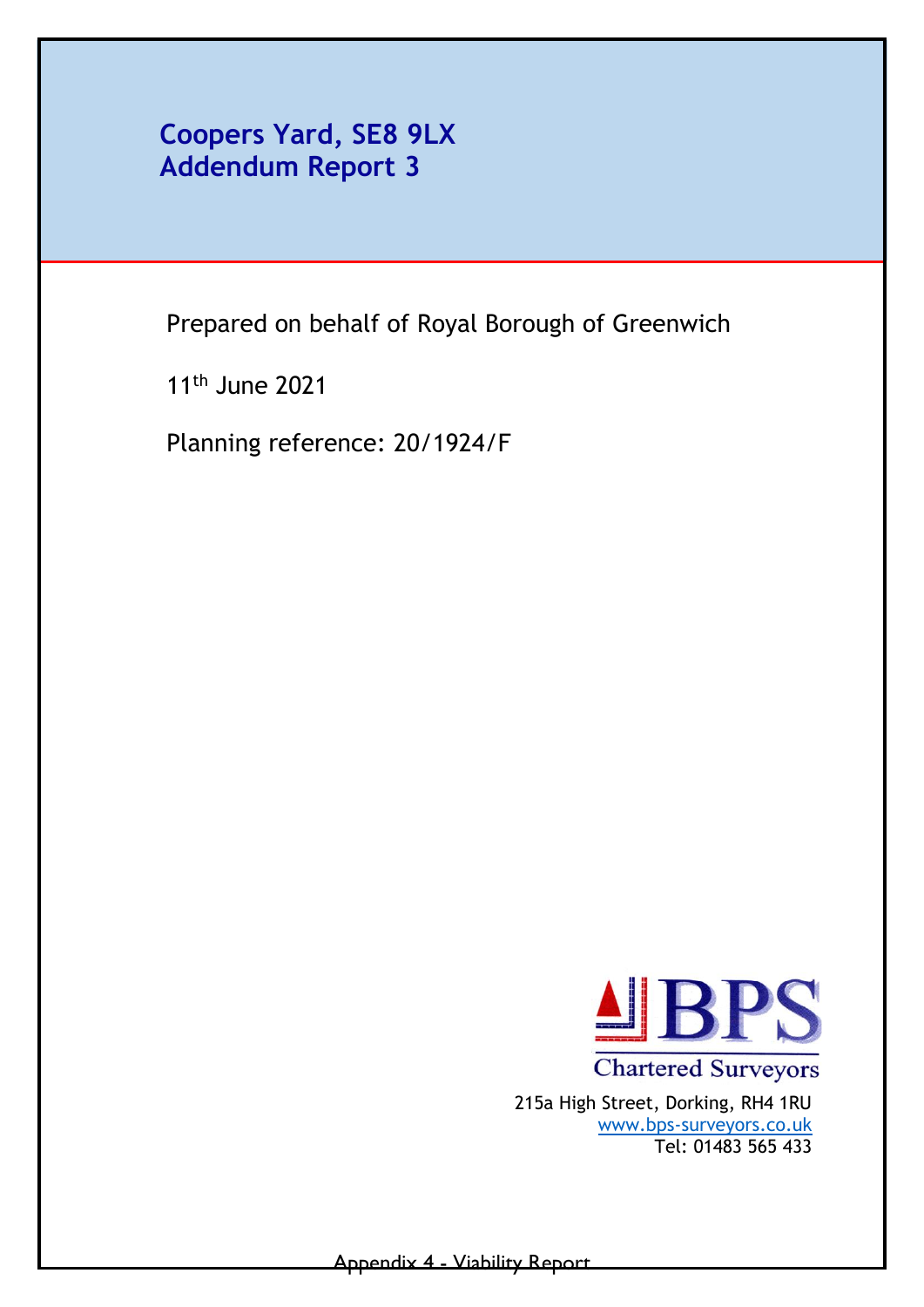### **1.0 INTRODUCTION**

- 1.1 BPS Chartered Surveyors have been instructed by Royal Borough of Greenwich ('the Council') to comment on further scheme changes to a Financial Viability Assessment (FVA) dated June 2020, prepared by Redloft on behalf of Coombe Road LLP ('the Applicant') in connection with a planning application for the redevelopment of the above site.
- 1.2 The FVA for original scheme  $(20/1924/F)$  was reviewed in our report dated  $28<sup>th</sup>$ September 2020. In that report we assessed a deficit of £18,081,284 and concluded:

*Our analysis shows a reduced deficit but one which would still not enable the scheme to viably deliver additional affordable housing. It is not clear whether the applicant has considered how the application of grant might enable the scheme to deliver additional affordable housing.* 

1.3 There followed an addendum summarising scheme changes outlined in a letter to the council from Redloft dated 26<sup>th</sup> November 2020, revised schedule dated 8<sup>th</sup> December and revised Argus appraisal also dated  $8<sup>th</sup>$  December. Our response of 16<sup>th</sup> December 2020 concluded:

*We have considered Redloft's amendments and conclude that we are in agreement with their findings that at the level of affordable housing proposed, the scheme is unviable in planning terms.* 

1.4 A second addendum summarising further scheme changes from Redloft dated  $26<sup>th</sup>$ April 2021 followed. Our response of 26<sup>th</sup> May 2021 concluded:

*We conclude that the revised scheme shows a deficit of -£16,147,877, which is reduced from Redloft's assessment but remains substantial. We are therefore in agreement with their overall findings that at the level of affordable housing proposed, the scheme is unviable in planning terms.* 

1.5 This addendum summarises the further scheme changes outlined in an addendum from Redloft dated  $9<sup>th</sup>$  June 2021 and provides comment upon the inputs used by Redloft to assess the revised viability position.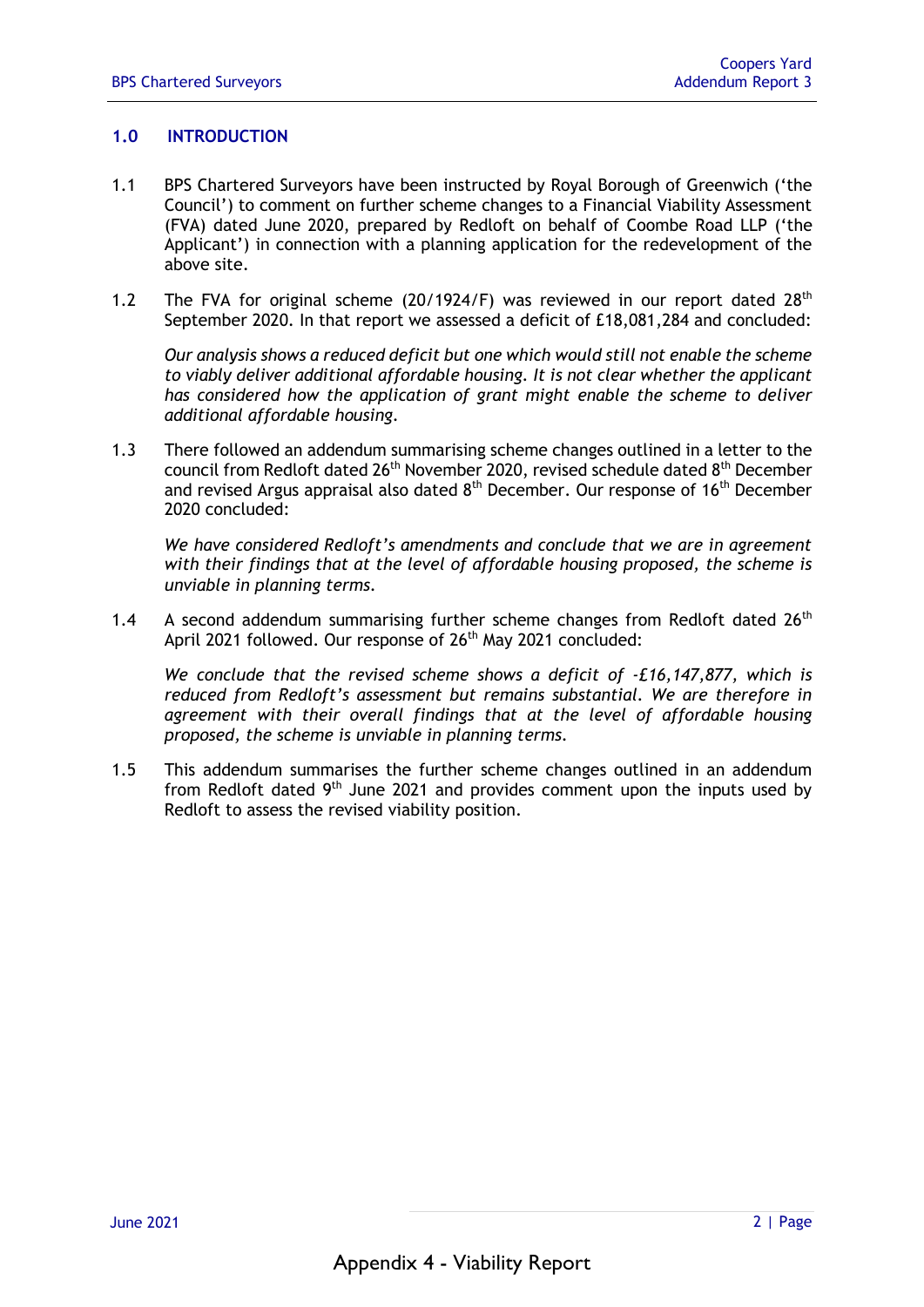#### **2.0 SUMMARY OF PROPOSED SCHEME CHANGES**

- 2.1 The revised scheme retains the same floor areas and unit mix, the Affordable Housing offer has been increased from 26.6% to 29.8% by unit (31% to 34% by habitable room). The Shared Ownership units have increased from 10 to 16 units, the London Affordable Rent units remain unchanged at 40 and the private residential housing is reduced by from 138 to 132 units. Commercial space of 12,286sf and total build cost area of 202,222sf has been retained.
- 2.2 Affordable Housing is therefore provided in a ratio of 71:29 by unit for London Affordable Rent and Shared Ownership respectively (73:27 by habitable room). We note this exceeds the Council's policy requirement for a 70:30 split of tenure.
- 2.3 Redloft's addendum states that the Council and TfL have confirmed total s106 contributions at £1,487,686. This should be confirmed by the Council.
- 2.4 Redloft have amended the commercial yield for the GDV to 6.00% and the finance rate to 6.50% in line with our previous addendum.
- 2.5 Redloft's addendum reports the development description remains unchanged as follows:

'Demolition of existing structures and erection of buildings between 6 and 9 storeys in height (including roof access level areas with a maximum total height of 36m AOD), comprising 188 residential units, 631 sqm B1/B8 flexible employment floorspace and 510 sam flexible retail and community uses (Use Classes A1-A5 and D1) with associated landscaping and new public realm, access and infrastructure works, refuse and recycling storage, car parking and cycle parking and associated development'.

|            | <b>Private Sale</b> | <b>Shared</b><br>Ownership | London<br><b>Affordable Rent</b> | <b>Total</b> |
|------------|---------------------|----------------------------|----------------------------------|--------------|
| Studio     | 9                   |                            |                                  | 10           |
| 1 bed flat | 52                  |                            | 0                                | 53           |
| 2 bed flat | 52                  | $12^{1}$                   | 30                               | 94           |
| 3 bed flat | 19                  | $\overline{2}$             | 10                               | 31           |
| Total      | 132                 | 16                         | 40                               | 188          |

#### 3.0 The revised unit and tenure mix is provided below:

3.1 Redloft conclude that the deficit of the revised scheme has decreased as a result of the revisions to -£15,832,652 and that the Affordable Housing offered therefore exceeds the maximum viable amount. We note that, nevertheless, the applicant wishes to proceed with the proposed scheme.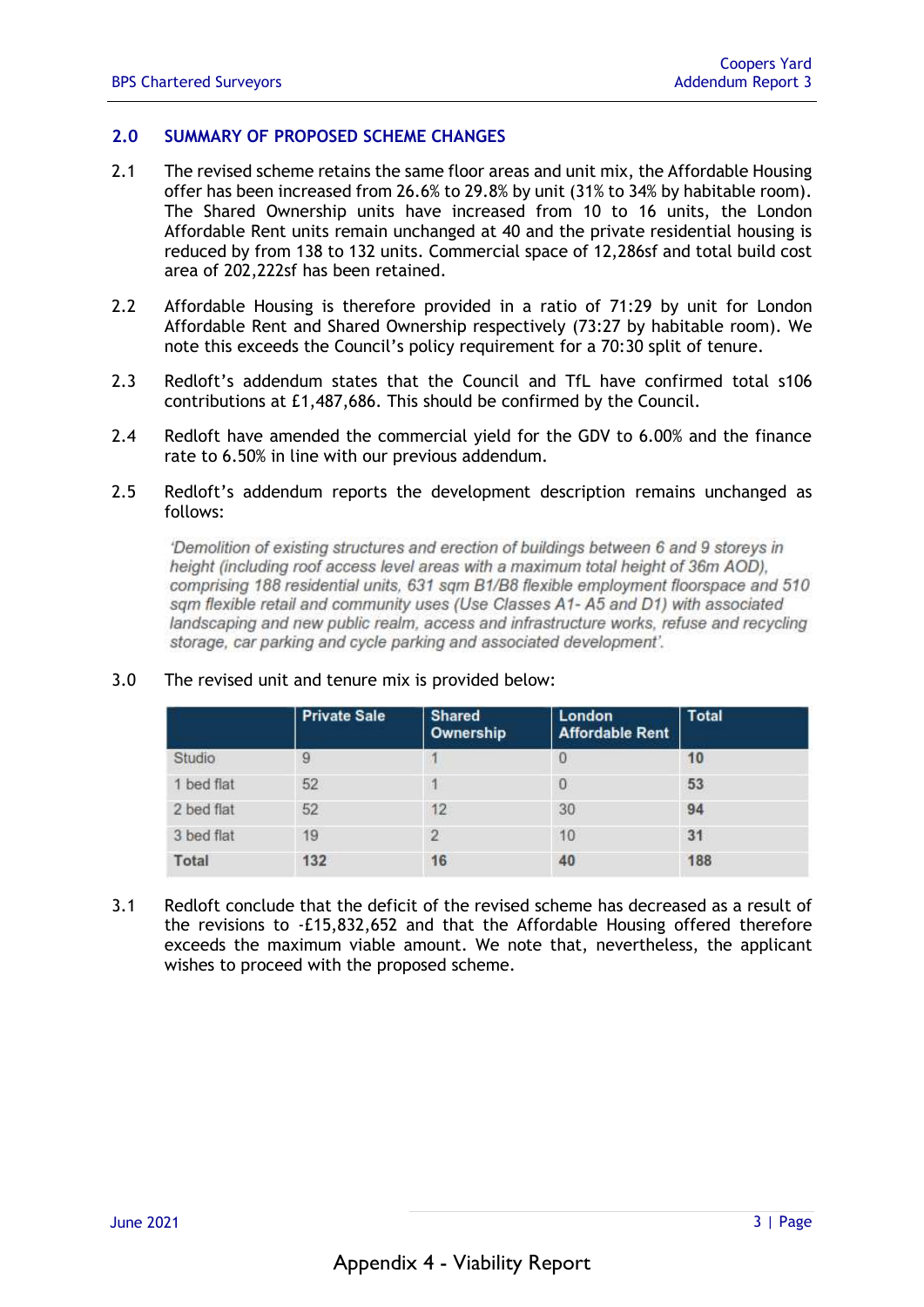#### **4.0 COMMENT ON REDLOFT INPUTS**

- 4.1 The cost and revenue inputs employed by Redloft in their revised appraisal are in line with those recommended by BPS in our previous addendum, with the exception of the above mentioned s106 costs.
- 4.2 In addition, we note that the RBG CIL estimate has been reduced from £942,592 to £899,598 and the Mayoral CIL estimate has been reduced from £294,532 to £282,516. The Council should confirm these costs.
- 4.3 We note that the build cost has remained unchanged at £250.75psf. Considering the last revisions were reviewed in May 2021 and no significant further physical changes to the scheme are proposed, we consider this reasonable.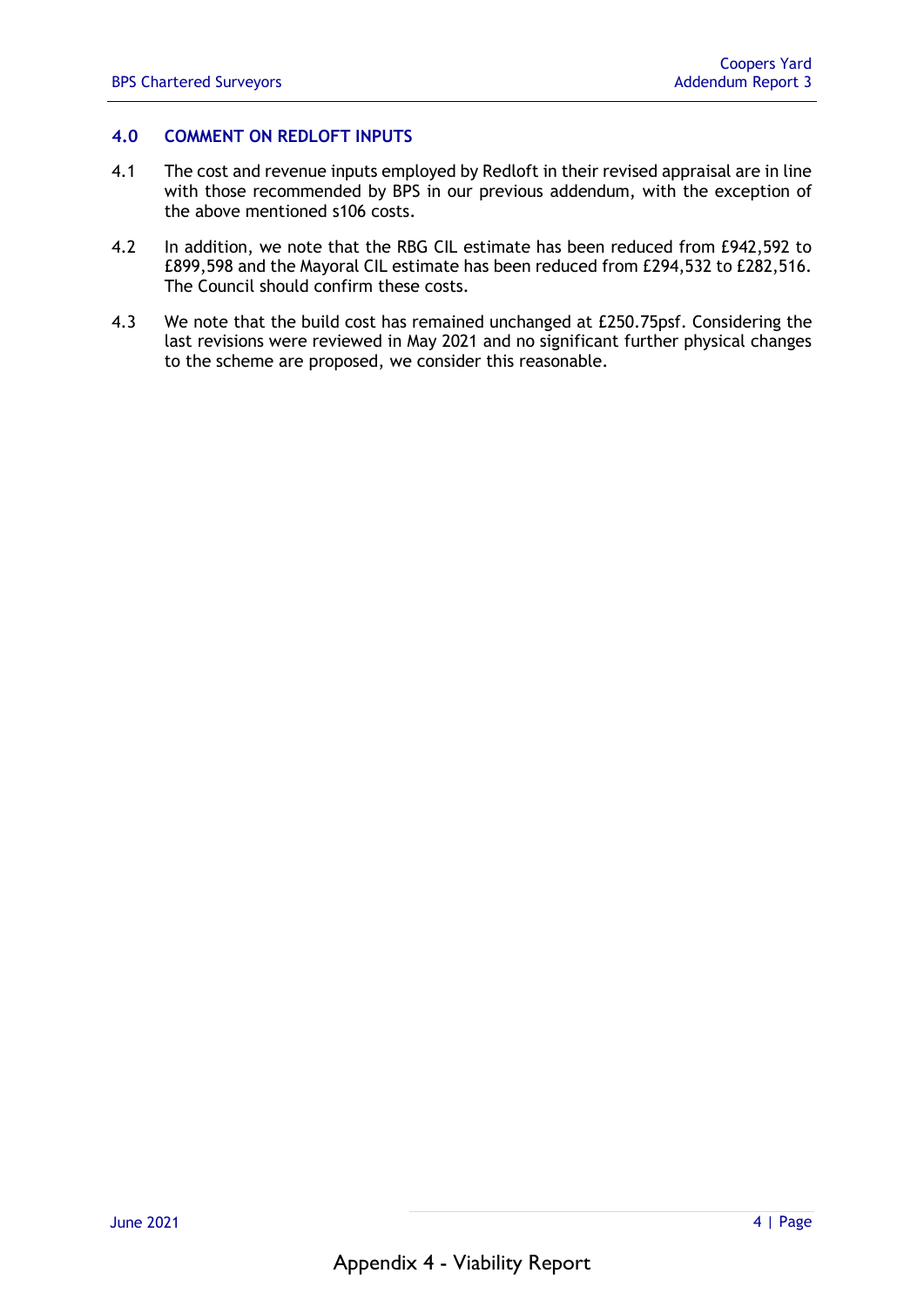### **5.0 CONCLUSION**

- 5.1 We have considered Redloft's revised appraisal and submit our appraisal in Appendix 1 which mirrors Redloft's submitted version.
- 5.2 We conclude that as detailed in Redloft's report, the revised scheme shows a deficit of -£15,832,652, which remains substantial. Our scenario analysis, also in Appendix 1 demonstrates that even with significant movement on build costs and revenues, the scheme remains in deficit. We are therefore in agreement with their overall findings that at the level of affordable housing proposed, the scheme is unviable in planning terms.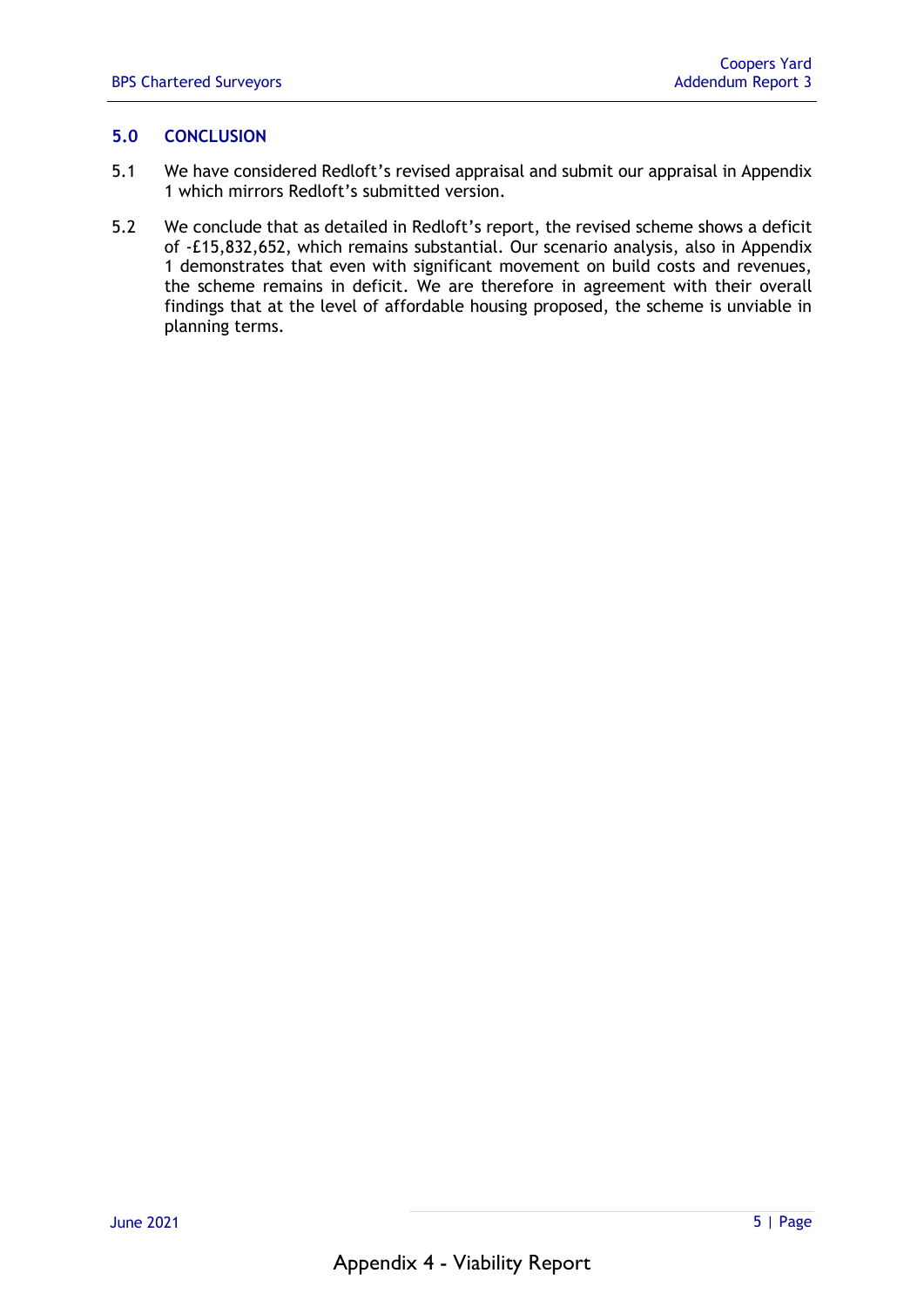### **6.0 QUALITY STANDARDS CONTROL**

This report is provided for the stated purpose and for the sole use of the named clients. This report may not, without written consent, be used or relied upon by any third party.

The author(s) of this report confirm that there are no conflicts of interest and measures have been put in place to prevent the risk of the potential for a conflict of interest. In accordance with the RICS Professional Statement *Financial Viability in Planning: Conduct and Reporting* September 2019, this report has been prepared objectively, impartially, and with reference to all appropriate sources of information.

The following persons have been involved in the production of this report:

**Clare Jones Andrew Jones MRICS**  RICS Membership no. 009561 RICS Membership no. For and on behalf of BPS For and on behalf of BPS Chartered Surveyors Chartered Surveyors

### **7.0 LIMITATION OF LIABILITY/ PUBLICATION**

This report is provided for the stated purpose and for the sole use of the named clients. It is confidential to the clients and their professional advisors and BPS Chartered Surveyors accepts no responsibility whatsoever to any other person.

Neither the whole nor any part of this valuation report nor any reference hereto may be included in any published document, circular, or statement, or published in any way, without prior written approval from BPS of the form and context in which it may appear.

The outbreak of the Novel Coronavirus (COVID-19), declared by the World Health Organisation as a "Global Pandemic" on 11 March 2020, has impacted global financial markets. Travel restrictions have been implemented by many countries.

Market activity is being impacted in many sectors. As at the valuation date, we\*\* consider that we can attach less weight to previous market evidence for comparison purposes, to inform opinions of value. Indeed, the current response to COVID-19 means that we are faced with an unprecedented set of circumstances on which to base a judgement.

Our valuation(s) is / are therefore reported on the basis of 'material valuation uncertainty' as per VPS 3 and VPGA 10 of the RICS Red Book Global. Consequently, less certainty – and a higher degree of caution – should be attached to our valuation than would normally be the case. Given the unknown future impact that COVID-19 might have on the real estate market, we recommend that you keep the valuation of [this property] under frequent review.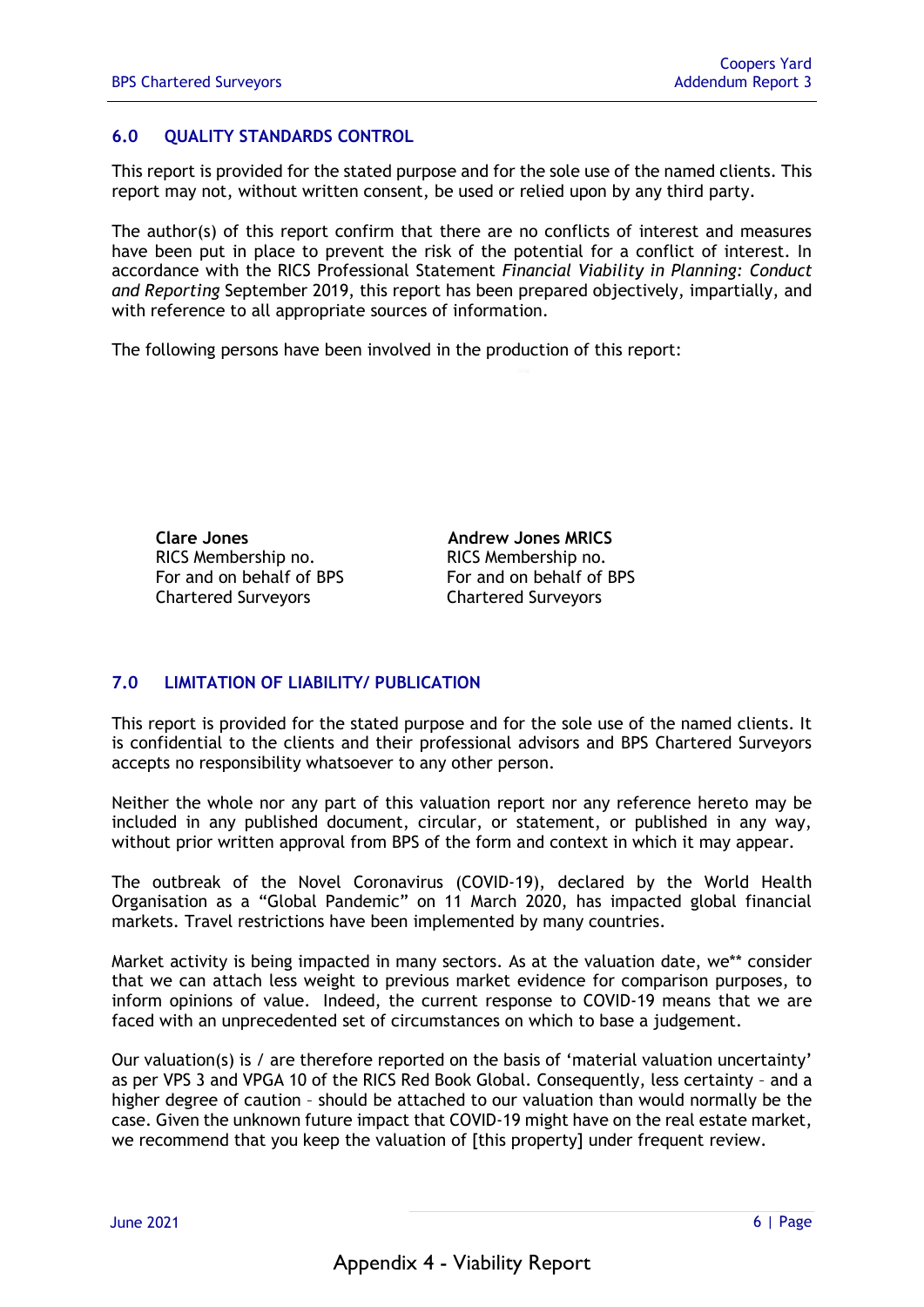# **Appendix 1: BPS Appraisal**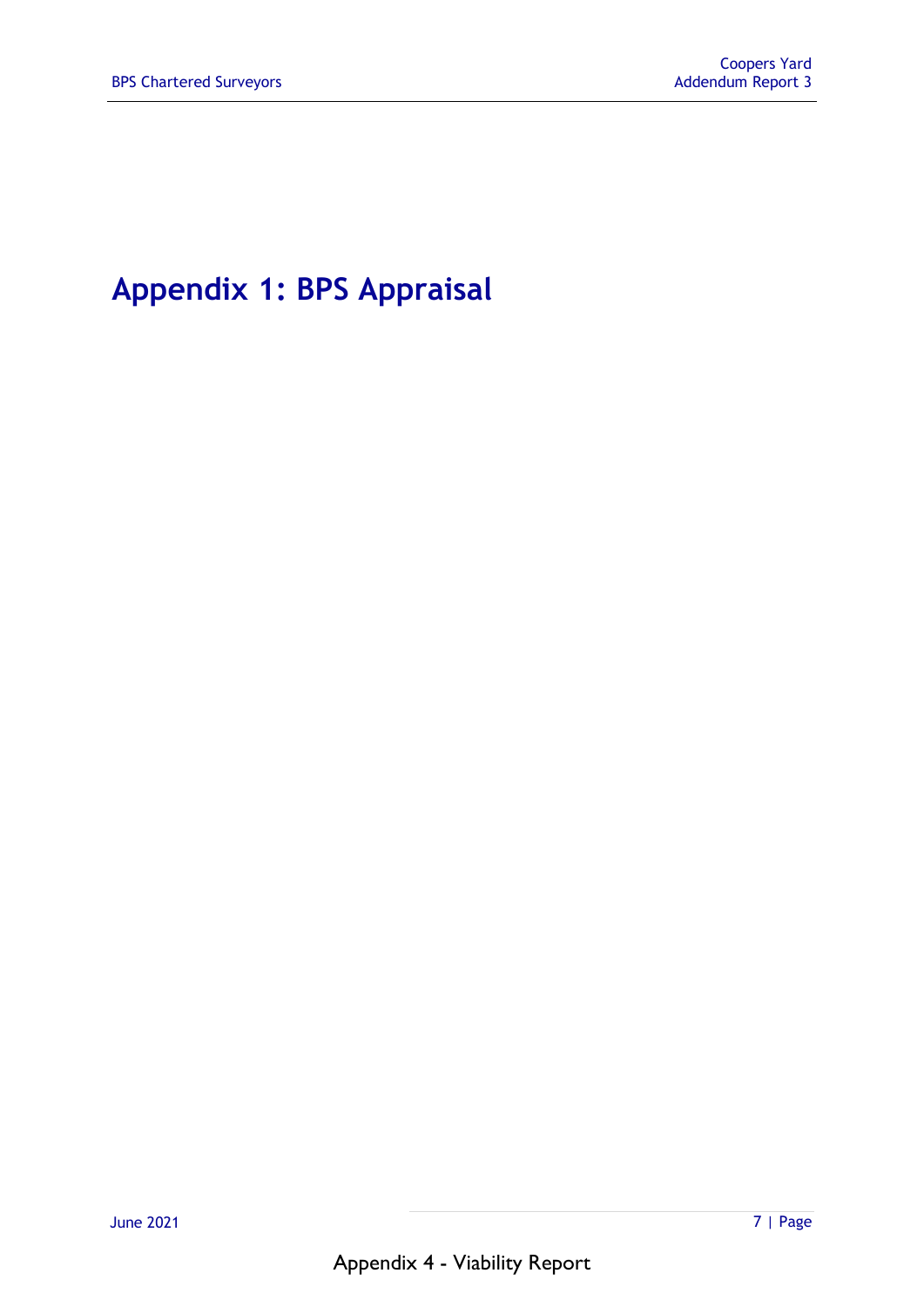# Eastmoor Street & Westmoor Street 188 Units (40 LAR Units and 16 S/O Units) Financial Viability Appraisal

 Land at Nos. 6, 61-81 and Coopers Yard, Eastmoor Street and No. 6 & 10 Westmoor Street, **Charlton**  London SE7 8LX

> Development Appraisal BPS Surveyors 10 June 2021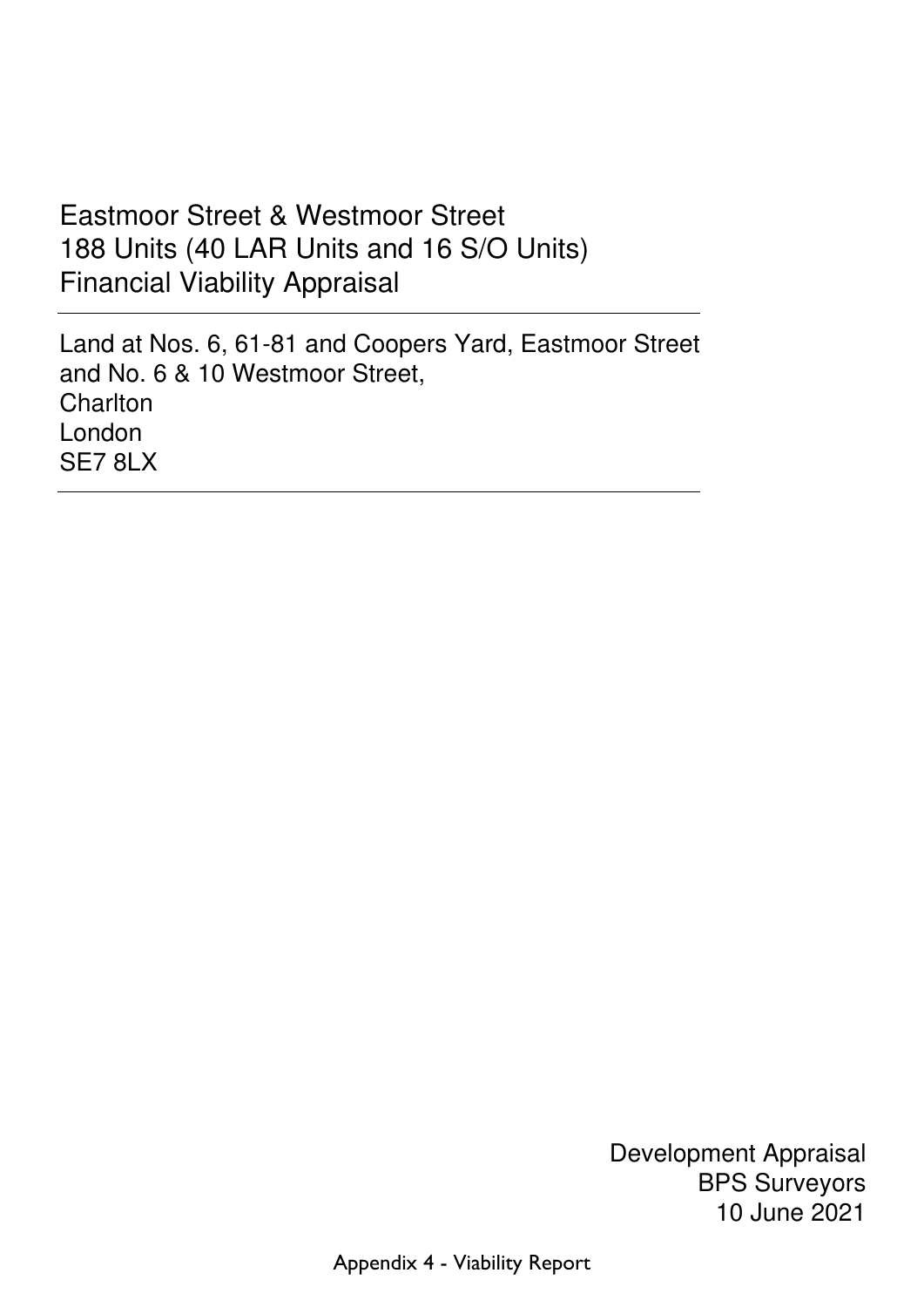#### Eastmoor Street & Westmoor Street 188 Units (40 LAR Units and 16 S/O Units) Financial Viability Appraisal

#### Appraisal Summary for Phase 1

Currency in £

| <b>REVENUE</b>                                       |                        |                                  |                                            |                                   |                            |                       |
|------------------------------------------------------|------------------------|----------------------------------|--------------------------------------------|-----------------------------------|----------------------------|-----------------------|
| <b>Sales Valuation</b>                               | Units                  |                                  | ft <sup>2</sup> Sales Rate ft <sup>2</sup> |                                   | Unit Price Gross Sales     |                       |
| <b>Private Residential</b>                           | 132                    | 88,973                           | 618.58                                     | 416,948                           | 55,037,088                 |                       |
| London Affordable Rent                               | 40                     | 31,357                           | 203.10                                     | 159,215                           | 6,368,607                  |                       |
| <b>Shared Ownership</b>                              | 16                     | 11,296                           | 386.93                                     | 273,173                           | 4,370,761                  |                       |
| <b>Totals</b>                                        | 188                    | 131,626                          |                                            |                                   | 65,776,456                 |                       |
| <b>Rental Area Summary</b>                           | Units                  | ft <sup>2</sup>                  | Rent Rate ft <sup>2</sup>                  | <b>Initial</b><br><b>MRV/Unit</b> | <b>Net Rent</b><br>at Sale | Initial<br><b>MRV</b> |
| <b>Commercial Units</b>                              | 1                      | 12,286                           | 17.50                                      | 215,005                           |                            | 215,005 215,005       |
| <b>Investment Valuation</b>                          |                        |                                  |                                            |                                   |                            |                       |
| <b>Commercial Units</b>                              |                        |                                  |                                            |                                   |                            |                       |
| <b>Current Rent</b>                                  | 215,005                | YP @                             | 6.0000%                                    | 16.6667                           | 3,583,417                  |                       |
|                                                      |                        |                                  |                                            |                                   |                            |                       |
| <b>GROSS DEVELOPMENT VALUE</b>                       |                        |                                  |                                            | 69,359,873                        |                            |                       |
| <b>Purchaser's Costs</b>                             |                        |                                  | (243, 672)                                 |                                   |                            |                       |
| <b>Effective Purchaser's Costs Rate</b>              |                        | 6.80%                            |                                            |                                   |                            |                       |
|                                                      |                        |                                  |                                            | (243, 672)                        |                            |                       |
| <b>NET DEVELOPMENT VALUE</b>                         |                        |                                  |                                            | 69,116,200                        |                            |                       |
| <b>NET REALISATION</b>                               |                        |                                  |                                            | 69,116,200                        |                            |                       |
| <b>OUTLAY</b>                                        |                        |                                  |                                            |                                   |                            |                       |
| <b>ACQUISITION COSTS</b>                             |                        |                                  |                                            |                                   |                            |                       |
| <b>Fixed Price</b>                                   |                        | 4,815,000                        |                                            |                                   |                            |                       |
| <b>Fixed Price</b>                                   |                        |                                  | 4,815,000                                  |                                   |                            |                       |
|                                                      |                        |                                  |                                            | 4,815,000                         |                            |                       |
| <b>Stamp Duty</b>                                    |                        |                                  | 230,250                                    |                                   |                            |                       |
| <b>Effective Stamp Duty Rate</b>                     |                        | 4.78%                            |                                            |                                   |                            |                       |
| <b>Agent Fee</b>                                     |                        | 1.50%                            | 72,225                                     |                                   |                            |                       |
| Legal Fee                                            |                        | 0.35%                            | 16,853                                     |                                   |                            |                       |
|                                                      |                        |                                  |                                            | 319,327                           |                            |                       |
| <b>CONSTRUCTION COSTS</b>                            |                        |                                  |                                            |                                   |                            |                       |
| <b>Construction</b>                                  | ft <sup>2</sup>        | <b>Build Rate ft<sup>2</sup></b> | Cost                                       |                                   |                            |                       |
| <b>Build Cost</b>                                    | 202,222                | 250.75                           | 50,707,841                                 |                                   |                            |                       |
| <b>RB Greenwich CIL estimate</b>                     |                        |                                  | 899,598                                    |                                   |                            |                       |
| Mayoral CIL2 estimate                                |                        |                                  | 282,516                                    |                                   |                            |                       |
| S106 financial contributions                         |                        |                                  | 1,487,686                                  |                                   |                            |                       |
|                                                      |                        |                                  |                                            | 53,377,641                        |                            |                       |
|                                                      |                        |                                  |                                            |                                   |                            |                       |
| <b>PROFESSIONAL FEES</b><br><b>Professional Fees</b> |                        | 12.00%                           | 6,084,941                                  |                                   |                            |                       |
|                                                      |                        |                                  |                                            | 6,084,941                         |                            |                       |
| <b>MARKETING &amp; LETTING</b>                       |                        |                                  |                                            |                                   |                            |                       |
| <b>Residential Marketing</b>                         |                        | 1.50%                            | 825,556                                    |                                   |                            |                       |
| <b>Commercial Marketing</b>                          | 12,286 ft <sup>2</sup> | 2.00                             | 24,572                                     |                                   |                            |                       |
| Letting Agent Fee                                    |                        | 10.00%                           | 21,501                                     |                                   |                            |                       |
| Letting Legal Fee                                    |                        | 5.00%                            | 10,750                                     |                                   |                            |                       |
|                                                      |                        |                                  |                                            | 882,379                           |                            |                       |
| <b>DISPOSAL FEES</b>                                 |                        |                                  |                                            |                                   |                            |                       |
| Sales Agent Fee                                      |                        | 1.50%                            | 1,040,398                                  |                                   |                            |                       |
| Sales Legal Fee                                      |                        | 0.35%                            | 242,760                                    | 1,283,158                         |                            |                       |
|                                                      |                        |                                  |                                            |                                   |                            |                       |
| <b>MISCELLANEOUS FEES</b>                            |                        |                                  |                                            |                                   |                            |                       |
| Developer's Profit-Private                           |                        | 17.50%                           | 9,631,490                                  |                                   |                            |                       |
| Developer's Profit-Affordable                        |                        | 6.00%                            | 644,362                                    |                                   |                            |                       |
| Developer's Profit-Commercial                        |                        | 15.00%                           | 537,513                                    |                                   |                            |                       |
|                                                      |                        |                                  |                                            | 10,813,365                        |                            |                       |

Project: S:\Joint Files\Current Folders\Greenwich\Coopers Yard\Update 06-2021\BPS Coopers Yard 1188 Units (40 LAR 16 SO).wcfx<br>Date: 10/06/2021 ARGUS Developer Version: 8.20.003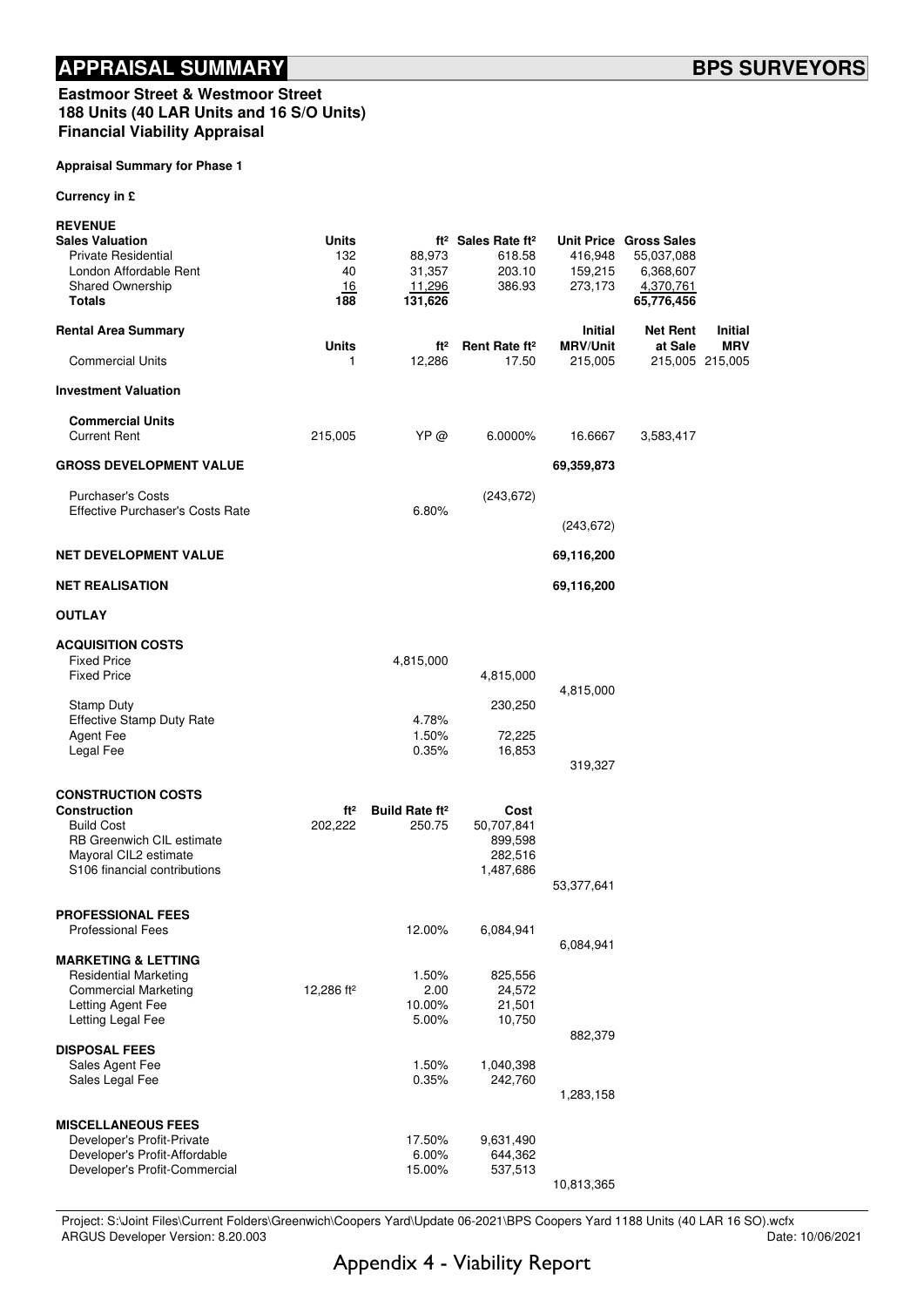## APPRAISAL SUMMARY **External of the SURVEYORS**

| <b>Eastmoor Street &amp; Westmoor Street</b><br>188 Units (40 LAR Units and 16 S/O Units)<br><b>Financial Viability Appraisal</b> |                     |                                     |              |  |
|-----------------------------------------------------------------------------------------------------------------------------------|---------------------|-------------------------------------|--------------|--|
| <b>FINANCE</b>                                                                                                                    |                     |                                     |              |  |
| Debit Rate 6.500%, Credit Rate 0.000% (Nominal)<br>Land<br>Construction<br>Other<br><b>Total Finance Cost</b>                     |                     | 1,029,469<br>4,677,506<br>1,666,067 | 7,373,041    |  |
| <b>TOTAL COSTS</b>                                                                                                                |                     |                                     | 84,948,853   |  |
| <b>PROFIT</b>                                                                                                                     |                     |                                     | (15,832,652) |  |
| <b>Performance Measures</b>                                                                                                       |                     |                                     |              |  |
| Profit on Cost%                                                                                                                   | $-18.64%$           |                                     |              |  |
| Profit on GDV%                                                                                                                    | $-22.83%$           |                                     |              |  |
| Profit on NDV%                                                                                                                    | $-22.91%$           |                                     |              |  |
| Development Yield% (on Rent)                                                                                                      | 0.25%               |                                     |              |  |
| Equivalent Yield% (Nominal)                                                                                                       | 6.00%               |                                     |              |  |
| Equivalent Yield% (True)                                                                                                          | 6.23%               |                                     |              |  |
| IRR% (without Interest)                                                                                                           | $-8.45%$            |                                     |              |  |
| <b>Rent Cover</b>                                                                                                                 | $-73$ yrs $-8$ mths |                                     |              |  |
| Profit Erosion (finance rate 6.500)                                                                                               | N/A                 |                                     |              |  |